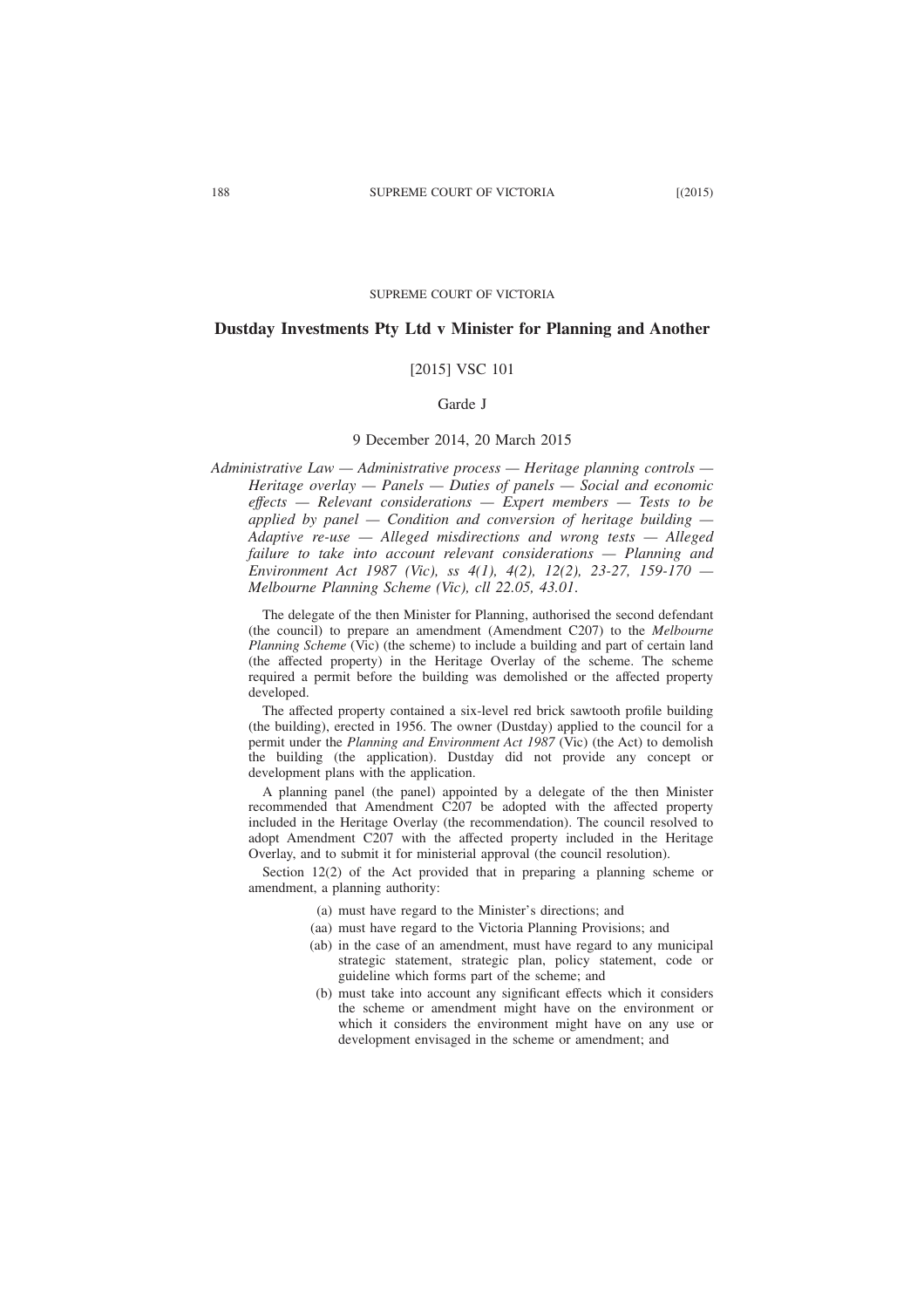#### (c) must take into account its social effects and economic effects.

A municipal council was a planning authority for any planning scheme in force in its municipal district.

*Held:* (1) Panels are not planning authorities and s 12(2) of the Act does not in its terms apply to panels.

(2) A panel is, however, required to consider all submissions referred to it and, if a submission raises a significant effect on the environment, or a social or economic effect, a panel will be obliged to consider the matter raised by the submitter.

(3) The panel was obliged to give consideration to the matters raised by Dustday in its submission.

(4) A panel is not required to address matters contained in a submission referred to it which could not materially affect its report or recommendations or are insignificant having regard to the nature and contents of the amendment on which the panel is to report.

*Minister for Aboriginal Affairs v Peko-Wallsend Ltd* (1986) 162 CLR 24; *R v Beary* (2004) 11 VR 151; *Rajendran v Tonkin* (2004) 9 VR 414; *O'Neil v City of Moonee Valley* (1999) 108 LGERA 122; *Lansen v Minister for Environment and Heritage* (2008) 174 FCR 14; 163 LGERA 145; *Buzzacott v Minister for Sustainability, Environment, Water, Population and Communities* (2013) 215 FCR 301; 196 LGERA 372; *East Melbourne Group Inc v Minister for Planning* (2008) 23 VR 605; 166 LGERA 1; *Australian Broadcasting Tribunal v Bond* (1990) 170 CLR 321, applied.

(5) Dustday did not have, and was unable to present to the panel, a proposal for the development of the land. Accordingly, it was not possible for the panel to consider whether restoration and adaptive re-use of the building was a feasible proposition having regard to the costs of restoration and re-use as against the returns achieved by redevelopment.

(6) Only if there is a development proposal can the relative physical, social and economic benefits and disbenefits of restoration as against demolition be assessed.

(7) Only if there is a development proposal can "net community benefit" be comprehensively evaluated.

(8) The Act gives a panel the broadest parameters and leaves it to the panel to determine what is required for it to be persuaded to make, or not to make, a particular recommendation. Apart from the legislative direction to consider all submissions referred to it, the contents of the report and the recommendations are matters within the domain of the panel.

(9) The merits of the panel's opinions and views are not a matter for the Court. *Attorney-General (NSW) v Quin* (1990) 170 CLR 1, applied.

(10) The position of the panel that there should be serious justification and persuasive evidence before a building with heritage significance is permitted to be demolished at the amendment stage is an opinion that is entirely open to the panel to adopt, as is its recommendation to the planning authority and the Minister.

(11) The panel gave social and economic effects careful and comprehensive consideration both generally, and in the individual case.

(12) Dustday has failed to show any legal error on the part of the panel.

# **Cases Cited**

*1045 Burke Rd Pty Ltd v Boroondara City Council* [2013] VCAT 1108. *Aboriginal Affairs, Minister for v Peko-Wallsend Ltd* (1986) 162 CLR 24. *ACN 005 565 926 Pty Ltd v Snibson* [2012] VSCA 31. *Ainsworth v Criminal Justice Commission* (1992) 175 CLR 564.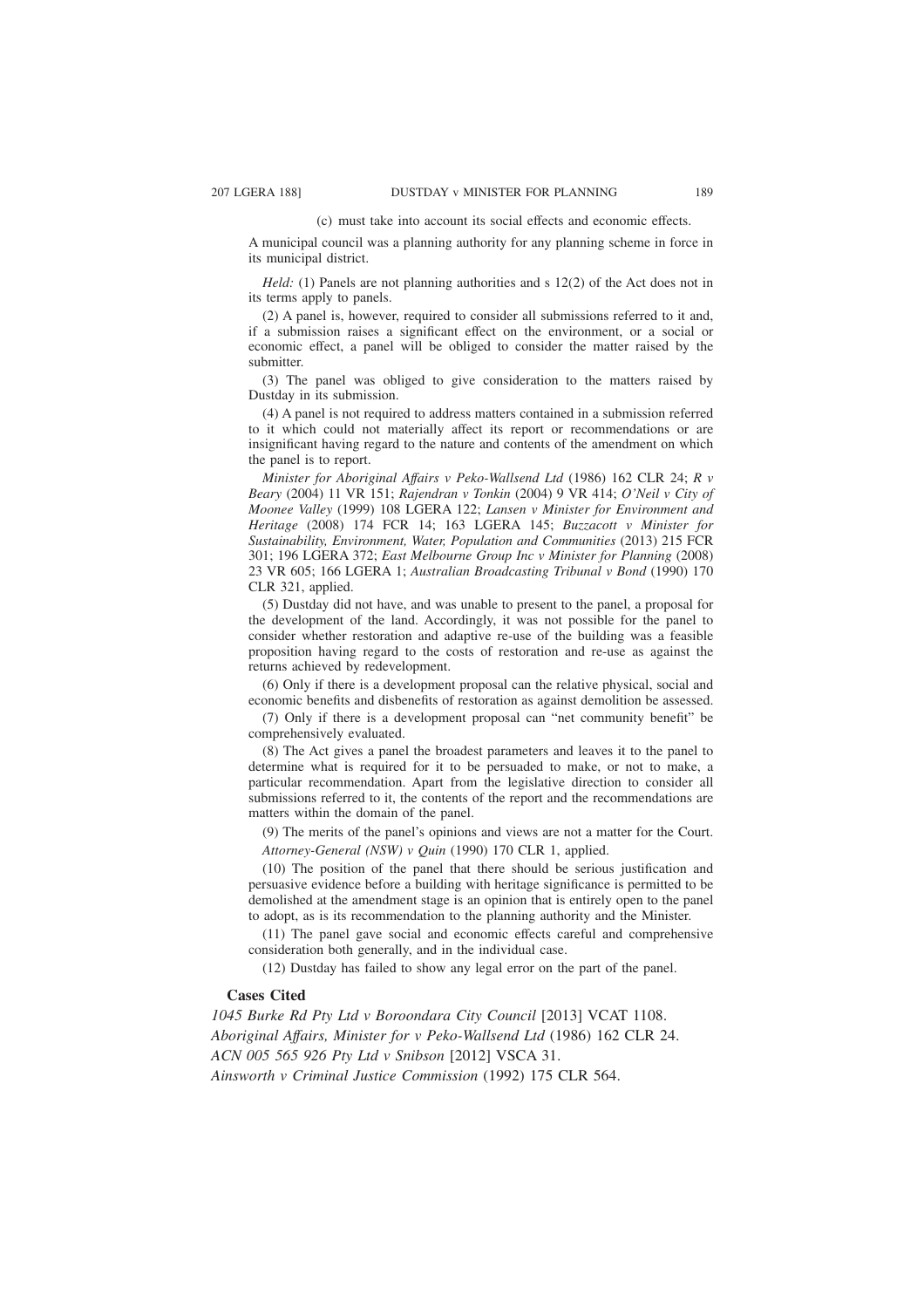- *Attorney-General (NSW) v Quin* (1990) 170 CLR 1.
- *Australian Broadcasting Tribunal v Bond* (1990) 170 CLR 321.
- *Australian Conservation Foundation v Latrobe City Council* (2004) 140 LGERA 100.
- *Boroondara City Council v 1045 Burke Road Pty Ltd* [2015] VSCA 27.
- *Boroondara City Council v 1045 Burke Road Pty Ltd* (2014) 202 LGERA 1.
- *Brettingham-Moore v St Leonards Municipality* (1969) 121 CLR 509; 20 LGRA 299.
- *Buck v Bavone* (1976) 135 CLR 110.
- *Buzzacott v Minister for Sustainability, Environment, Water, Population and Communities* (2013) 215 FCR 301; 196 LGERA 372.
- *Church v Echuca Regional Health* (2008) 20 VR 566.
- *Craig v South Australia* (1995) 184 CLR 163.
- *Customs, Collector of v Pozzolanic Enterprises Pty Ltd* (1993) 43 FCR 280.
- *East Melbourne Group Inc v Minister for Planning* (2008) 23 VR 605; 166 LGERA 1.
- *Hesse Blind Roller Co Pty Ltd v Hamitoski* [2006] VSCA 121.
- *Hot Holdings Pty Ltd v Creasy* (1996) 185 CLR 149.
- *Immigration and Citizenship, Minister for v Li* (2013) 249 CLR 332.
- *Immigration and Ethnic Affairs, Minister for v Wu Shan Liang* (1996) 185 CLR 259.
- *Immigration and Multicultural Affairs, Minister for v Bhardwaj* (2002) 209 CLR 597.
- *Immigration and Multicultural Affairs, Minister for v Eshetu* (1999) 197 CLR 611.
- *Immigration and Multicultural Affairs, Re Minister for; Ex parte Applicant S20/2002* (2003) 77 ALJR 1165.
- *Kentucky Fried Chicken Pty Ltd v Gantidis* (1979) 140 CLR 675; 40 LGRA 132.
- *Kirk v Industrial Court (NSW)* (2010) 239 CLR 531.
- *Klein v Domus Pty Ltd* (1963) 109 CLR 467.
- *Lansen v Minister for Environment and Heritage* (2008) 174 FCR 14; 163 LGERA 145.
- *Melbourne & Metropolitan Board of Works v Cullen* [1981] VR 707; (1981) 45 LGRA 293.
- *O'Neil v City of Moonee Valley* (1999) 108 LGERA 122.
- *Porchester Nominees Pty Ltd v Renfrey* (1987) 65 LGRA 288.
- *Puhlhofer v Hillingdon London Borough Council* [1986] AC 484.
- *R v Beary* (2004) 11 VR 151.
- *Rajendran v Tonkin* (2004) 9 VR 414.
- *Roncevich v Repatriation Commission* (2005) 222 CLR 115.
- *Sherbrooke, Shire of v FL Byrne Pty Ltd* [1987] VR 353; (1986) 63 LGRA 320.
- *Shock Records Pty Ltd v Jones* [2006] VSCA 180.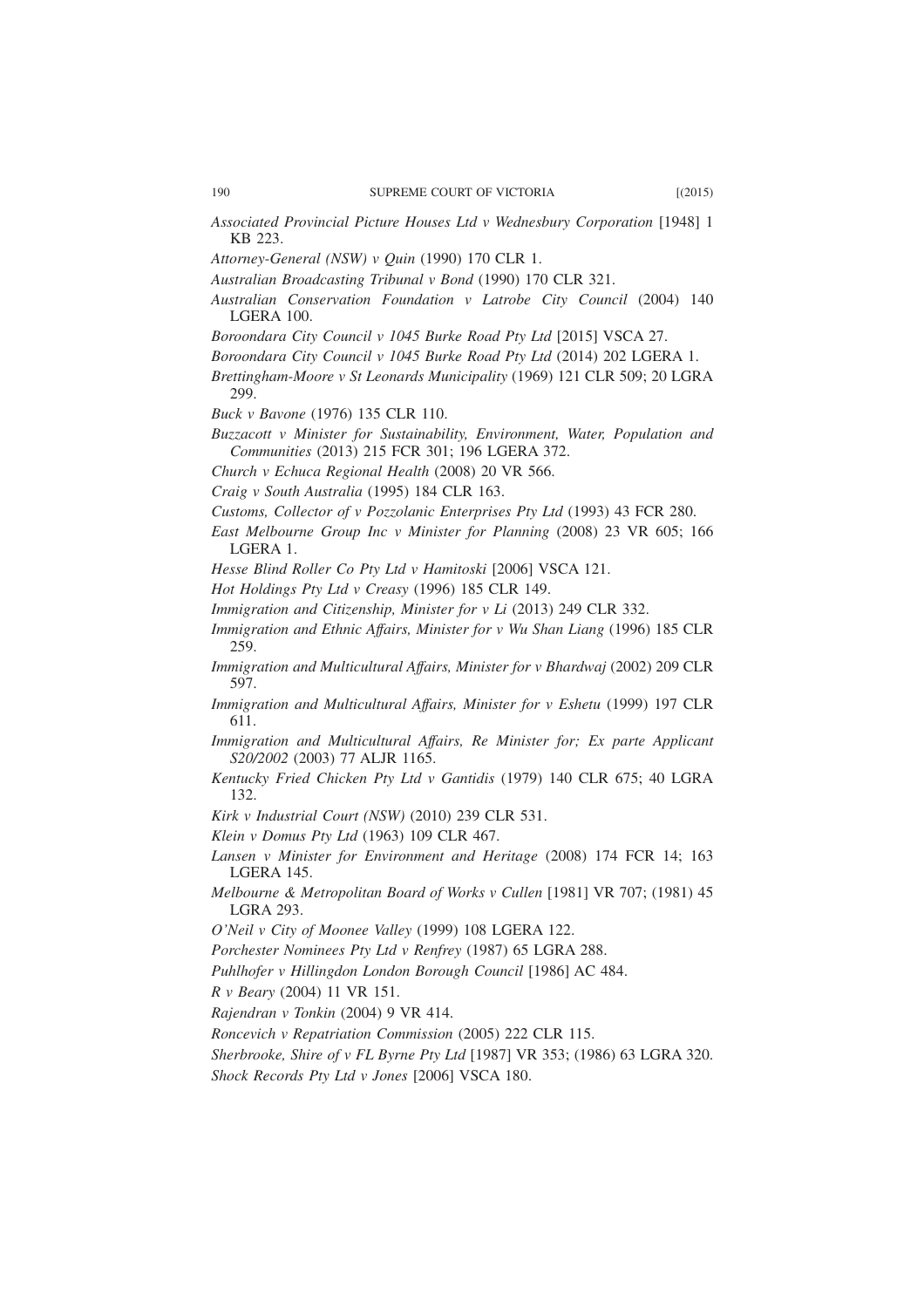*Winky Pop Pty Ltd v Hobsons Bay City Council* (2007) 19 VR 312.

## **Application**

These proceedings concerned whether a planning panel's recommendation and the council's subsequent resolution were invalid and/or unlawful. The facts of the case are set out in the judgment.

*S Morris* QC and *E Nekvapil*, for the plaintiff.

*N Tweedie* SC and *E Peppler*, for the first defendant.

*J Pizer* OC and *B Chessell*, for the second defendant.

*Cur adv vult*

20 March 2015

# **Garde J.**

1

5

6

7

## **Introduction**

Dustday Investments Pty Ltd (Dustday) is the owner of a six-level red brick sawtooth profile building (the building) located at 85-105 Sutton Street, North Melbourne (the land). The building was formerly the Victorian Producers Co-operative Company Wool Store Number 5, and was constructed in 1956.

- Dustday desires to demolish the building.  $\mathcal{L}$
- On 11 July 2013, Dustday applied to the second defendant (the council) for a permit under the *Planning and Environment Act 1987* (Vic) (the Act) to demolish the building (the application). Dustday did not provide any concept or development plans with the application. None have been submitted since. 3
- On 21 March 2013, the delegate of the previous Minister<sup>1</sup> authorised the council to prepare Amendment C207 (Amendment C207) to the *Melbourne Planning Scheme* (Vic) (the scheme) to include the building and part of the land (the affected property) in the Heritage Overlay of the scheme. If Amendment C207 is approved, Dustday will be required to obtain a permit under cl 43.01-1 of the scheme before it can demolish the building or develop the affected property. 4
	- Dustday made a submission to the council opposing Amendment C207. The submission was referred to a planning panel appointed by a delegate of the previous Minister. The panel was constituted by Ms Jenny Moles and Mr Ray Tonkin (the panel), and conducted a four day hearing in November 2013.
	- In a report dated 21 January 2014 (the panel report),<sup>2</sup> the panel recommended that Amendment C207 be adopted with the affected property included in the Heritage Overlay (the recommendation). On 27 May 2014, the council resolved to adopt Amendment C207 with the affected property included in the Heritage Overlay, and to submit it for ministerial approval (the council resolution).

Dustday seeks a declaration that the recommendation and the council resolution are affected by legal error, and are invalid or unlawful.

<sup>1</sup> Prior to the Victorian State election on 29 November 2014, Mr Matthew Guy MLC was the Minister for Planning (the previous Minister). On 4 December 2014, he was succeeded as Minister for Planning by Mr Richard Wynne MLA. On 9 December 2014, Mr Richard Wynne as Minister for Planning was substituted as the second defendant in the proceeding (the Minister).

<sup>2</sup> Melbourne C207 (PSA) [2014] PPV 10.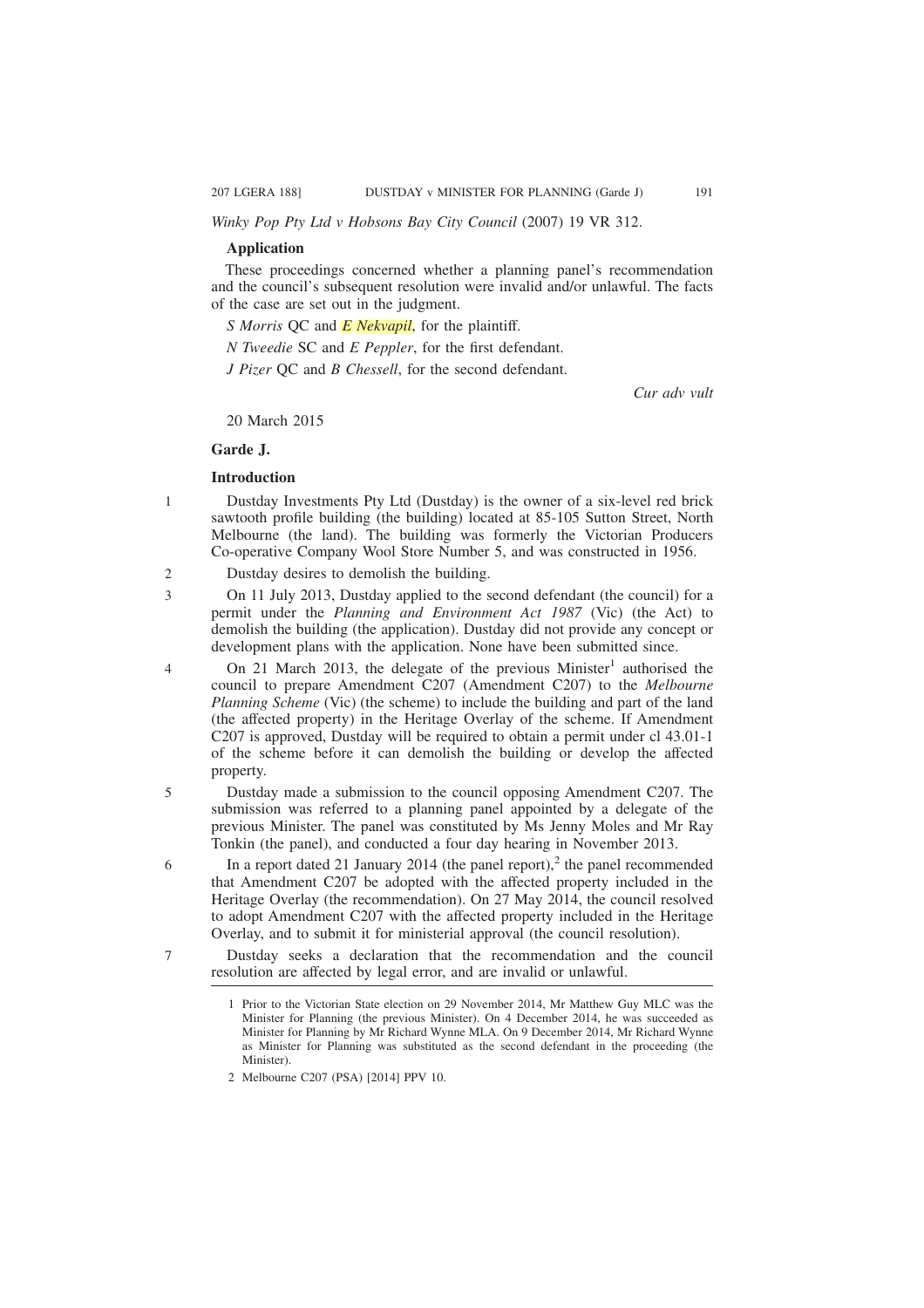## **Relevant statutory context**

…

…

…

The objectives of planning in Victoria include objectives that relate both to development and to conservation and heritage:<sup>3</sup>

- (a) to provide for the fair, orderly, economic and sustainable use, and development of land;
- (d) to conserve and enhance those buildings, areas or other places which are of scientific, aesthetic, architectural or historical interest, or otherwise of special cultural value;
- (f) to facilitate development in accordance with the objectives set out in paragraphs (a), (b), (c), (d) and (e);
- (g) to balance the present and future interests of all Victorians.
- The objectives of the planning framework established by the Act include:<sup>4</sup> 9
	- (a) to ensure sound, strategic planning and co-ordinated action at State, regional and municipal levels;
	- (b) to establish a system of planning schemes based on municipal districts to be the principal way of setting out objectives, policies and controls for the use, development and protection of land;
	- (c) to enable land use and development planning and policy to be easily integrated with environmental, social, economic, conservation and resource management policies at State, regional and municipal levels;
	- (d) to ensure that the effects on the environment are considered and provide for explicit consideration of social and economic effects when decisions are made about the use and development of land;
	- (e) to facilitate development which achieves the objectives of planning in Victoria and planning objectives set up in planning schemes;
- 10
- Section  $12(2)$  of the Act<sup>5</sup> provides that in preparing a planning scheme or amendment, a planning authority:
	- (a) must have regard to the Minister's directions; and
	- (aa) must have regard to the Victoria Planning Provisions; and
	- (ab) in the case of an amendment, must have regard to any municipal strategic statement, strategic plan, policy statement, code or guideline which forms part of the scheme; and
	- (b) must take into account any significant effects which it considers the scheme or amendment might have on the environment or which it considers the environment might have on any use or development envisaged in the scheme or amendment; and
	- (c) must take into account its social effects and economic effects.
- A municipal council is a planning authority for any planning scheme in force in its municipal district.<sup>6</sup> 11
- The Act contains provisions relating to panels in Pts 3 and 8. 12

- 4 *Planning and Environment Act 1987* (Vic) s 4(2)(a)-(e).
- 5 Subsection  $12(2)(c)$  used "may" instead of "must" prior to its amendment by s 71(2) of the *Planning and Environment Amendment (General) Act 2013* (Vic), effective 28 October 2013, into its current form.
- 6 *Planning and Environment Act 1987* (Vic) s 8A(1).

<sup>3</sup> *Planning and Environment Act 1987* (Vic) s 4(1)(a), (d), (f)-(g).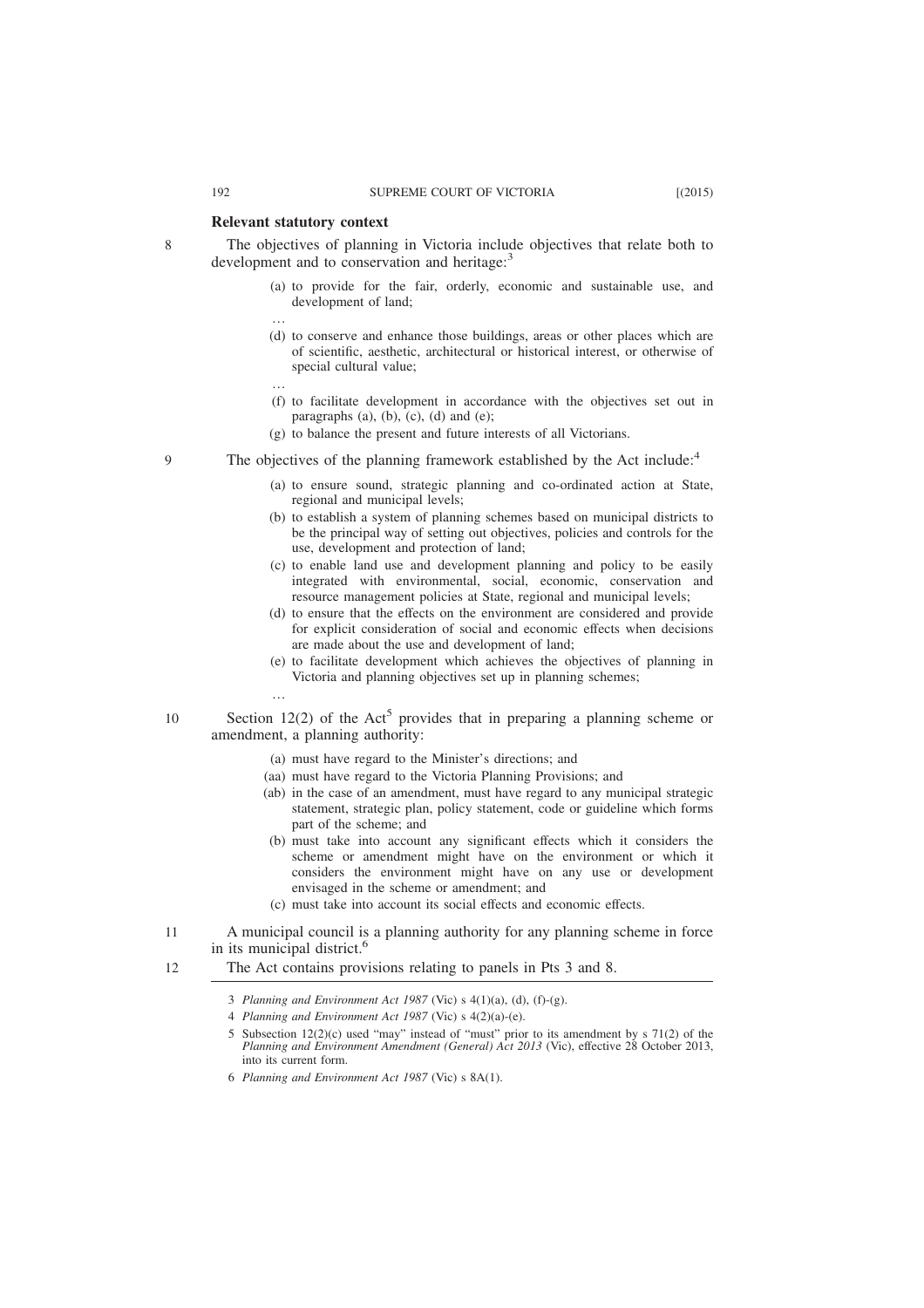Part 3 of the Act includes: 13

23 Decisions about submissions

- (1) After considering a submission which requests a change to the amendment, the planning authority must—
	- (a) change the amendment in the manner requested; or
	- (b) refer the submission to a panel appointed under Part 8; or
	- (c) abandon the amendment or part of the amendment.
- (2) A planning authority may refer to the panel submissions which do not require a change to the amendment.

…

24 Hearing by panel

The panel must consider all submissions referred to it and give a reasonable opportunity to be heard to—

- (a) any person who has made a submission referred to it;
- (b) the planning authority;
- (c) any responsible authority or municipal council concerned;
- (d) any person who asked the planning authority to prepare the amendment;
- (e) any person whom the Minister or the planning authority directs the panel to hear.
- 25 Report by panel
	- (1) The panel must report its findings to the planning authority.
	- (2) In its report, the panel may make any recommendation it thinks fit.
	- …
- 26 Reports to be made public
	- (1) The planning authority may make the panel's report available at its office during office hours for any person to inspect free of charge at any time after the planning authority receives the report and must make it so available forthwith if—
		- (a) the planning authority has decided whether or not to adopt the amendment; or
		- (b) 28 days have elapsed since it received the panel's report.
	- (2) A report made available for inspection under subsection (1) must be kept available for inspection until the end of two months after the amendment comes into operation or lapses.

27 Planning authority to consider panel's report

- (1) The planning authority must consider the panel's report before deciding whether or not to adopt the amendment.
- (2) A planning authority may apply to the Minister to exempt it from subsection (1) if the planning authority has not received the panel's report at the end of—
	- (a) 6 months from the panel's appointment; or
	- (b) 3 months from the date on which the panel completed its hearing—
	- whichever is earlier.
- (3) The Minister may exempt a planning authority from subsection (1) if the Minister considers that delay in considering whether or not to adopt the amendment would adversely affect the planning of the area, and may impose conditions to which the exemption is subject.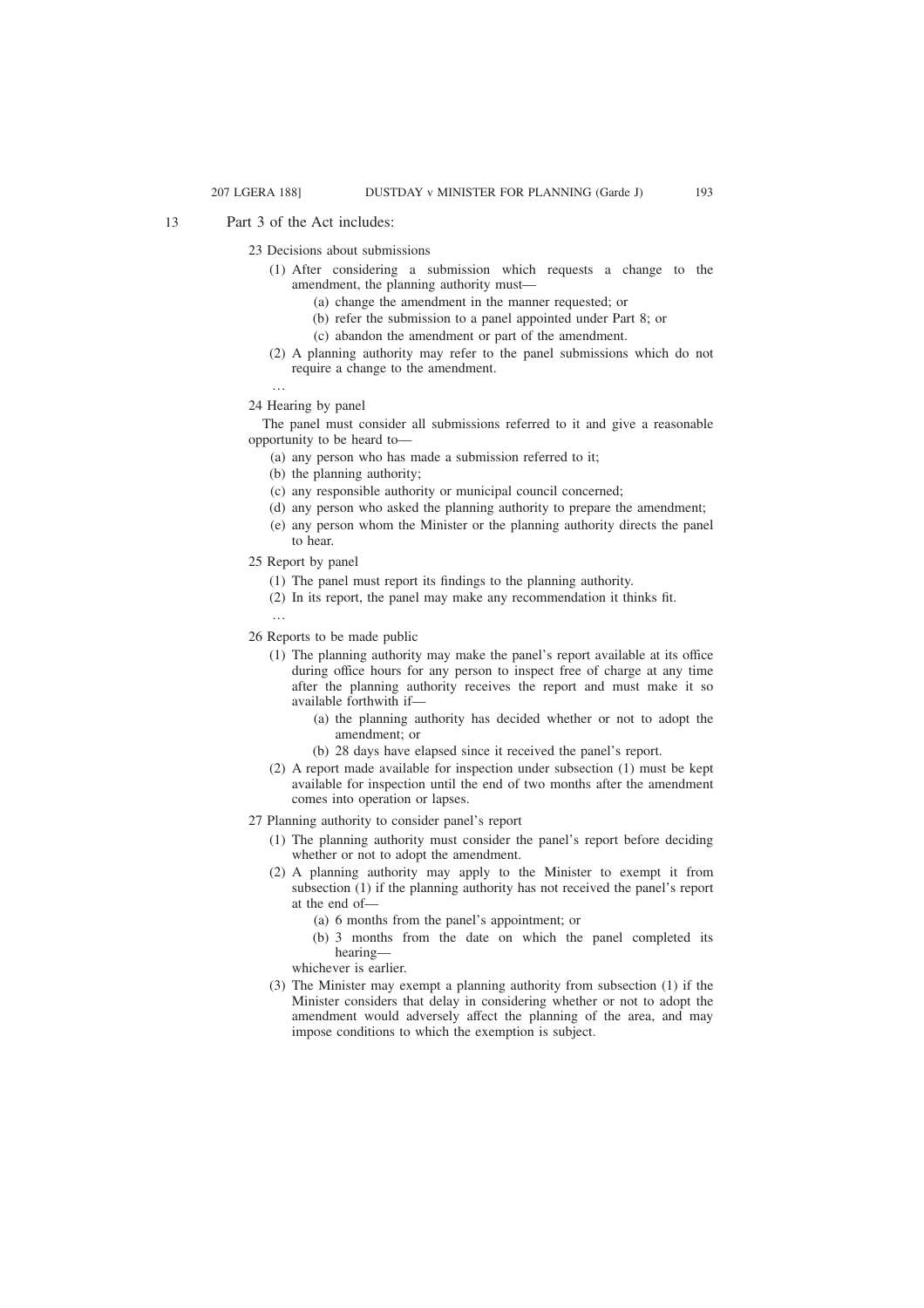159 Directions about hearings

- (1) A panel may give directions about—
	- (a) the times and places of hearings; and
	- (b) matters preliminary to hearings; and
	- (c) the conduct of hearings.
- (2) The panel may refuse to hear any person who fails to comply with—
	- (a) a direction of the panel; or
	- (b) a direction of the directions panel.
- 160 Hearings to be in public
	- (1) A panel must conduct its hearings in public unless any person making a submission objects to making the submission in public and the panel is satisfied that the submission is of a confidential nature.
	- (2) A panel may by order exclude from its proceedings a person who does an act referred to in section 169.
- 161 General procedure for hearings
	- (1) In hearing submissions, a panel—
		- (a) must act according to equity and good conscience without regard to technicalities or legal forms; and
		- (b) is bound by the rules of natural justice; and
		- (c) is not required to conduct the hearing in a formal manner; and
		- (d) is not bound by the rules or practice as to evidence but may inform itself on any matter—
			- (i) in any way it thinks fit; and
			- (ii) without notice to any person who has made a submission.
	- (2) A panel may require a planning authority or other body or person to produce any documents relating to any matter being considered by the panel under this Act which it reasonably requires.
	- (3) A panel may prohibit or regulate cross-examination in any hearing.
	- (4) A panel may hear evidence and submissions from any person whom this Act requires it to hear.
	- (5) Submissions and evidence may be given to the panel orally or in writing or partly orally and partly in writing.
- 162 Who may appear before a panel?

A person who has a right to be heard by a panel or who is called by a panel may—

- (a) appear and be heard in person; or
- (b) be represented by any other person.
- 163 Effect of failure to attend hearing

A panel may report and make recommendations on a submission without hearing the person who made the submission if the person is not present or represented at the time and place appointed for the hearing of the submission.

164 Panel may hear two or more submissions together

A panel may consider two or more submissions together if the submissions concern the same land or the same or a related matter.

#### 165 Adjournment of hearings

A panel may from time to time adjourn a hearing to any times and places and for any purposes it thinks necessary and on any terms as to costs or otherwise which it thinks just in the circumstances.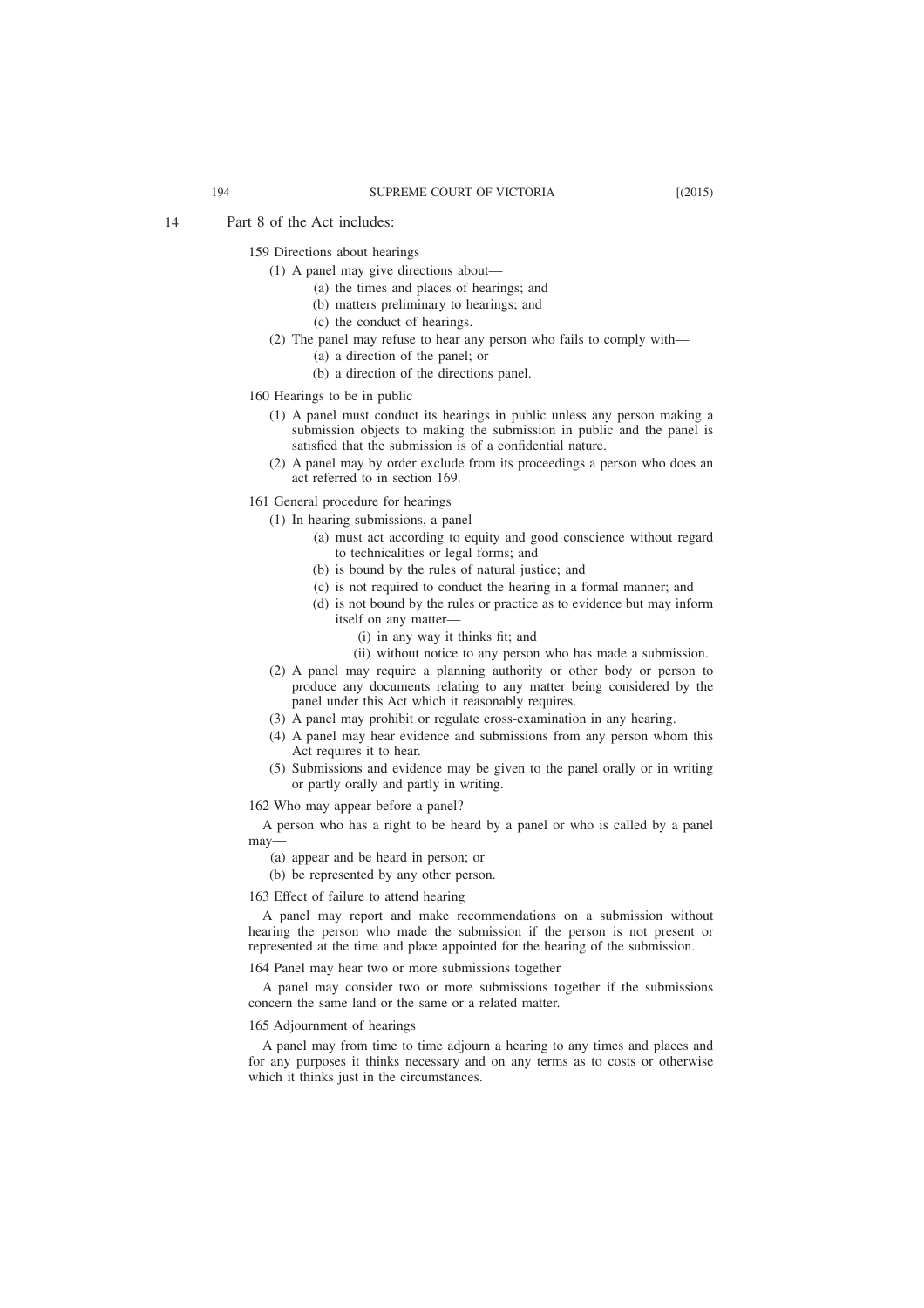166 Technical defects

- (1) A panel may continue to hear submissions and make its report and recommendations despite any defect, failure or irregularity in the preparation of a planning scheme or amendment or any failure to comply with Division 1, 2 or 3 of Part 3 in relation to the preparation of the planning scheme or amendment.
- (2) A panel may adjourn the hearing of submissions and make an interim report to the planning authority if it thinks there has been a substantial defect, failure or irregularity in the preparation of a planning scheme or amendment or any failure to comply with Division 1, 2 or 3 of Part 3 in relation to the preparation of the planning scheme or amendment.
- (3) The interim report may recommend that the planning authority give notice of the planning scheme or amendment to a specified person or body.

167 Panel may regulate its own proceedings

A panel may regulate its own proceedings.

168 Panel may take into account any relevant matter

A panel may take into account any matter it thinks relevant in making its report and recommendations.

…

15

16

170 Immunity for panel members

- (1) A member of a panel is not personally liable for anything done or omitted to be done in good faith—
	- (a) in the exercise of a power or the performance of a duty under this Act or the regulations; or
	- (b) in the reasonable belief that the action or omission was in the exercise of the power or the performance of the duty under this Act or the regulations.
- (2) Any liability resulting from an act or omission that would but for subsection (1) attach to a member of a panel, attaches instead to the State.
- Section 12(2) of the Act imposes various duties on planning authorities in preparing a planning scheme or amendment. Planning authorities may be municipal councils, or they may be the Minister or other public authority.<sup>7</sup> Panels are not planning authorities, and I accept the submission by senior counsel for the council that ss 12(2) does not in its terms apply to panels. A panel is, however, required to consider all submissions referred to it,<sup> $§$ </sup> and if a submission raises a significant effect on the environment, or a social or economic effect, a panel will be obliged to consider the matter raised by the submitter. Here Dustday's submission included concerns as to the condition and conversion of the building, and was referred to the panel. The panel was obliged to give consideration to the matters raised by Dustday in its submission.

However, a panel is not obliged to make findings and report on every single matter raised in a submission referred to it. The matter raised in the submission may not be material to the planning scheme amendment before the panel, or may be insignificant given the nature and contents of the amendment. A panel is not required to address matters contained in a submission referred to it which

<sup>7</sup> See *Planning and Environment Act 1987* (Vic) ss 8, 8A, 8B and 9.

<sup>8</sup> *Planning and Environment Act 1987* (Vic) s 24.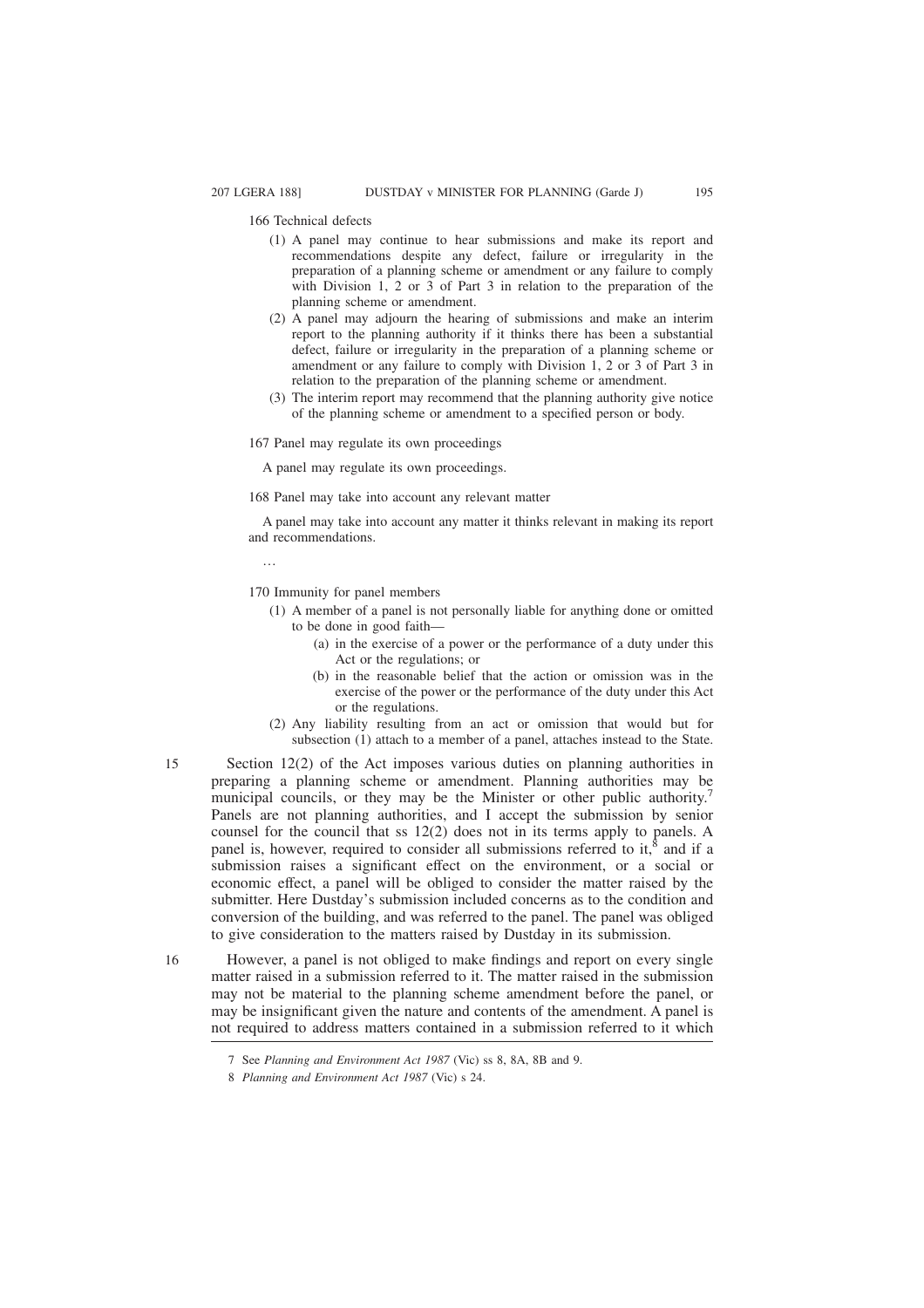could not materially affect its report or recommendations or are insignificant having regard to the nature and contents of the amendment on which the panel is to report. $\frac{9}{5}$ 

# **Relevant strategic planning context**

- Conservation and heritage issues may arise at different stages of the planning process – for example, when land is rezoned, or subjected to a heritage overlay, or when application is made for a permit under a planning scheme for demolition or alteration of a building with heritage significance to facilitate redevelopment of a site. Likewise, the social and economic effects of a proposal may be relevant on rezoning, or when preparing an amendment to a planning scheme or adding an overlay control<sup>10</sup> or, if the effects are significant, when application is made for a permit under a planning scheme.<sup>11</sup>
- In preparing a planning scheme or amendment, a planning authority is required to have regard to the Minister's directions.<sup>12</sup> 18

Ministerial Direction No 11 (Ministerial Direction) requires planning authorities in preparing amendments to evaluate and include in the explanatory report the following strategic considerations: $^{13}$ 

- Why is an amendment required?
- How does the amendment implement the objectives of planning in Victoria?
- How does the amendment address any environmental, social and economic effects?
- How does the amendment address any relevant bushfire risk?
- Does the amendment comply with the requirements of any other Minister's Direction applicable to the amendment?
- How does the amendment support or implement the State Planning Policy Framework and any adopted State policy?
- How does the amendment support or implement the Local Planning Policy Framework, and specifically the Municipal Strategic Statement?
- Does the amendment make proper use of the Victoria Planning Provisions?
- How does the amendment address the views of any relevant agency?
- Does the amendment address the requirements of the *Transport Integration Act 2010*?

…

20

In October 2013, the Department of Transport, Planning and Local Infrastructure published Planning Practice Note 46 "Strategic Assessment

- 9 *Minister for Aboriginal Affairs v Peko-Wallsend Ltd* (1986) 162 CLR 24 at 39-42; *R v Beary* (2004) 11 VR 151 at [17]-[19]; *Rajendran v Tonkin* (2004) 9 VR 414 at [20]; *O'Neil v City of Moonee Valley* (1999) 108 LGERA 122 at [18]-[21]; *Lansen v Minister for Environment and Heritage* (2008) 174 FCR 14; 163 LGERA 145 at [81]-[125]; *Buzzacott v Minister for Sustainability, Environment, Water, Population and Communities* (2013) 215 FCR 301; 196 LGERA 372 at [116]-[129]; *East Melbourne Group Inc v Minister for Planning* (2008) 23 VR 605; 166 LGERA 1 at [337]; *Australian Broadcasting Tribunal v Bond* (1990) 170 CLR 321 at 353.
- 10 *Planning and Environment Act 1987* (Vic) s 12(2)(c).
- 11 *Planning and Environment Act 1987* (Vic) s 60(1)(f); see *Boroondara City Council v 1045 Burke Road Pty Ltd* [2015] VSCA 27.
- 12 *Planning and Environment Act 1987* (Vic) s 12(2)(a).
- 13 Ministerial Direction No 11 "Strategic Assessment of Amendments" dated 19 October 2013  $[3(1)]$ .

19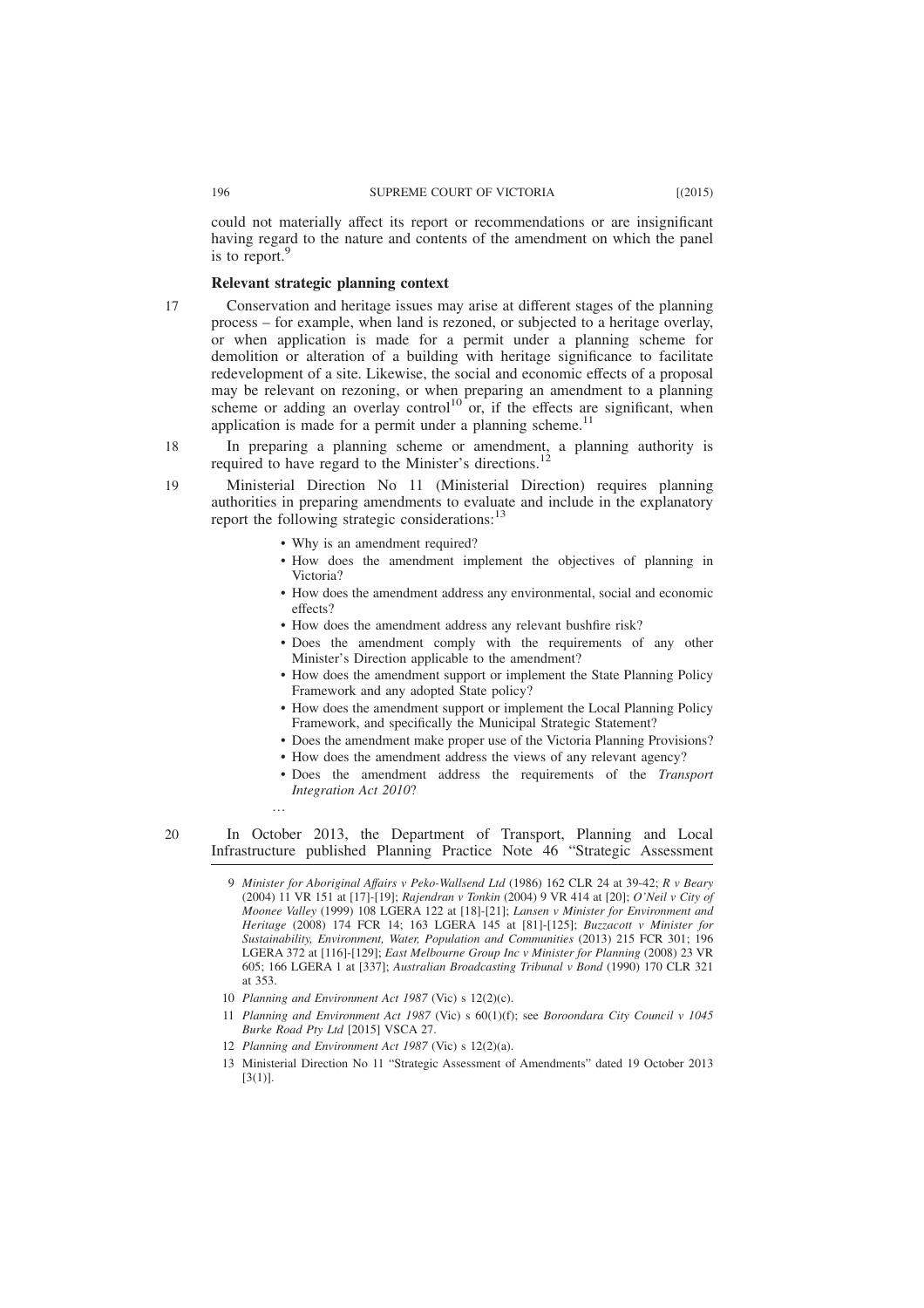Guidelines for preparing and evaluating planning scheme amendments" (the guidelines). The guidelines do not have statutory force and are advisory only.<sup>14</sup> They state:

…

*Does the amendment implement the objectives of planning and address any environmental, social and economic effects?*

Does the amendment implement the objectives of planning in Victoria (sections  $4(1)$  and  $12(1)(a)$  of the Act)?

Does the amendment adequately address any environmental, social and economic effects (sections 12(2)(b) and (c) of the Act)? The normal way of assessing the social and economic effects is to consider whether or not the amendment results in a net community benefit.

An environmental, social and economic assessment should include an evaluation of the costs and benefits to businesses and the community arising from any requirement of the amendment.

The types of environmental, social and economic issues that need to be considered are dependant [sic] on the nature and scale of the amendment. Issues may include:

- the likely effect on air, land and water quality of the area
- potential impact on buffers and threshold distances, and the likely effect on community amenity
- the likely effect on the health of ecological systems and the biodiversity they support (including ecosystems, habitats, species and genetic diversity)
- the likely effect on sites with significant historic, architectural, aesthetic, scientific and cultural values
- the likely effect on natural resources including energy, water, land, flora and minerals
- the likely effect on the economic well-being of the community
- potential changes to the economic and social life of the existing community
- the vitality and viability of existing agriculture, industry, tourism and commercial or retail activity in surrounding areas
- the likely effect on future public and private sector investment in the immediate and surrounding areas
- the likely effect on the range of goods and services in the immediate and surrounding areas
- the likely effect on potential capacity for growth of the immediate and surrounding areas, including the likely effect on the opportunities for expansion, improvement or redevelopment
- the impact on employment in the area
- the impact of likely changes in travel patterns for shopping, employment and social and leisure activities
- the impact on transport movement, services and infrastructure, including public transport
- the likely effect on community infrastructure in the immediate and surrounding areas
- the likely effect on public infrastructure in the immediate and surrounding areas
- potential changes to the attractiveness and physical condition of the immediate and surrounding areas

<sup>14</sup> See *East Melbourne Group Inc v Minister for Planning* (2008) 23 VR 605; 166 LGERA 1 at [38], [135].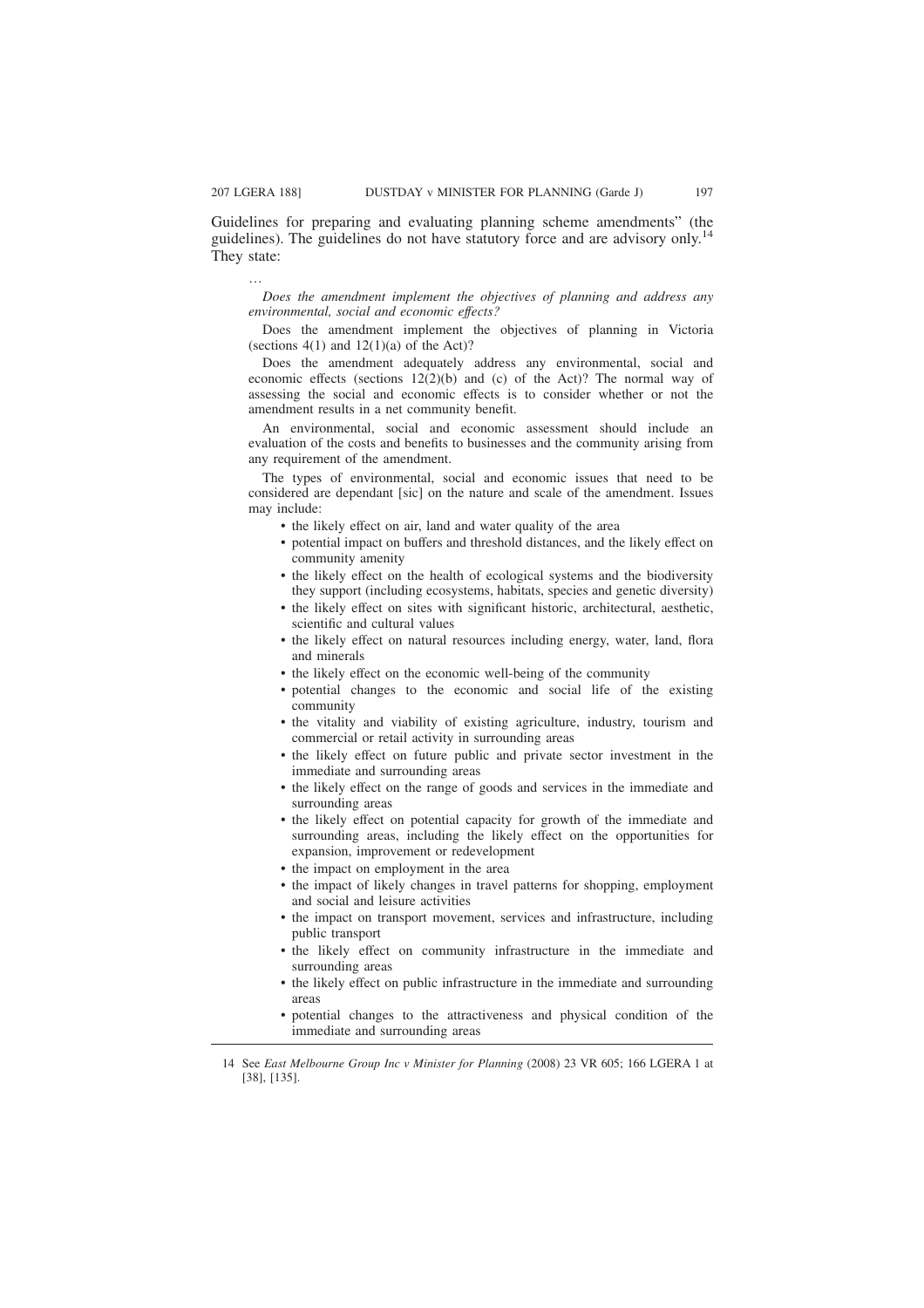- the likely effect on the attractiveness, amenity and safety of the public realm
- the achievement of high quality urban design and architecture

…

Clause 22.05 of the scheme sets out the policy that applies to all places within the part of the Heritage Overlay Area relevant to the land. The objectives stated in cl 22.05 include:

- To conserve all parts of buildings of historic, *social* or architectural interest which contribute to the significance, character and appearance of the building, streetscape or area.
- To ensure that new development, and the construction or external alteration of buildings, make a positive contribution to the built form and amenity of the area and are respectful to the architectural, social or historic character and appearance of the streetscape and the area.
- Clause 22.05 also contains policy to be taken into account when considering planning applications for heritage places within the Heritage Overlay. The policy is detailed and includes:

In considering applications under the Heritage Overlay, regard should be given to the buildings listed in the individual conservation studies and their significance as described by their individual Building Identification Sheets. The Building Identification Sheet includes information on the age, style, notable features, integrity and condition of the building.

### *Demolition*

…

Demolishing or removing original parts of buildings, as well as complete buildings, will not normally be permitted in the case of "A" and "B", the front part of "C" and many "D" graded buildings. The front part of a building is generally considered to be the front two rooms in depth.

Before deciding on an application for demolition of a graded building the responsible authority will consider as appropriate:

- The degree of its significance.
- The character and appearance of the building or works and its contribution to the architectural, social or historic character and appearance of the streetscape and the area.
- Whether the demolition or removal of any part of the building contributes to the long-term conservation of the significant fabric of that building.
- Whether the demolition or removal is justified for the development of land or the alteration of, or addition to, a building.

A demolition permit should not be granted until the proposed replacement building or works have been approved.

#### *Renovating Graded Buildings*

Intact significant external fabric on any part of an outstanding building, and on any visible part of a contributory building, should be preserved. Guidelines on what should be preserved are included in *Urban Conservation in the City of Melbourne*.

In considering a planning application to remove or alter any fabric, consideration will be given to:

- The degree of its significance.
- Its contribution to the significance, character and appearance of a building or a streetscape.
- Its structural condition.

 $21$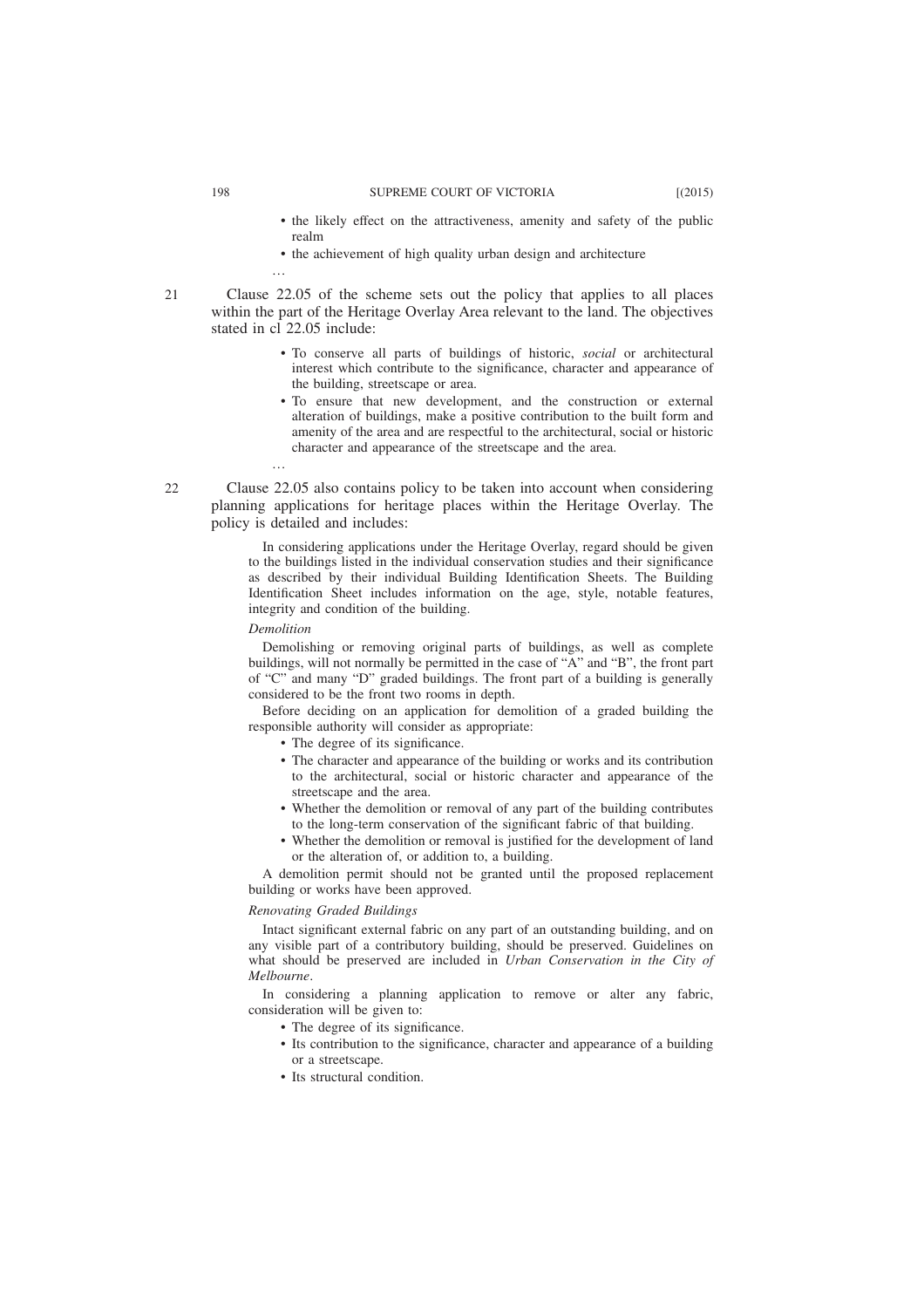- The character and appearance of proposed replacement materials.
- The contribution of the features of the building to its historic or social significance.

It is significant that the policy states that a demolition permit should not be granted until the proposed replacement building or works have been approved.  $23$ 

24

The policy provides for the grading of buildings and streetscape levels.<sup>15</sup> Its provisions include:

Every building of cultural significance has been assessed and graded according to its importance. Streetscapes, that is complete collections of buildings along a street frontage, have also been graded for planning control purposes. The individual buildings are grade A to  $\overline{D}$ , the streetscapes from Level 1 to 3, both in descending order of significance. The grade of every building and streetscape is identified in the incorporated document *Heritage Places Inventory 2000.*

"C" Buildings

…

"C" buildings. Demonstrate the historical or social development of the local area and /or make an important aesthetic or scientific contribution. These buildings comprise a variety of styles and building types. Architecturally they are substantially intact, but where altered, it is reversible. In some instances, buildings of high individual historic, scientific or social significance may have a greater degree of alteration.

Clause 43.01 of the scheme sets out the purposes of the Heritage Overlay. They are:

> To implement the State Planning Policy Framework and the Local Planning Policy Framework, including the Municipal Strategic Statement and local planning policies.

To conserve and enhance heritage places of natural or cultural significance.

To conserve and enhance those elements which contribute to the significance of heritage places.

To ensure that development does not adversely affect the significance of heritage places.

To conserve specifically identified heritage places by allowing a use that would otherwise be prohibited if this will demonstrably assist with the conservation of the significance of the heritage place.

The decision guidelines relating to permit applications concerning heritage places are:<sup>16</sup>

Before deciding on an application, in addition to the decision guidelines in Clause 65, the responsible authority must consider, as appropriate:

- The State Planning Policy Framework and the Local Planning Policy Framework, including the Municipal Strategic Statement and local planning policies.
- The significance of the heritage place and whether the proposal will adversely affect the natural or cultural significance of the place.
- Any applicable statement of significance, heritage study and any applicable conservation policy.
- Whether the location, bulk, form or appearance of the proposed building will adversely affect the significance of the heritage place.

25

<sup>15</sup> Scheme cl 22.05.

<sup>16</sup> Scheme cl 43.01-4.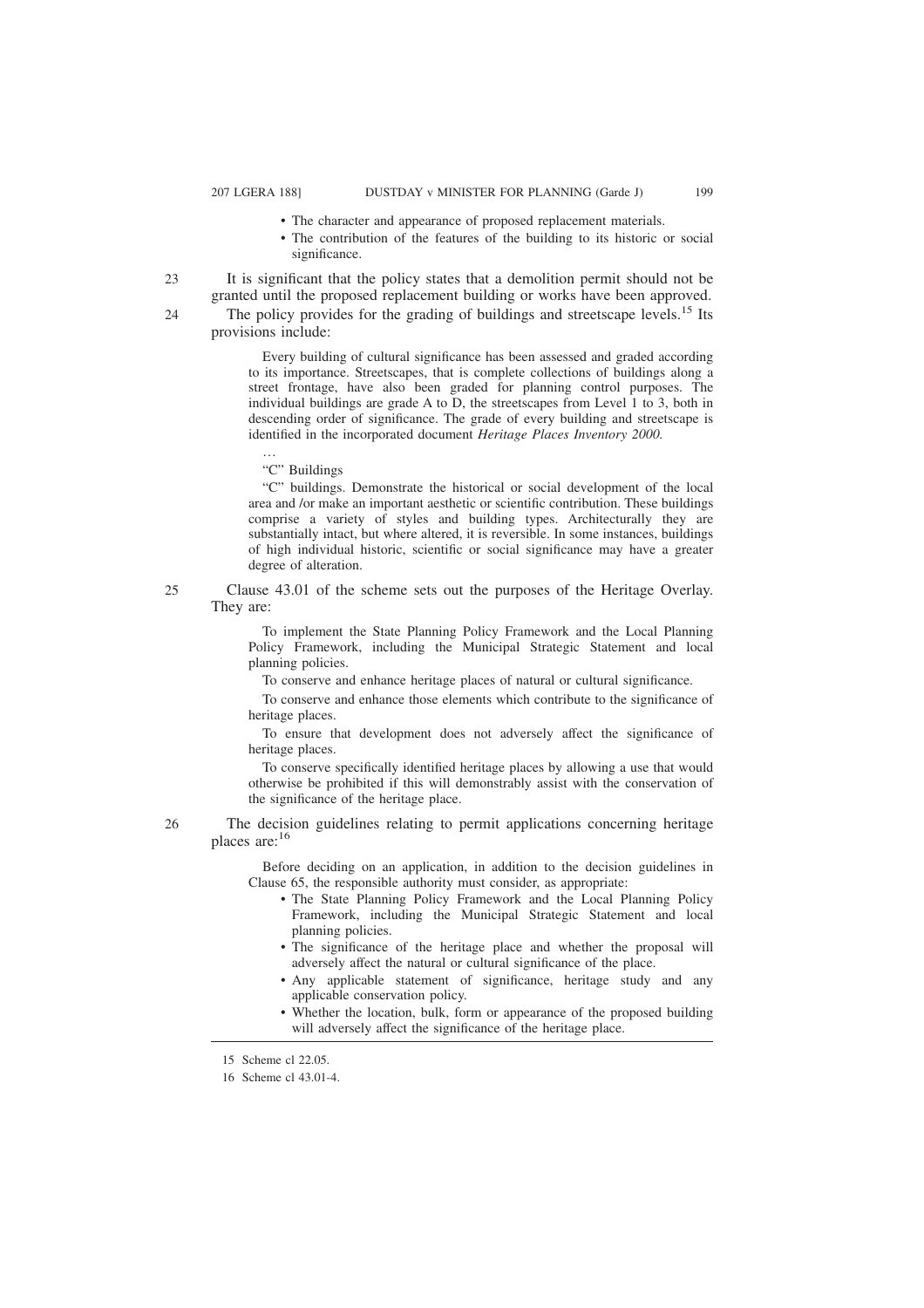#### 200 SUPREME COURT OF VICTORIA [(2015)

- Whether the location, bulk, form and appearance of the proposed building is in keeping with the character and appearance of adjacent buildings and the heritage place.
- Whether the demolition, removal or external alteration will adversely affect the significance of the heritage place.
- Whether the proposed works will adversely affect the significance, character or appearance of the heritage place.
- Whether the proposed subdivision will adversely affect the significance of the heritage place.
- Whether the proposed subdivision may result in development which will adversely affect the significance, character or appearance of the heritage place.
- Whether the proposed sign will adversely affect the significance, character or appearance of the heritage place.
- Whether the lopping or development will adversely affect the health, appearance or significance of the tree.
- The considerations relevant to permit applications relating to heritage places are discussed in *Boroondara City Council v 1045 Burke Road Pty Ltd*. 17 27

### **The panel's report**

- The two panel members were described by senior counsel for Dustday as highly trained and skilled professionals. He described Ms Moles as "an extremely intelligent, hard-working and knowledgeable person who has been in the system for 30 years plus; has served as an advocate, as a VCAT member, as a panel member; and has written an enormous number of heritage reports, including the advisory committee report on heritage in 2007". Mr Tonkin was a former "executive director of Heritage Victoria".<sup>18</sup> 28
- Following public exhibition of Amendment C207, six supporting submissions, and 14 opposing submissions were received. Two submissions did not object to Amendment C207 but provided additional information. 29
- Most of the submissions made to the panel relating to individual places raised aesthetic, historic or related issues. Social issues were raised by some submitters. Only one submitter, other than Dustday, raised economic effects in its submission. 30
- At the panel hearing, the council called Mr Graeme Butler, heritage architect and social historian. Dustday called three expert witnesses. They were Mr Bryce Raworth, architectural historian; Mr Kevin Campbell, structural engineer; and Mr Rob Milner, town planner. A number of other parties were represented before the panel. Some called planning or heritage witnesses. 31

In the report, the panel acknowledged that this was the first major amendment concerning heritage controls for which legal submissions would be presented in relation to the recent changes to s  $12(2)$  of the Act. The panel commented:<sup>19</sup>

The changes have meant that the Act now provides that a planning authority (and Panels) "*must* [rather than 'may'] take into account … [an amendment's] *social effects and economic effects*" (as well as its environmental effects).

<sup>17</sup> *Boroondara City Council v 1045 Burke Road Pty Ltd* [2015] VSCA 27.

<sup>18</sup> Transcript of Proceeding, *Dustday Investments Pty Ltd v Minister for Planning* (Supreme Court of Victoria, S CI 2014 03410, Garde J, 9 December 2014) pp 13-14 (Transcript).

<sup>19</sup> Panel report 9.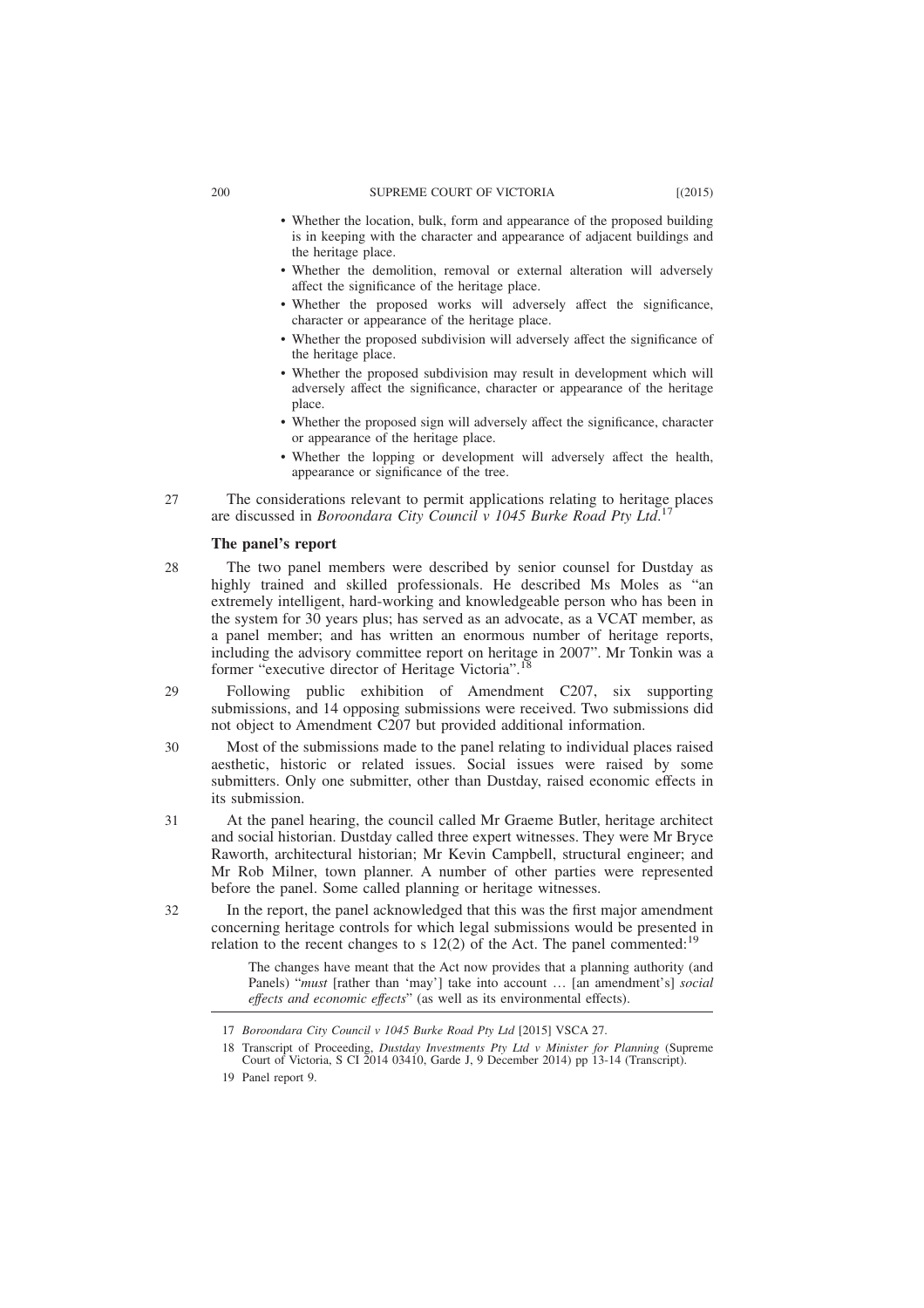Section 3.1 of the panel report examines whether the changes to s  $12(2)(c)$ affect the way that panels have in the past considered social and economic effects.

After referring at some length to Dustday's submissions, the panel cited a passage from the panel report in relation to Amendment C99 to the *Boroondara Planning Scheme* as describing the traditional panel approach to heritage significance deciding whether a place should be included in a Heritage Overlay:<sup>20</sup>

Panels have generally been consistent in their view that consideration of matters beyond the issue of whether or not an individual site or a precinct has the requisite level of local significance, lie outside the proper scope of the assessment of a proposal to apply a Heritage Overlay. These views have normally been expressed in response to submissions about personal disadvantage to the submitter as a result of the heritage listing such as economic consequences for a landowner, costs of repair of a building in poor condition, a desire to demolish and rebuild, and the like.

It is our view, however, that even when the competing issues raised are broader and of a public nature such as urban consolidation, they remain outside the proper scope for consideration in relation to the matter of whether a Heritage Overlay should be applied.

The decision as to whether a planning scheme overlay which signals and regulates particular characteristics of land should apply to any site is not a decision which is normally taken having regard to "trade-offs" against other competing objectives and controls of a scheme. Places are not excluded from the Environmental Significance Overlay, for example, because the planning authority wishes to see the land developed. The consideration of application of that overlay is based on whether or not the land has significance. Similarly areas are included or not included within flooding overlays purely on the basis of whether flood liability applies. In the same way, when a Heritage Overlay is proposed to be applied to a property or area, the consideration should be whether or not it has local heritage significance.

We would also say that planning scheme overlays with few exceptions do not impose prohibitions on development but require that certain values pertaining to the land are taken into account in any proposal to develop the land. Some development proposals may be judged to be inappropriate having regard to all the factors relevant to the permit decision and refused as a result, but others will be judged as satisfactory. This is true of the Heritage Overlay.

In the present case, the Panel is in effect being requested to make a decision in the context of the Amendment about potential demolitions in the area(s) proposed to be made subject to the Heritage Overlay. In our view, these matters are normally and properly dealt with under planning permits. It is only when a permit application outlining the proposed use and development is before a planning body that the proper trade-offs or balancing of policies can be made.

35

The panel then referred to the report of the panel considering Amendment C140 to the *Whitehorse Planning Scheme* where that panel said:

Panels have consistently held that whenever there may be competing objectives relating to heritage and other matters, the time to resolve them is not when the Heritage Overlay is applied but when a decision must be made under the Heritage Overlay or some other planning scheme provision. *The only issue of relevance in*

33

<sup>20</sup> Panel report 19-20.

<sup>21</sup> Panel report 20.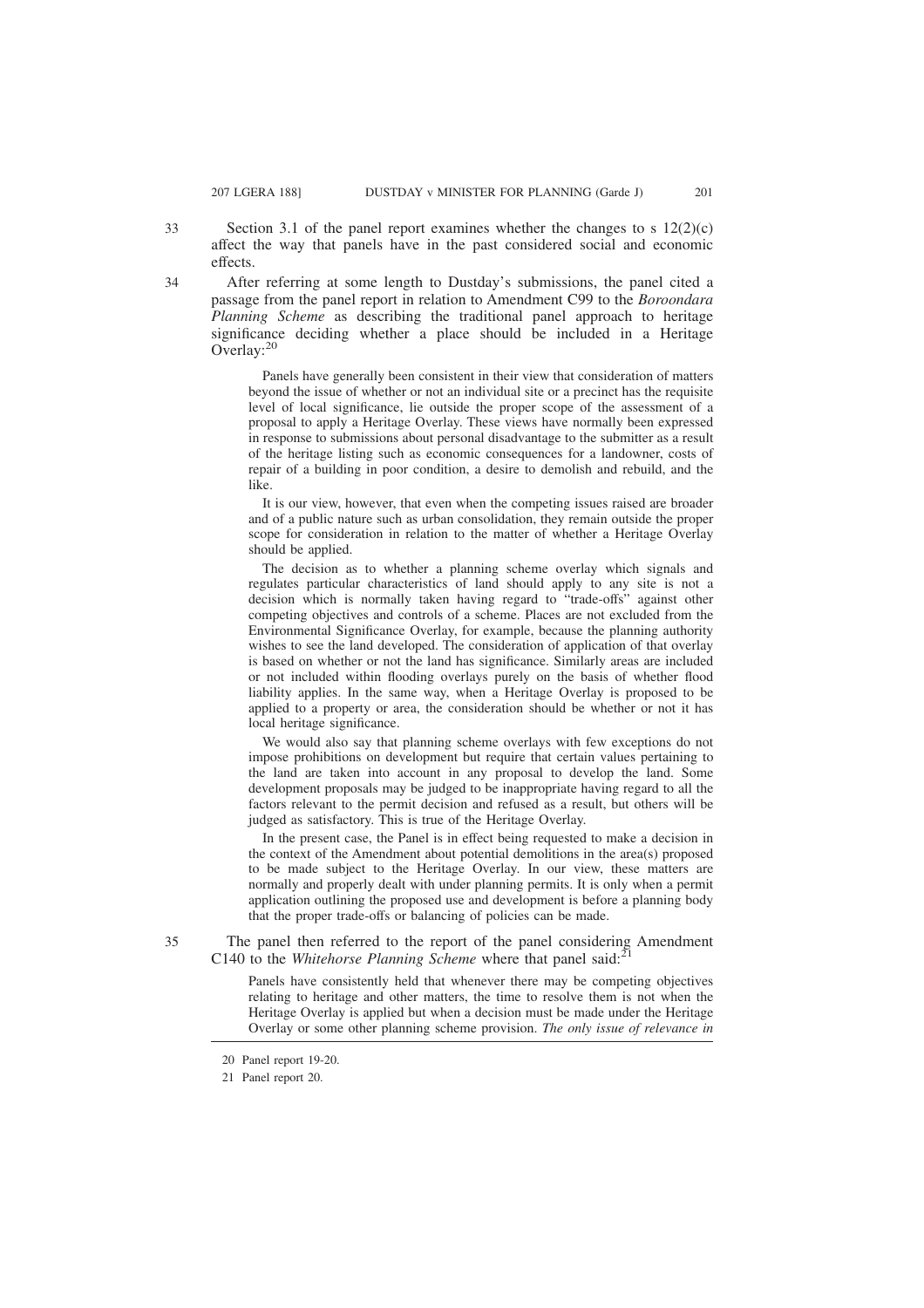*deciding whether to apply the Heritage Overlay is whether the place has heritage significance.*

(Emphasis added in the panel report)

- In essence, the traditional panel approach to an amendment seeking to add overlay control is to consider whether the land has particular characteristics or significance which ought to attract the application of the overlay control rather than to engage in "trade-offs" against other competing objectives and controls of the scheme. This is because planning scheme overlays with few exceptions do not prohibit development, but apply additional policies and factors to the decision-making process when a permit application is made to the responsible authority. The amendment and panel process thereby assumes a strategic role in setting the appropriate planning scheme framework around the statutory planning process. Later, when a permit application is made to the responsible authority the policy framework governing the application is appropriate having regard to the particular characteristics or significance of the land or the buildings on the land.
- The panel then evaluated the effect of the changes to s  $12(2)(c)$  of the Act on the traditional panel approach noting that "consideration of social and economic matters by a planning authority is clearly mandated at the time of preparation of an amendment".<sup>22</sup> 37
	- In the view of the panel, consideration of the new provisions raised a number of issues:
		- (1) What is meant by the phrase "In preparing a planning scheme or amendment"?
		- (2) Is the panel as well as the planning authority required to adopt the approach in s  $12(2)(c)$ ?
		- (3) What is the nature of the social and economic matters to be taken into account by the panel and planning authority?
		- (4) Do the economic and social effects point only one way?
		- (5) How is the balancing of effects to be done?
		- (6) What to make of the "presumption against demolition"?
	- The panel successively discussed each of these matters in the report. Senior counsel for Dustday submitted before me that part of the panel's discussion of the last of these matters was legally wrong. Senior counsel did not submit that the panel's discussion of any of the other matters was legally erroneous or open to complaint.
		- As to the first matter, the panel decided that the preparation of a scheme or amendment by a planning authority is to be viewed as a process involving a number of steps including the resolution to prepare the amendment; its adoption for exhibition; consideration of submissions received upon exhibition and, if required, the request for a panel; and consideration of any report and the decision as to whether and in what form to adopt an amendment. While it was not clear that it was necessary to consider social and economic impacts at every step of the process, it appeared that the council had done so. The panel noted the occasions when the council had considered social and economic effects in the preparation of Amendment C207.<sup>23</sup>

36

38

<sup>22</sup> Panel report 20.

<sup>23</sup> Panel report 21.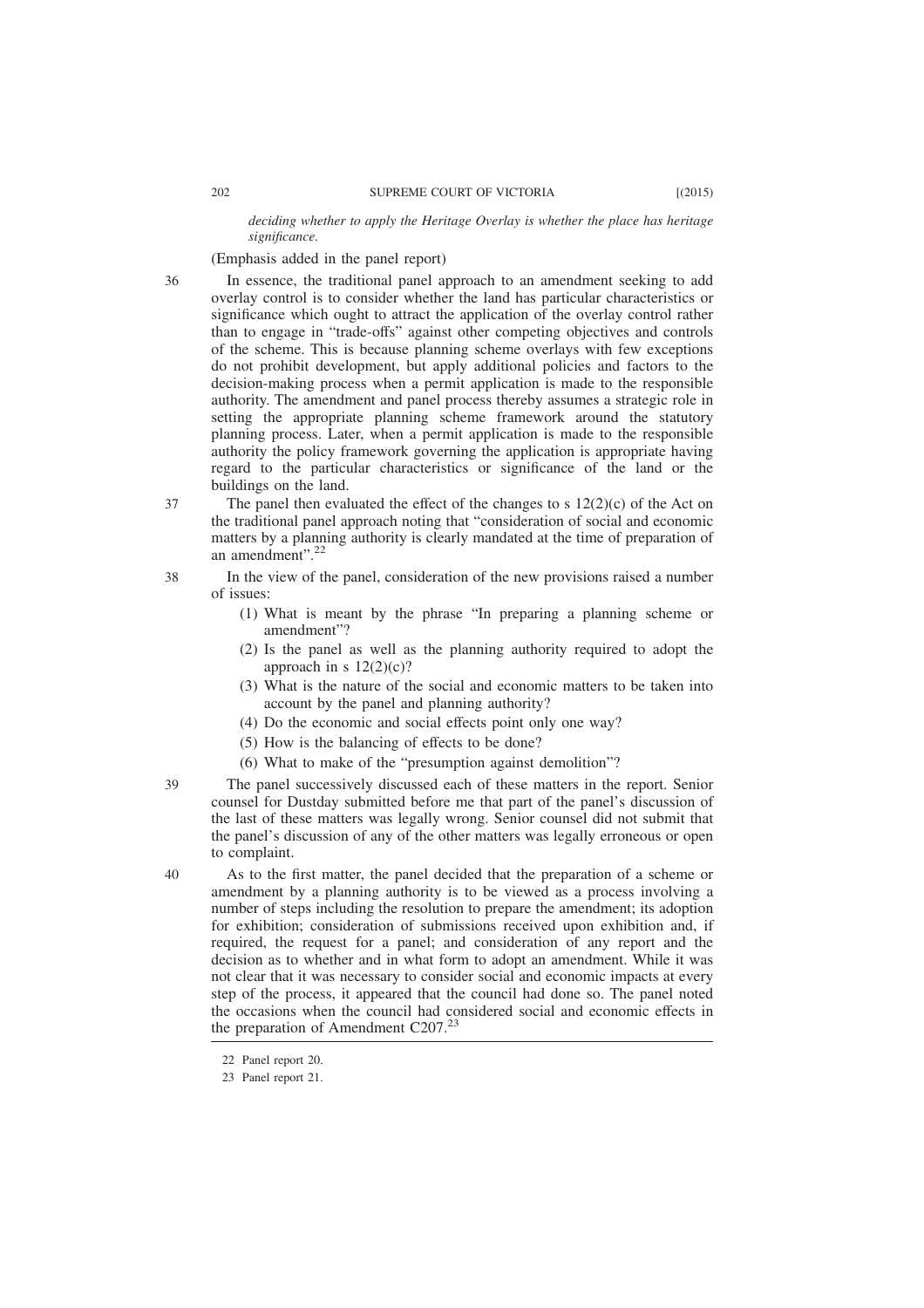- The panel observed that the council could additionally consider social and economic matters when deciding whether and in what form to adopt Amendment C207 where "[t]he opportunity exists to again consider social and economic matters will arise again" and at the final stage of preparation of the amendment, when the social and economic matters to be considered will be the matters raised in submissions. The panel considered that "[t]hey may provide a 'new take' on the general issues the Council earlier considered".<sup>2</sup>
- As to the second issue, the panel considered that its advice would be less helpful if it did not address the full range of relevant matters to be considered by the council and may be found wanting if the full range of matters directly and indirectly raised in submissions were not addressed.<sup>25</sup> 42
- As to the third issue, the panel agreed with senior counsel for Dustday that the social and economic effects most likely to be relevant at the amendment stage are those of a broad community nature rather than of a personal kind.<sup>26</sup> Personal economic and social impacts, as against effects on the community as a whole, are generally not matters taken into account in planning decisions. The panel then referred to some of the considerations listed in the guidelines as suggestive of the types of broad effects that might need to be considered at the amendment stage. $2<sup>7</sup>$  The panel agreed that personal or private social and economic effects may overlap with public effects and in this way they may become relevant.<sup>28</sup> 43
- Despite a submission on behalf of Dustday that financial hardship and reasonable economic use of heritage properties are matters which might become relevant, the panel was cautious about considering personal financial hardship, believing that "it might be more pertinent to consider the economics of the building itself when assessing the economics of retention v demolition". 44
- As to the fourth issue, the panel commented that while social and more particularly economic effects were raised by submitters to persuade the panel that the heritage controls should not be applied, there could be offsetting positive social or economic effects. Property values can be enhanced by heritage character when recycling industrial buildings or warehouses for residential use when compared with a modern rebuild, noting that a private economic effect would have to be capable of translating into a community-wide benefit.<sup>30</sup> In many instances, the positive effects, particularly the social effects, are qualitative and not capable of quantification, such as adding character, appeal and interest to the city or affording a sense of place or providing a physical key to an understanding of past values and practices. $31$ 45
- As to the balancing of effects, the panel considered that the qualitative nature of many of the considerations, especially those that support heritage listing, 46

- 25 Referring to *Australian Conservation Foundation v Latrobe City Council* (2004) 140 LGERA 100.
- 26 Following *Kentucky Fried Chicken Pty Ltd v Gantidis* (1979) 140 CLR 675; 40 LGRA 132.
- 27 See [20] above.
- 28 Panel report 22-23.
- 29 Panel report 23.
- 30 The panel gave the illustration of increased rate revenue.
- 31 Panel report 23-24.

<sup>24</sup> Panel report.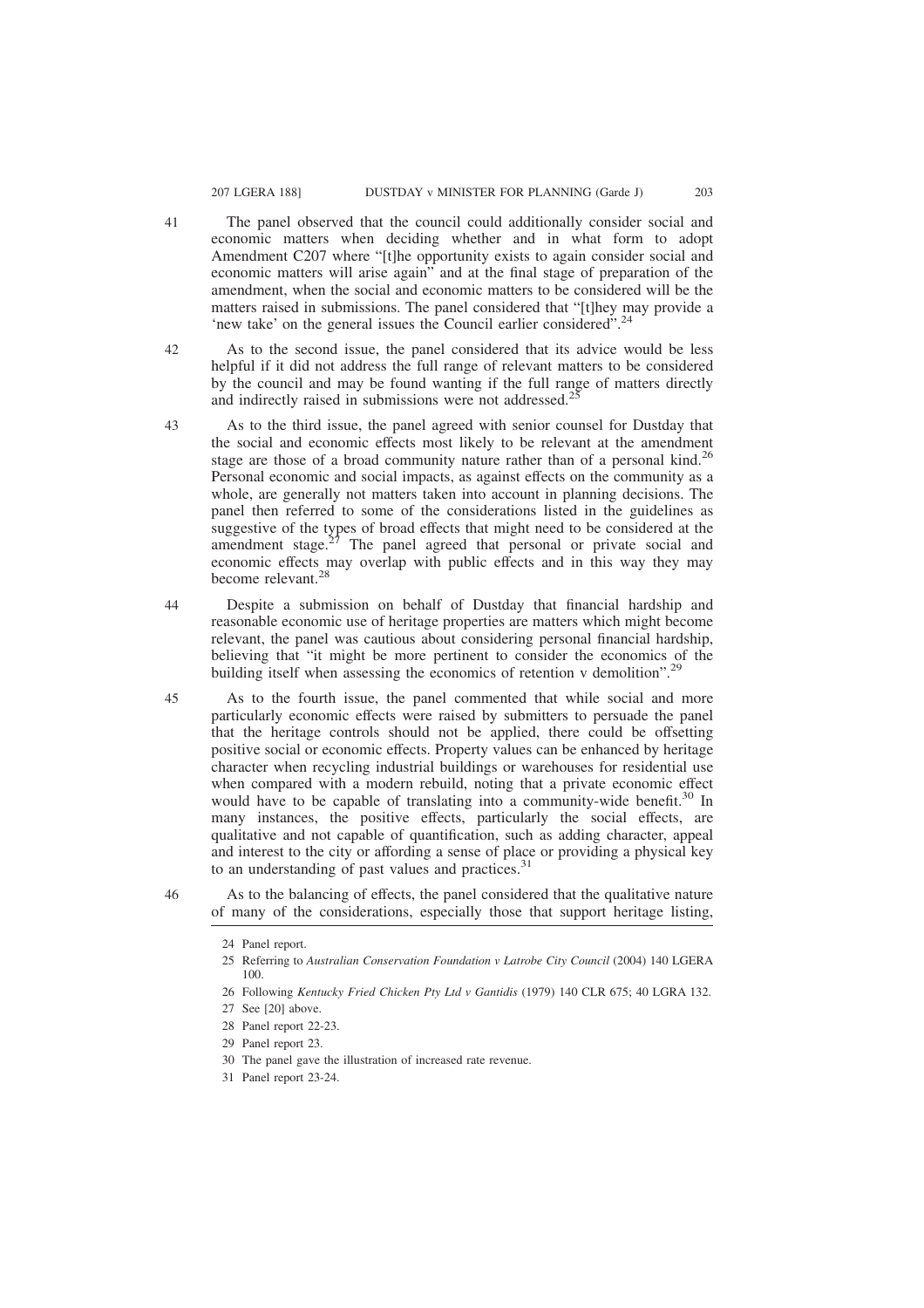meant that it will always be a matter of judgment as to how the relevant factors are to be weighed. The panel then referred to the guidelines which state: $32$ 

The normal way of assessing social and economic effects is to consider whether or not the amendment results in a net community benefit.

The panel commented that Dustday's submission was that the economic arguments advanced against the listing of Dustday's former wool store suggested a view that the marginal social benefits (to the community of conserving a lowly graded building) can be offset by adverse economic effects (for the community). It was not submitted before me that this was an erroneous summary of Dustday's submission to the panel.

The sixth and final matter considered by the panel in Section 3.1 was what to make of the "presumption against demolition"? As to the traditional panel approach to heritage significance, senior counsel for Dustday submitted to the panel that there have been three significant developments in the planning landscape of which the amendment of s  $12(2)(c)$  was the critical change.<sup>33</sup> One of the significant developments suggested was the application for leave to appeal to the Court by Boroondara City Council against the decision of the Tribunal in *1045 Burke Road Pty Ltd v Boroondara City Council*. <sup>34</sup> If successful, the consequences were that a balanced assessment of all relevant planning considerations would not be allowed at the permit application stage because only heritage considerations will be taken into account in deciding whether to grant a planning permit for demolition.<sup>35</sup>

The panel responded to these submissions in its report in the following terms: $3$ 

In summary it was Mr Morris' submission that as inclusion in the Heritage Overlay depends upon reaching a threshold of significance, and, later, impact on the significance of the place is the principal consideration when a permit is sought for demolition under the Heritage Overlay, there is a presumption against demolition that occurs. In the case of a building in poor condition, he said, this presumption against demolition and the building's condition therefore need to be taken into account at the listing stage.

The Panel agrees with Mr Morris's submission that, while there is no express provision giving pre-eminence to effect on significance, that effect will be the principal consideration when a demolition or other works application is later considered for a place in a Heritage Overlay. It is also self evident that the total demolition of a building will be judged as a loss of significance.

The Panel does not agree, however, that the outcome of a demolition application, despite the loss of significance, must always be unsuccessful. Other factors relevant to demolition, such as the necessary extent of replacement fabric (or the resultant level of integrity of the altered building) if the building were to be retained, which is a bi-product of condition, is at least one factor which might come into play at that stage.

<sup>32</sup> Panel report 24.

<sup>33</sup> Written submissions of Dustday, dated 22 November 2013 [10]-[20].

<sup>34</sup> *1045 Burke Rd Pty Ltd v Boroondara City Council* [2013] VCAT 1108.

<sup>35</sup> The appeal by Boroondara City Council to the Trial Division was subsequently dismissed in *Boroondara City Council v 1045 Burke Road Pty Ltd* (2014) 202 LGERA 1. The further appeal to the Court of Appeal was also dismissed in *Boroondara City Council v 1045 Burke Road Pty Ltd* [2015] VSCA 27.

<sup>36</sup> Panel report 24-27.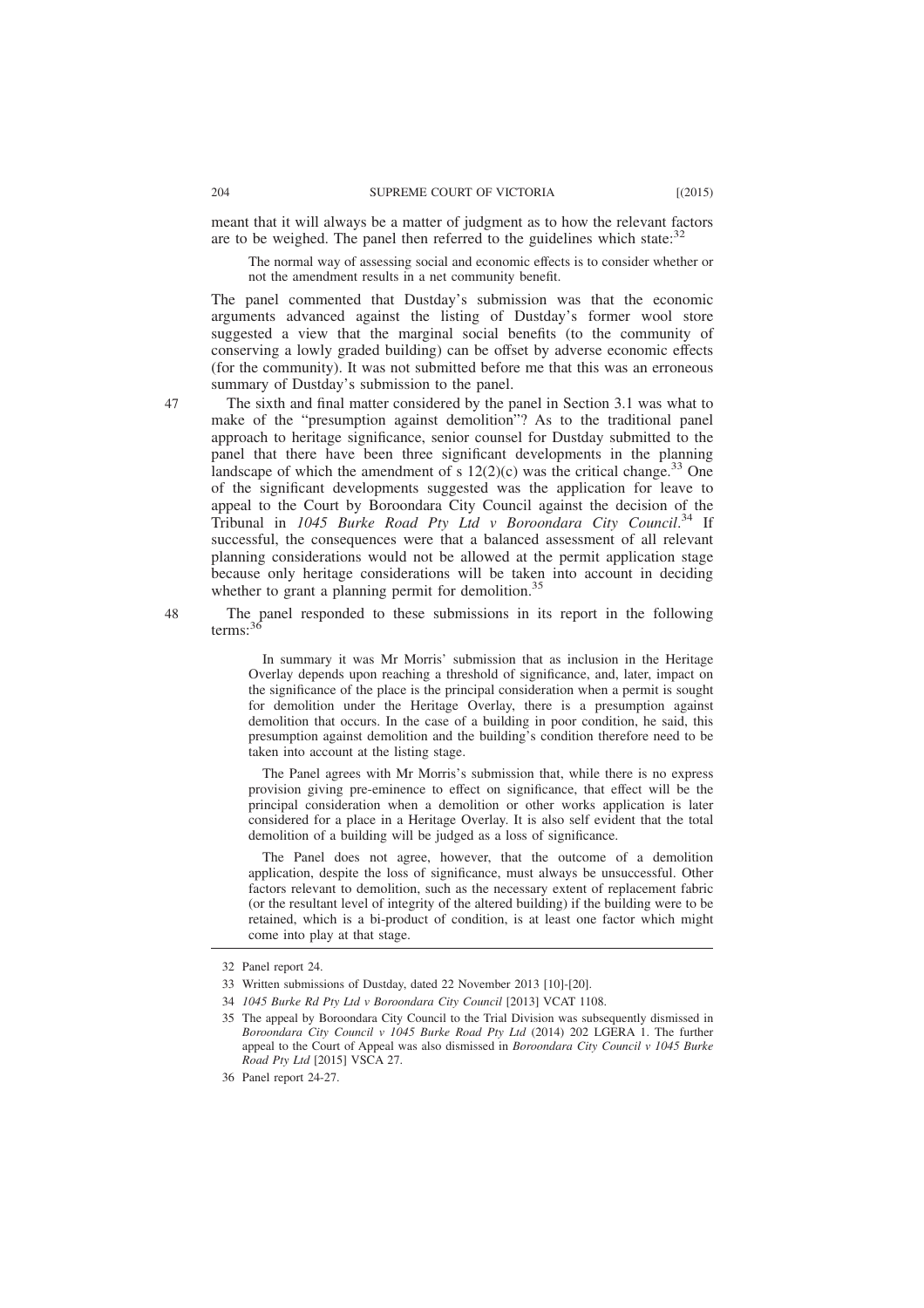With respect to consideration of other planning objectives, Mr Morris also expressed concern about the consequences of the outcome of the appeal to the Supreme Court by Boroondara City Council against the decision by the Victorian Civil and Administrative Appeals (sic) Tribunal (VCAT) concerning the proposed demolition of the heritage building at 1045 Burke Road, Camberwell. In that case, relying on established case law, the Council argued that a decision about whether to grant approval for demolition must be determined independently of any other application and only heritage considerations are relevant. If this argument succeeds, Mr Morris said, there will be no opportunity for integrated decision-making at the permit stage which balances all relevant planning considerations as is contemplated by the Act and planning schemes – and therefore it must be done at the Amendment stage.

At the time of writing, there has been no decision in relation to this matter. The extent of "narrowing" of the matters for consideration at the permit stage remains unclear. It would seem unlikely, however, that at least the issues of building integrity and condition would fall within the ambit of relevant matters in considering a permit.

Also in relation to this issue, the Panel notes that this conundrum potentially generated by the outcome of the Burke Road case was recognised in the Advisory Committee Report on the Review of Heritage Provisions in Planning Schemes 2007. That report supported an approach to consideration of demolition permits consistent with the position now advocated by Boroondara Council, recognised the difficulties faced when decision-making was potentially (largely) fettered and made recommendations to overcome the difficulty. The Committee's report at Section 4.2.5 discusses the variable views that then existed in relation to the ambit of discretion in permit decisions. It included:

The view of the Committee is that the "National Trust principle" clearly applies to the exercise of discretion. That is, when the only permit trigger is the HO the only relevant considerations are those related to the purpose of the HO. The problem is that many decision makers, and those involved in lodging or responding to permit applications, apparently do not fully appreciate that there is such a restriction.

It is understandable that decision makers – be they local Councils (and their delegates), or VCAT on appeal – are reluctant to feel constrained about the range of matters they can consider – especially if the relevant considerations lead them to a conclusion that they are not comfortable with. They are, however, constrained by the law. Furthermore, those involved in lodging or responding to applications are disadvantaged by any uncertainty about the range of matters that can be considered.

… We consider that it would be useful if decision makers were to be provided with opportunities for training or education on this matter. A Practice Note could also be of value. Furthermore, thought should be given to the way in which notice of planning permits is given, so as to alert potential objectors to the matters they can validly raise.

… it would also be appropriate to amend the decision guidelines at Clause 43.01-4 so that there was no requirement to consider "the decision guidelines in Clause 65". The broad lists in Clause 65.01 and Clause 65.02 of matters to be considered, "as appropriate", are at odds with the fundamental principle that discretion is confined to considerations that are relevant to the purpose of the particular provision. The inclusion of Clause 65 in the decision guidelines for all overlays, and many particular provisions, is apparently a relic of the time when planning schemes principally comprised zoning controls and general considerations – principally about amenity impacts – applied.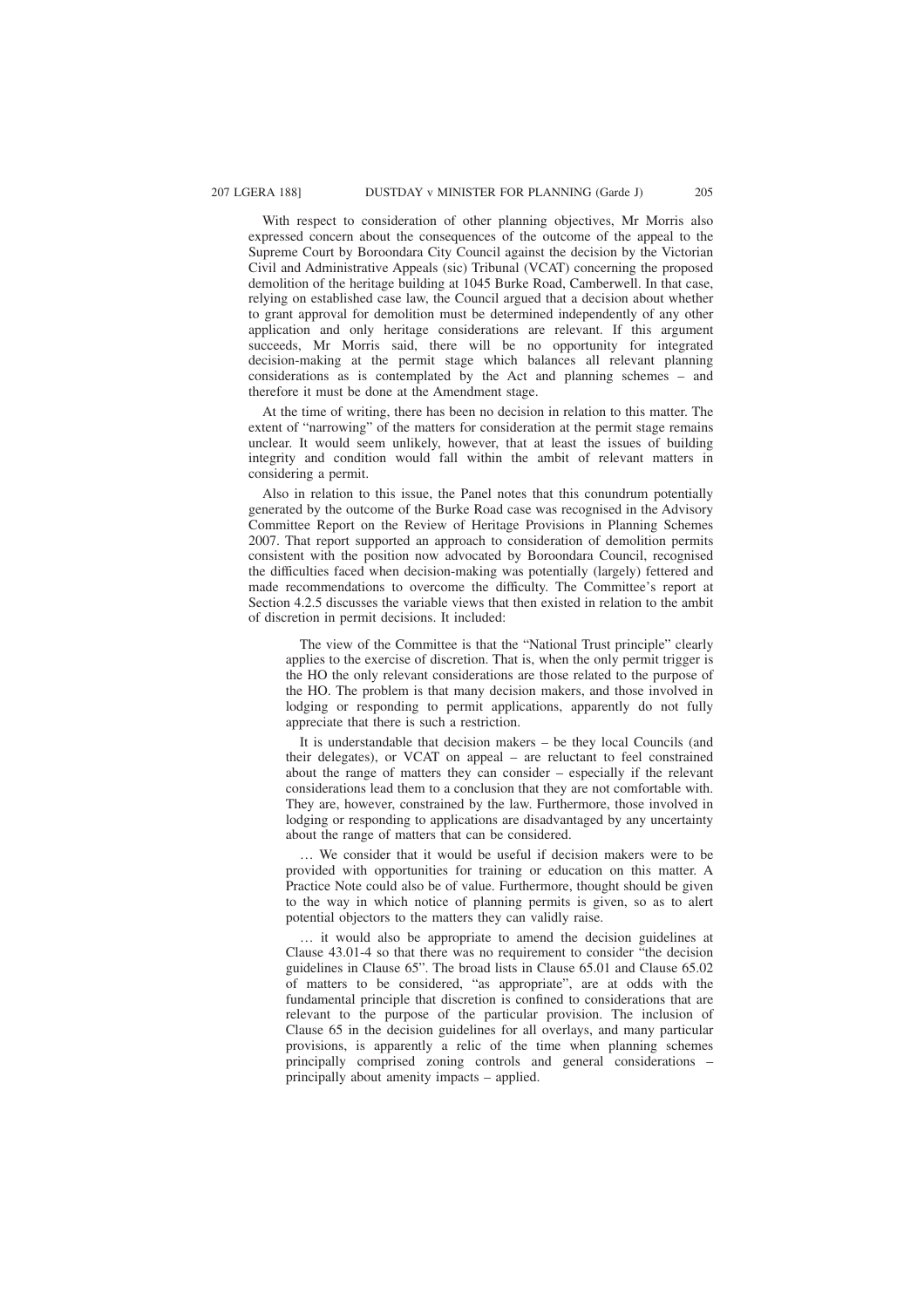It may be that if the future Burke Road decision is politically viewed as inconsistent with orderly planning, that the above or other legislative changes might be made.

In all we were not persuaded by the arguments presented on this issue that the nature of the decision-making framework, including the limitations applying to decisions on permits, is such that condition should normally be taken into account at the listing stage.

Having said this we do acknowledge that condition may sometimes be relevant in extreme cases of dilapidation where demolition is an inevitable outcome. In such circumstances, the case for demolition would have to be irrefutable and the community-wide costs and benefits of the demolition versus conservation outcomes would have to be clearly identified.

As Mr O'Farrell submitted:

It is conceivable that there could be an amendment that presents sufficient negative environmental, social and economic effects that a Panel might find that the amendment results in a net detriment to the community.

He suggested that it might be found that it would be a waste of community resources to go to the permit stage to consider the whether demolition should be allowed. He nevertheless said that there would have to be a very high certainty threshold to be passed to make the decision at the amendment stage. We agree that the case for demolition would have to be unassailable.

We also consider that it is possible that condition may become relevant in the circumstances where the necessary renovations of a building, which is being considered for listing/retention, are so extensive that the original fabric of the building is in large measure lost and the form and nature of the heritage place would no longer be able to be appreciated. In that way, the significance of the place would be degraded. Again we would expect that the certainty threshold would be a very high one.

(Footnotes omitted)

49

50

As to the implications of the changes to s  $12(2)(c)$  of the Act, the panel concluded:<sup>37</sup>

The Panel recognises that the changes to s  $12(2)(c)$  of the Act in relation to preparing amendments have implications for the manner in which various social and economic matters raised in relation to heritage amendments are to be treated. Where the social and economic effects raised in submissions are of a community nature, they may well be relevant matters. To meet the requirements of the Act, planning authorities and Panels will have to endeavour to consider those matters when preparing an amendment along with other relevant issues.

No issue was taken by Dustday as to this conclusion.

## **The panel's consideration of Dustday's submission**

Having discussed general economic and social considerations at length in Section 3.1 of the panel report, the panel gave specific consideration to Dustday's case at Section 5.4. First, the panel set out the substance of the statement of significance relating to the building:<sup>38</sup>

What is significant?

- This six-level red brick sawtooth profile building of 1956 includes:
	- Modernist design character devoid of any of the stylistic ornament of most previous wool stores in the City;

<sup>37</sup> Panel report 27.

<sup>38</sup> Panel report 51-52.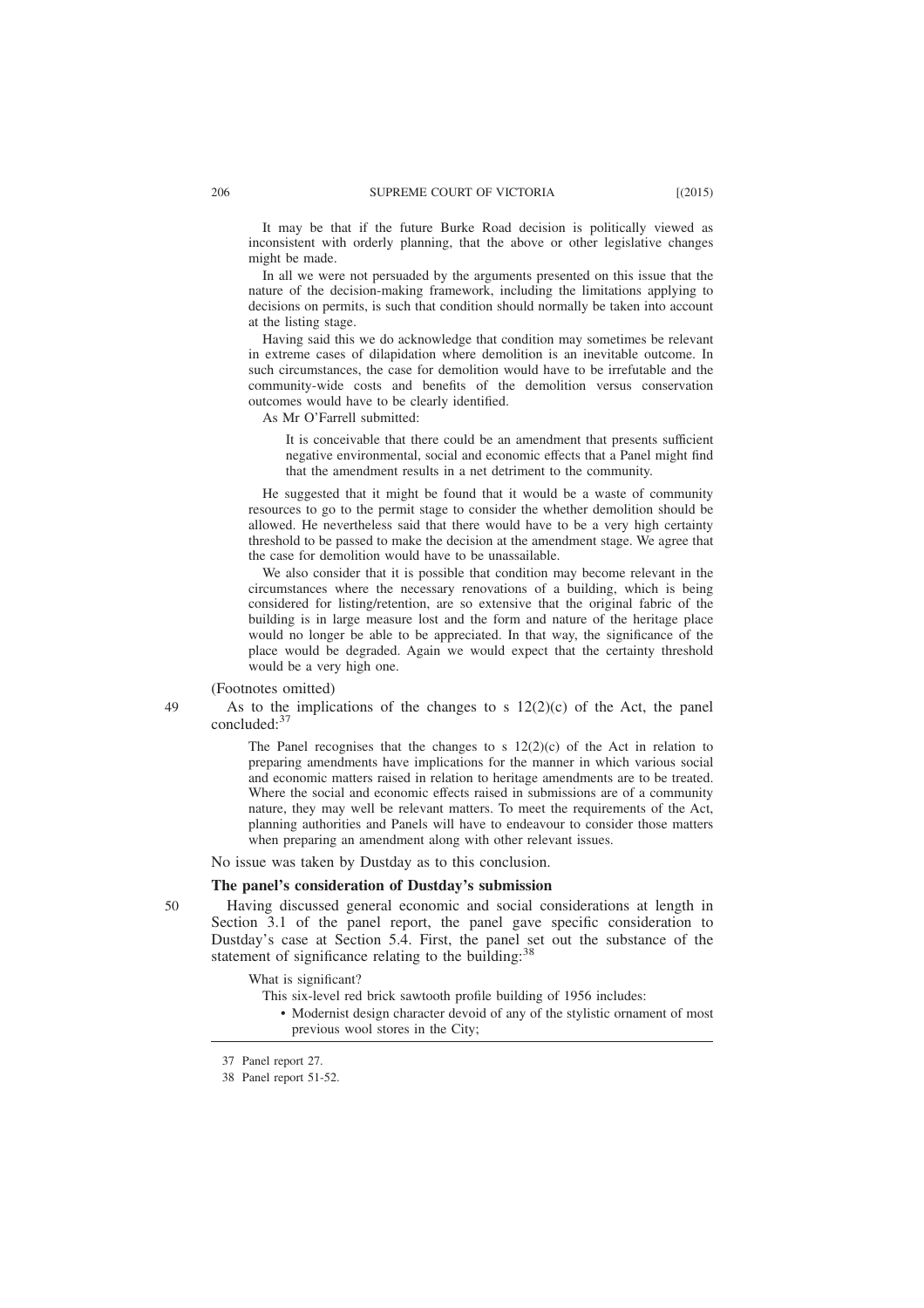- a vast floor space with the requisite sawtooth roof on the top floor;
- roof clad with deep profile corrugated fibre cement sheet;
- continuous aluminium framed horizontal glazing strips encircle the building, divided by cavity brick clad spandrels;
- window glazing with heat absorbing glass;
- a concrete encased steel frame expressed on the exterior of the building;
- metal clad sliding timber doors regularly spaced along the ground floor, broken only where they meet a vertical glazed curtain wall extending the height of the building at its south end;
- an interior of broad expanses of suspended concrete floor slabs, punctuated only by the drop elevator enclosures for the bails; and
- originally a large goods lift was located next to the reinforced concrete escape stair at the south end of the building's west elevation.

#### How is it significant?

Victorian Producers Co-operative Company Ltd No 5 Wool Store is significant historically and aesthetically to North Melbourne and the City of Melbourne.

## Why is it significant?

Victorian Producers Co-operative Company Ltd No 5 Wool Store is significant:

- Historically, as a major built symbol of the importance of primary production and in particular, wool growing and marketing, to Australia, particularly in the post Second War period, and the strength of growers in successfully organising this market. The building is one of the few surviving structures built for a company that received wide national press coverage because of its representation of growers from many parts of Australia, its evolution being part of a national primary producer cooperative movement: the Victorian Producers Co-operative Company became one of the biggest. Also by its scale as indicative of the special role played by North Melbourne and Kensington in industrial expansion for the City of Melbourne and the State and the traditional link with primary industry (Criterion A); and
- Aesthetically, as an austere but totally functional example of the Modernist approach to a building type that has simple and lingering requirements from the Victorian-era onwards as indicted by its layout, open floor space, and sawtooth top level (Criterion E).
- The key issue was whether or not the social and economic arguments advanced by Dustday against the inclusion of the building in the overlay are relevant and whether they should prevail given that some acknowledgement of the building's heritage significance was forthcoming from Mr Raworth, Dustday's own expert.<sup>3</sup> 51
- The panel summarised Dustday's case:<sup>40</sup> 52

Essentially the position presented was:

• The place is only of borderline heritage significance and thus the social benefits of its retention are limited. In this respect reliance was placed on Mr Raworth's evidence; the fact that the place had not been identified in previous reviews of North Melbourne heritage; and the building being constructed after the boom period in Australian wool and not being clearly legible as a wool store

<sup>39</sup> Panel report 53.

<sup>40</sup> Panel report.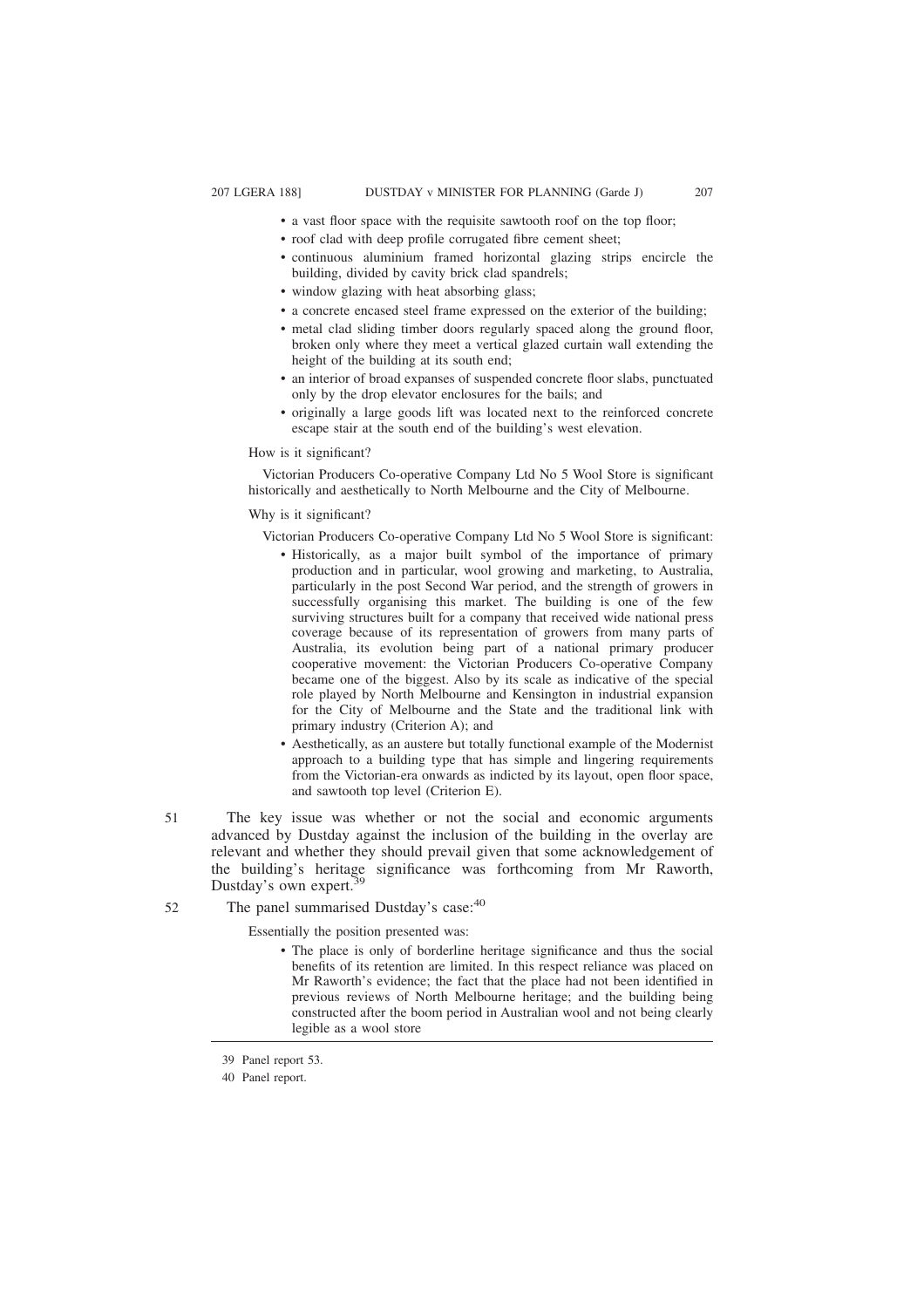#### 208 SUPREME COURT OF VICTORIA [(2015)

- Against this, the building is in very poor condition and costly to repair, and thus in any reuse option additional costs would be imposed – running counter to affordable housing
- It would be difficult to recycle the building for another use because of the relatively closely spaced internal columns and limited natural light
- If the building was retained it would limit the development options for this part of the Structure Plan area which is anticipated for intensive development
- If the building were retained it would overshadow a proposed urban park shown in the Structure Plan for the area to the disbenefit of the community.

The council's submissions and evidence included that:<sup>41</sup> 53

- The building is a worthy candidate for the Heritage Overlay and its significance is as set out in the Statement of Significance above
- The significance of the building should be the primary consideration in considering whether the overlay should be applied
- Panels have traditionally held that when listing is proposed, this is not the time to consider trade offs against other social or economic objectives.
- The panel set out its thinking on the building and its condition under three headings: 54
	- (1) Is the building of local heritage significance?
	- (2) Condition and conversion considerations.
	- (3) Public cost of frustrating strategic development imperatives. $42$
- The local heritage significance of the building was not in doubt. The evidence of Mr Butler (heritage architect and social historian called by the council), Mr Raworth (architectural historian called by Dustday), and Mr Vines (industrial archaeologist called by the National Trust of Australia (Vic)) were all to the same effect viz that the affected property should be placed in the Heritage Overlay. The panel accepted that the building was of local heritage significance and properly graded C, although not a highly significant building in the local context.<sup>4</sup> 55

56

The panel made a number of salient factual findings and observations as to Dustday's case on building condition and conversion: $44$ 

In relation to these issues, Mr Kevin Campbell was called to give expert evidence for Dustday. Mr Campbell is experienced in concrete technology, construction and repair.

It was his evidence that the façade of the building is in an advanced stage of deterioration and that extensive reconstruction would be required to meeting current day building requirements. He said the structural steel columns are extensively corroded and severely pitted, requiring grit blasting and a zinc epoxy coating for durability. He also said the concrete fireproofing would require replacement as do all the steel window frames and glazing. He noted that there are no expansion joints in some of the brickwork which should also be rectified. He advised that if the total building was required to be retained:

<sup>41</sup> Panel report.

<sup>42</sup> Panel report 54-58.

<sup>43</sup> Panel report 54-55.

<sup>44</sup> Panel report 55-57.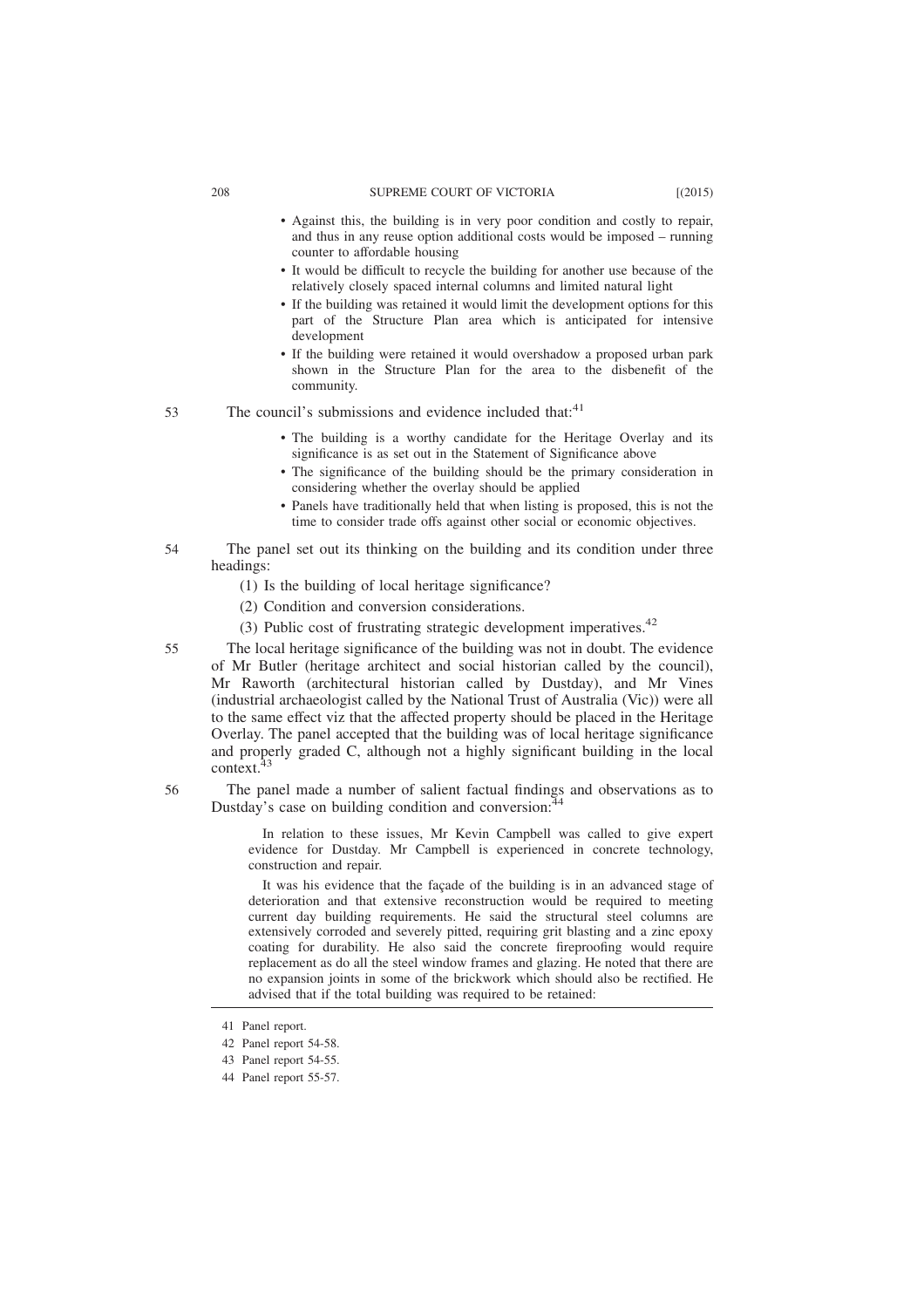Gary Georgeson of Veritech Australia had nominated a budget in the order of ten million dollars (\$10,000,000) for façade reconstruction for the North and Western Facades.

He further advised that Mr Georgeson had said that a budget of \$2 million would be required to restore four of the bays of the building façade if only part of the building was retained.

He did note, however, that while some of the internal concrete floors, columns and beams required extensive repair, they are generally in good condition.

In terms of conversion difficulties, it was Mr Campbell's evidence and that of Mr Rob Milner, who was called to give planning evidence for Dustday, that the closely-spaced internal columns (10 foot spacings) would be restrictive in terms of planning for apartments. Mr Campbell also said the façade could not be retained in that scenario and would require rebuilding. He further said that only the structural beams and columns may remain. The introduction of additional light was also said by Mr Milner to be problematic in any residential conversion.

Mr Campbell in response to questioning identified some of the particular repair options available.

Mr O'Farrell submitted for the Council that these repair costs were not excessive in the context of the large floor area of the building and that the many internal columns were a typical but not unsurmountable problem in warehouse conversions to dwellings. He suggested that they might add a "quirky" internal design element.

As we have indicated in Section 3.1, there may be situations when the structural condition of a building is such that it would be a waste of public resources to include it in a Heritage Overlay for it then to have to go through a permit process in relation to the inevitable demolition. The case for demolition would have to be irrefutable as we have said. We do not consider we are dealing with such a scenario here.

We have also considered whether the issue of the extent of replacement of heritage fabric, and the consequent loss of building integrity – a matter argued as pertinent to the Panel's consideration by Mr Morris and about which Mr Campbell gave evidence. In summary we were told that "little of the original fabric will be retained".

We found the broad analysis unhelpful and, while the types of repair required were described, the extent of repair was lacking in sufficient detail to give it a role in our consideration. As we have indicated this matter may become an issue if the integrity of the building is very seriously eroded or the required repairs result in an outcome where the heritage value of the property can no longer be appreciated. We are also satisfied that this remains a matter which might be considered in a permit context when more detail may be available.

We also agree with the Council submissions that the difficulties of conversion to dwellings presented by the original wool store design are not insurmountable.

The further issue is whether the allegedly high costs and difficulties of reuse of the building in some way convert to public social and economic costs that would recommend against its inclusion in the overlay with its alleged "presumption against demolition".

We have not been persuaded that these costs and difficulties have been converted successfully into public costs weighing against the public benefits of listing.

In this respect we would firstly say that we found the case in terms of the private costs incomplete. In particular we were not presented with evidence that the rehabilitation costs when added to other costs, and importantly also as off set by returns, are exorbitant or even unreasonably high when compared to those that would be associated with other rebuild redevelopment options for the site.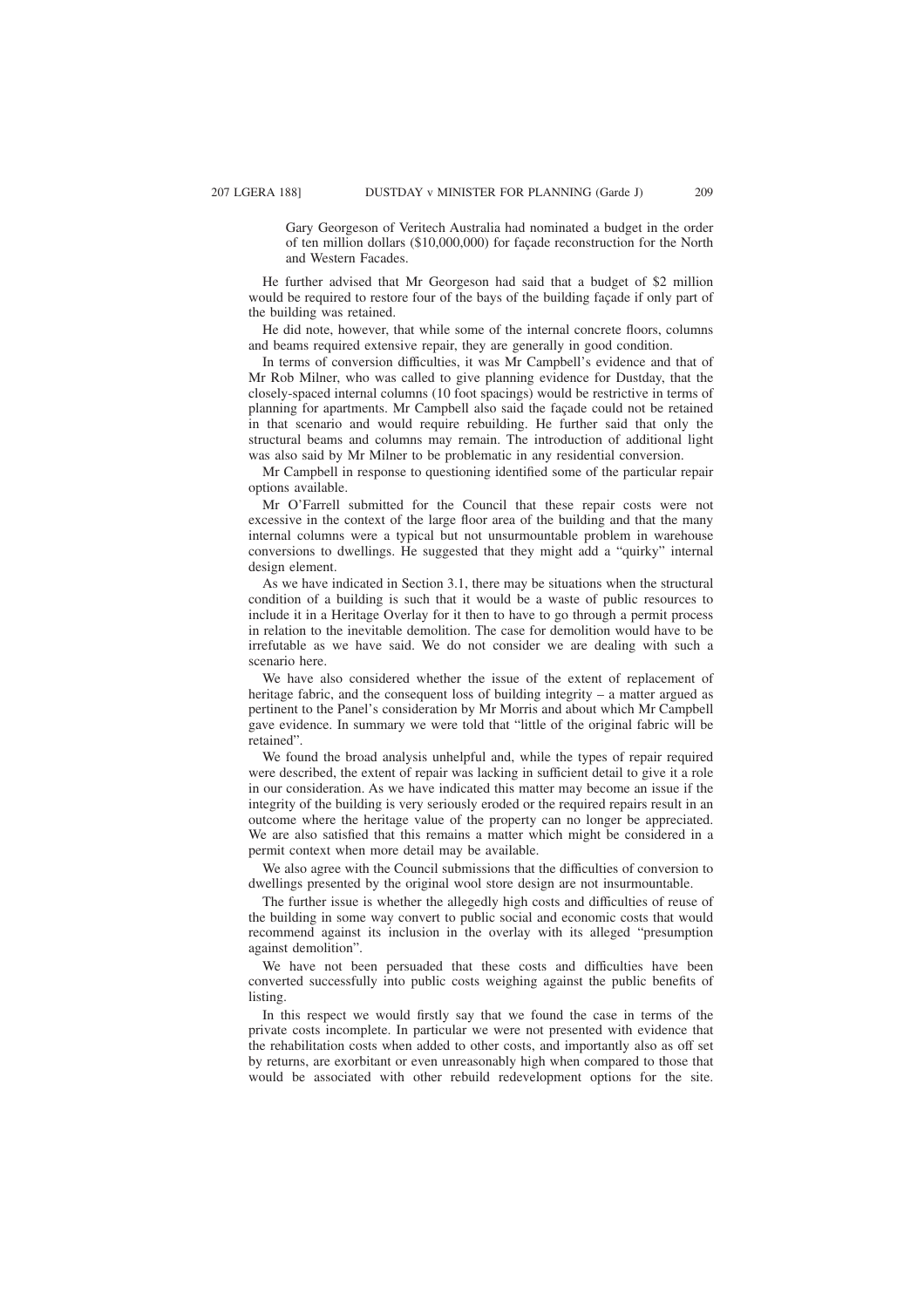Secondly, Mr Georgeson, the person who estimated the rehabilitation costs for the façade, was not called to give evidence, and advice about his expertise was merely asserted by Mr Campbell. The figures provided at best can be regarded as a "guestimate".

In terms of converting these private costs to public costs which might weigh against application of the overlay, at the Hearing, Mr Morris asserted that the resultant housing would be less affordable because of the costs of rehabilitation of some of the original fabric if retained.

We agree that the resultant effect for affordable housing is an economic outcome that is in the nature of a public cost. Because of the inadequacies in terms of the detail of the private costs behind this asserted public outcome, we are unable to give this issue weight here.

57

61

As to the public cost of frustrating strategic development imperatives that might arise if the building were listed, it was the panel's view that the conflict between intensive development and heritage conservation had already been resolved by the council. In preparing the structure plan, the council had resolved to investigate places of heritage significance and proceed with an amendment to implement the outcomes. The four bay retention option suggested by Dustday was best resolved in the context of a clear redevelopment proposal.<sup>45</sup>

Finally, the public costs of including the building in the overlay and its potential retention were not such as to set aside the public benefits of heritage conservation.<sup>46</sup> The panel recommended that the affected property be included in the Heritage Overlay as proposed in Amendment C207. 58

#### **Review of the panel report**

The objective stated in s  $4(1)(d)$  of the Act includes the conservation and enhancement of buildings of architectural or historical interest or of special cultural value. 59

Dustday was dependent on its evidence as to social and economic effects to seek to overcome the unanimous view of the heritage consultants, consistent with the Arden Macauley Heritage Review, that the affected property should be placed on the heritage overlay as the building was of local heritage significance. 60

Dustday's position at the panel hearing is illustrated by the discussion at the trial between senior counsel for Dustday and the Court as to whether in the event of a permit application there was a presumption against demolition:

His Honour: Why do you say there is a presumption against demolition?

Mr Morris: The contention was that if a building is put in a heritage overlay and one then needs a permit to demolish that building, the central issue – or a central issue might be a better way of putting it – will be the effect on the cultural heritage significance of the place of demolishing and complete demolition will always have a major effect on the cultural heritage significance of the place. Hence – I don't know whether "presumption" is the right word—

His Honour: What you really mean is that there would need to be powerful countervailing considerations to arrive at the demolition outcome that your client would seek.

Mr Morris: I think that's a more appropriate way of putting it. We did argue in the case it was a presumption, but an equally appropriate way of articulating it, in fact the better way of articulating it, is that because of the policy provisions, including the policy provision in the planning scheme that states "demolishing a

<sup>45</sup> Panel report 57-58.

<sup>46</sup> Panel report 58.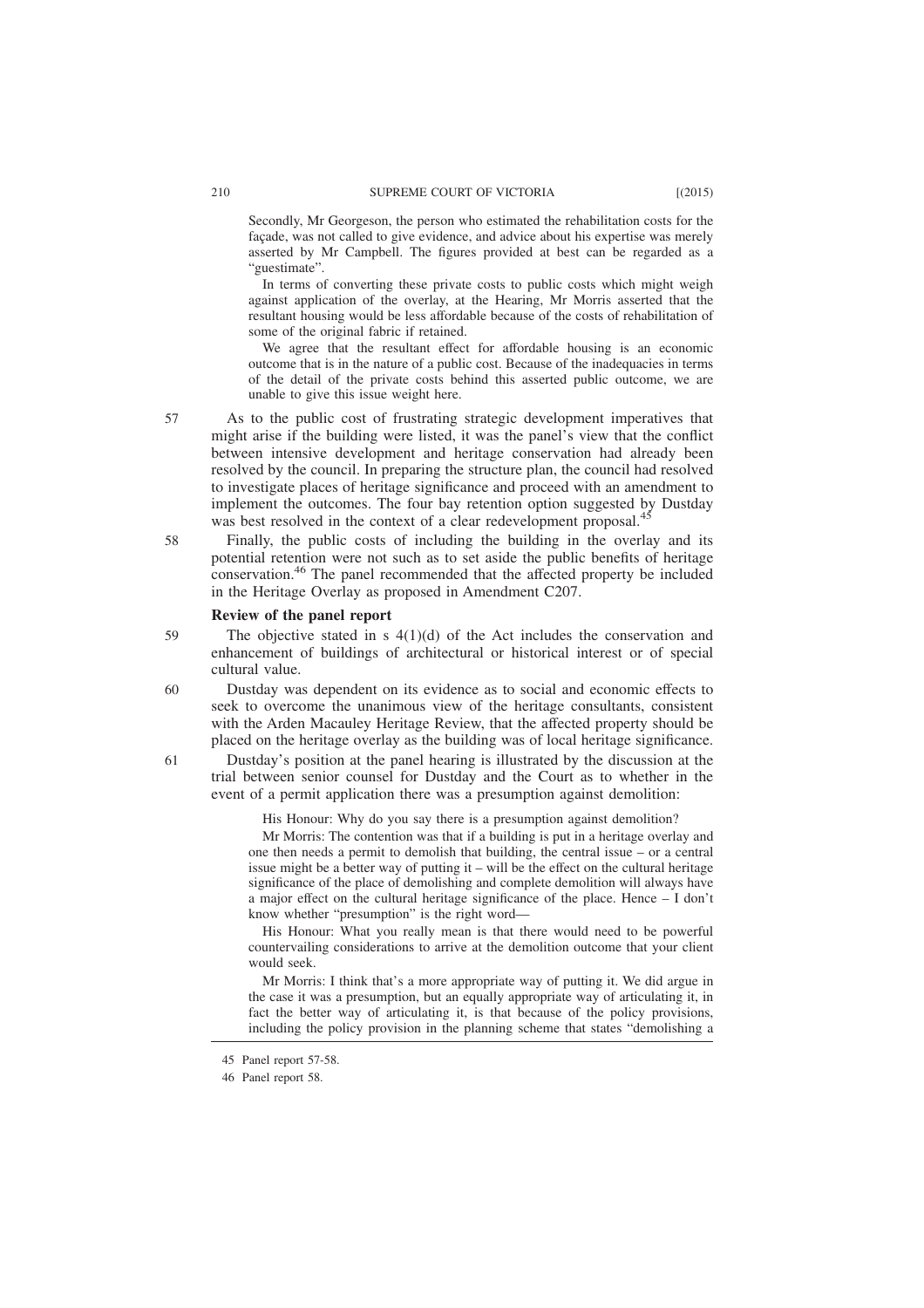building will normally not be permitted" except X, Y and Z, creates a situation where you need substantial, even powerful, countervailing factors to justify it.

Dustday did not have, and was unable to present to the panel, a proposal for the development of the land. In turn, this meant that it was not possible for the panel to consider whether restoration and adaptive re-use of the building was a feasible proposition having regard to the costs of restoration and re-use as against the returns achieved by redevelopment. Only if there is a development proposal can the relative physical, social and economic benefits and disbenefits of restoration as against demolition be assessed. Only if there is a development proposal can "net community benefit" be comprehensively evaluated.

- The panel was highly experienced in the assessment of heritage buildings, and found:
	- (1) It was not dealing with a scenario where the case for demolition was irrefutable.
	- (2) The broad analysis provided on behalf of Dustday as to the extent of replacement of heritage fabric and the consequent loss of building integrity was unhelpful. While the types of repair required were described, the extent of repair was lacking in sufficient detail to give it a role in the panel's considerations, although it remained a matter which might be considered in a permit context when more detail may be available.
	- (3) It agreed with the council's submissions that the difficulties of conversion to dwellings presented by the original wool store design are not insurmountable.
	- (4) It was not persuaded that the high costs and difficulties of re-use of the building had been converted successfully into public costs weighing against the public benefits of listing.
	- (5) The case in terms of private costs was incomplete. The panel was not presented with evidence that the rehabilitation costs when added to other costs, and as offset by returns, were exorbitant or even unreasonably high when compared to those that would be associated with other rebuild development options for the site.
	- (6) Mr Georgeson, the person who estimated the rehabilitation costs for the northern and western façades at \$10 million with a budget of \$2 million if only four of the bays of the building façade were retained, was not called to give evidence, and his expertise was merely asserted.
	- (7) The figures provided by Dustday at best can be regarded as a "guestimate"[sic].
	- (8) Because of the inadequate detail of the private costs behind the asserted public outcome, the panel was unable to give the issue of resultant effect for affordable housing any weight as a public cost.
- In view of the panel, Dustday's case suffered from significant weaknesses and evidentiary omissions. There were gaps in the case that Dustday was able to present at the hearing – as the panel identified. 64

62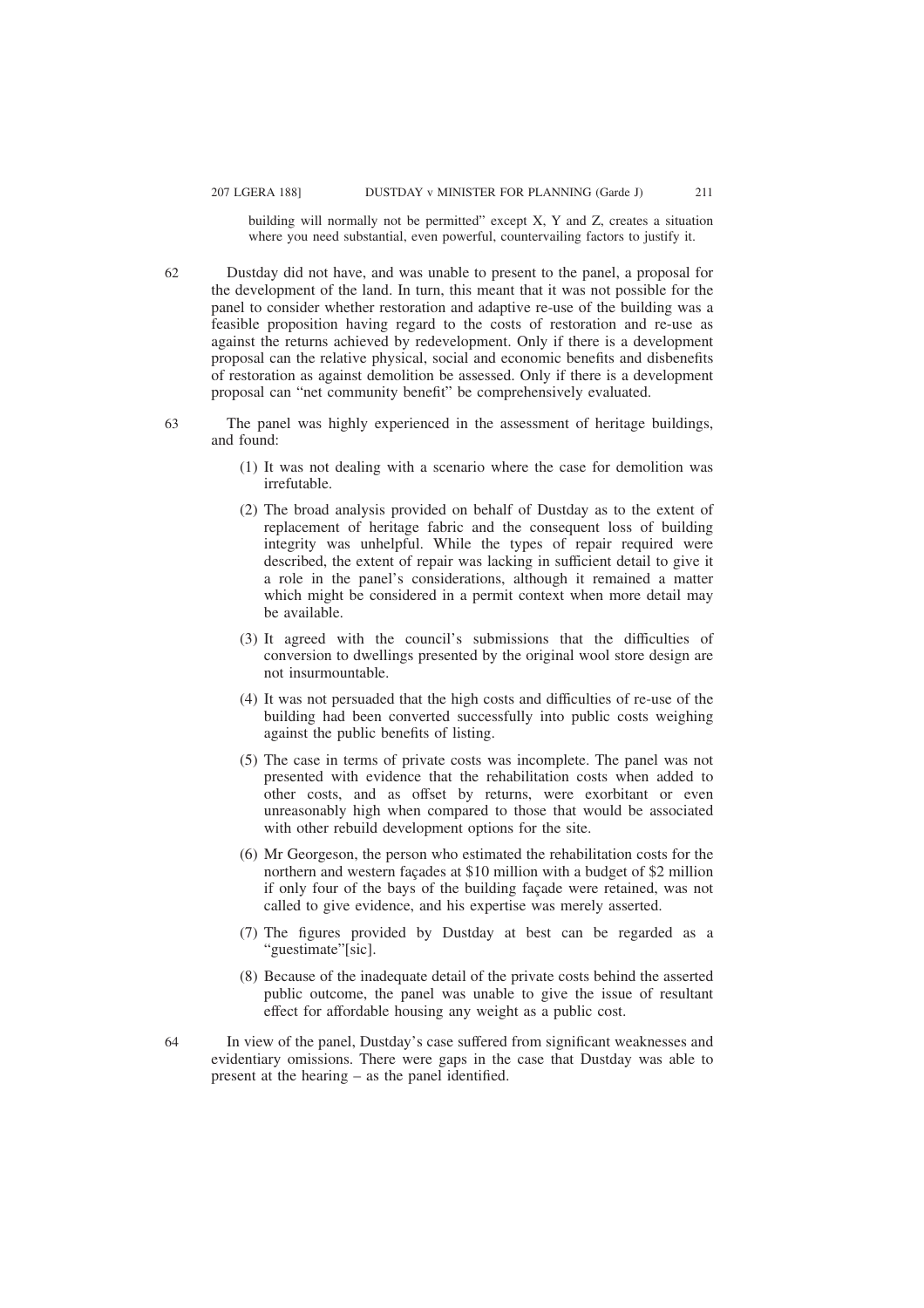### **Are the report and recommendations of the panel amenable to judicial review?**

Senior counsel for Dustday submitted that the report and recommendations of the panel were amenable to judicial review for jurisdictional error. He referred to *Craig v South Australia* (*Craig*) <sup>47</sup> where the Court said:

If … an administrative tribunal falls into an error of law which causes it to identify a wrong issue, to ask itself a wrong question, to ignore relevant material, to rely on irrelevant material or, at least in some circumstances, to make an erroneous finding or to reach a mistaken conclusion, and the tribunal's exercise or purported exercise of power is thereby affected, it exceeds its authority or powers. Such an error of law is jurisdictional error which will invalidate any order or decision of the tribunal which reflects it.<sup>4</sup>

This passage was followed by the High Court in *Kirk v Industrial Court (NSW)*  $(Kirk)$ <sup>49</sup> In answer to a question from the Court as to whether the principles set out in *Craig* and *Kirk* applied to a panel, senior counsel referred to *Hot Holdings Pty Ltd v Creasy*. <sup>50</sup> In this decision, three members of the High Court held that a preliminary decision or recommendation which constitutes a condition precedent to an exercise of power that will affect legal rights will have the requisite legal effect to attract certiorari:

The proposition that certiorari will lie only in respect of a decision which determines questions affecting rights has led to a number of cases, of which the present is one, where the contention has been that the decision in issue is merely advisory, provides a recommendation, or is made at a preliminary stage of a decision-making process.

Thus, for certiorari to issue, it must be possible to identify a decision which has a discernible or apparent legal effect upon rights. It is that legal effect which may be removed for quashing.

This formulation encompasses two broadly typical situations where the requirement of legal effect is in issue: (1) where the decision under challenge is the ultimate decision in the decision-making process and the question is whether that ultimate decision sufficiently "affects rights" in a legal sense; (2) where the ultimate decision to be made undoubtedly affects legal rights but the question is whether a decision made at a preliminary or recommendatory stage of the decisionmaking process sufficiently "determines" or is connected with that decision<sup>51</sup>

67

…

In *Winky Pop Pty Ltd v Hobsons Bay City Council*,<sup>52</sup> Kaye J applied these principles in the context of a council's decision upon a panel report in relation to the possible rezoning of land. Kaye J held that the council's decision was an essential step in a process that might have the effect of altering the legal rights or liabilities of the plaintiffs.<sup>53</sup>

65

<sup>47</sup> *Craig v South Australia* (1995) 184 CLR 163.

<sup>48</sup> *Craig v South Australia* (1995) 184 CLR 163 at 179.

<sup>49</sup> *Kirk v Industrial Court (NSW)* (2010) 239 CLR 531 at [67].

<sup>50</sup> *Hot Holdings Pty Ltd v Creasy* (1996) 185 CLR 149.

<sup>51</sup> *Hot Holdings Pty Ltd v Creasy* (1996) 185 CLR 149 at 159 (Brennan CJ, Gaudron and Gummow JJ); see also *Ainsworth v Criminal Justice Commission* (1992) 175 CLR 564 at 580.

<sup>52</sup> *Winky Pop Pty Ltd v Hobsons Bay City Council* (2007) 19 VR 312.

<sup>53</sup> *Winky Pop Pty Ltd v Hobsons Bay City Council* (2007) 19 VR 312 at [63]-[64].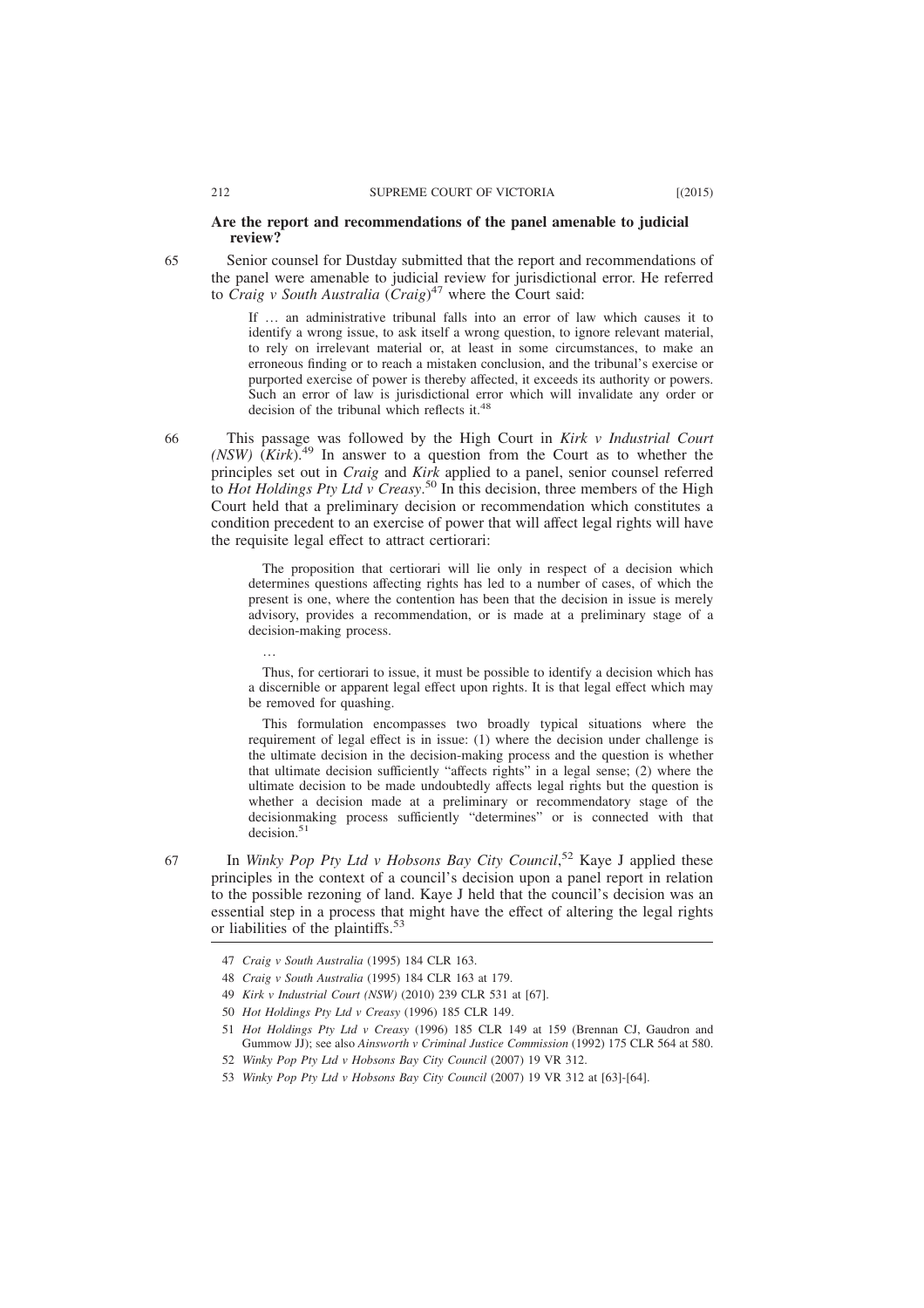In *Porchester Nominees Pty Ltd v Renfrey*, <sup>54</sup> Nicholson J held that the jurisdiction granted by the *Administrative Law Act 1978* (Vic) was available to review proceedings before a panel appointed under the *Town and Country Planning Act 1961* (Vic):

It is clear from the remarks of the Full Court in *Melbourne and Metropolitan Board of Works v Cullen* that where a ruling has been made by a tribunal prior to the final determination of a matter the provisions of the *Administrative Law Act* are available to challenge it. I think that it is also clear that this is so despite the fact that the body in question's power is merely to report and recommend: see *Shire of Sherbrooke v F L Byrne Pty Ltd*; *Brettingham-Moore v Municipality of St Leonards* and *R v King*. If, as I am informed, the present proposal involves one of the biggest retail development proposals in Victoria's history, the potential effect upon other retailing centres such as those of the plaintiffs is obviously considerable, and the plaintiffs have a very real interest in protecting their position. The report and recommendation of the panel may have a considerable effect in this regard. I therefore think that these decisions do determine questions affecting the plaintiffs' rights, and that an application does lie under the *Administrative Law Act*. 55

(Citations omitted)

- The report and the recommendations of the panel were essential steps in a process which might have the effect of altering the legal rights or liabilities of Dustday. Section 25(1) of the Act provides that the panel must report its findings to the planning authority. Section 27(1) provides that the planning authority must consider the panel's report before deciding whether or not to adopt the amendment. 69
- In addition, s 31 of the Act and subreg 10(e) of the *Planning and Environment Regulations 2005* (Vic) require a planning authority when submitting an adopted amendment to the Minister to submit prescribed information including the report of a panel appointed under Pt 8 of the Act and the reasons why any panel recommendations were not adopted. As a consequence, the panel's report, and the reasons (if any) why panel recommendations were not adopted (together with other information) are required to be provided to the Minister when deciding whether or not to approve a planning scheme amendment. 70
- I accept that the report and recommendations of a panel appointed under the Act are amenable to judicial review for jurisdictional error. Neither the council nor the Minister contended otherwise. 71
- A final preliminary point relates to the nature of the relief sought. The proceeding is commenced by writ albeit that the trial was conducted with the agreement of the parties on affidavit essentially as if it were an administrative law proceeding. No party sought to lead viva voce evidence or cross-examine. Dustday seeks declaratory relief. It does not seek relief by way of order for certiorari in the original jurisdiction of the Court or under O 56 of the *Supreme Court (General Civil Procedure) Rules 2005* (Vic). The proceeding is not commenced by originating motion as would be appropriate for an application under O 56. 72

<sup>54</sup> *Porchester Nominees Pty Ltd v Renfrey* (1987) 65 LGRA 288.

<sup>55</sup> *Porchester Nominees Pty Ltd v Renfrey* (1987) 65 LGRA 288 at 299-300.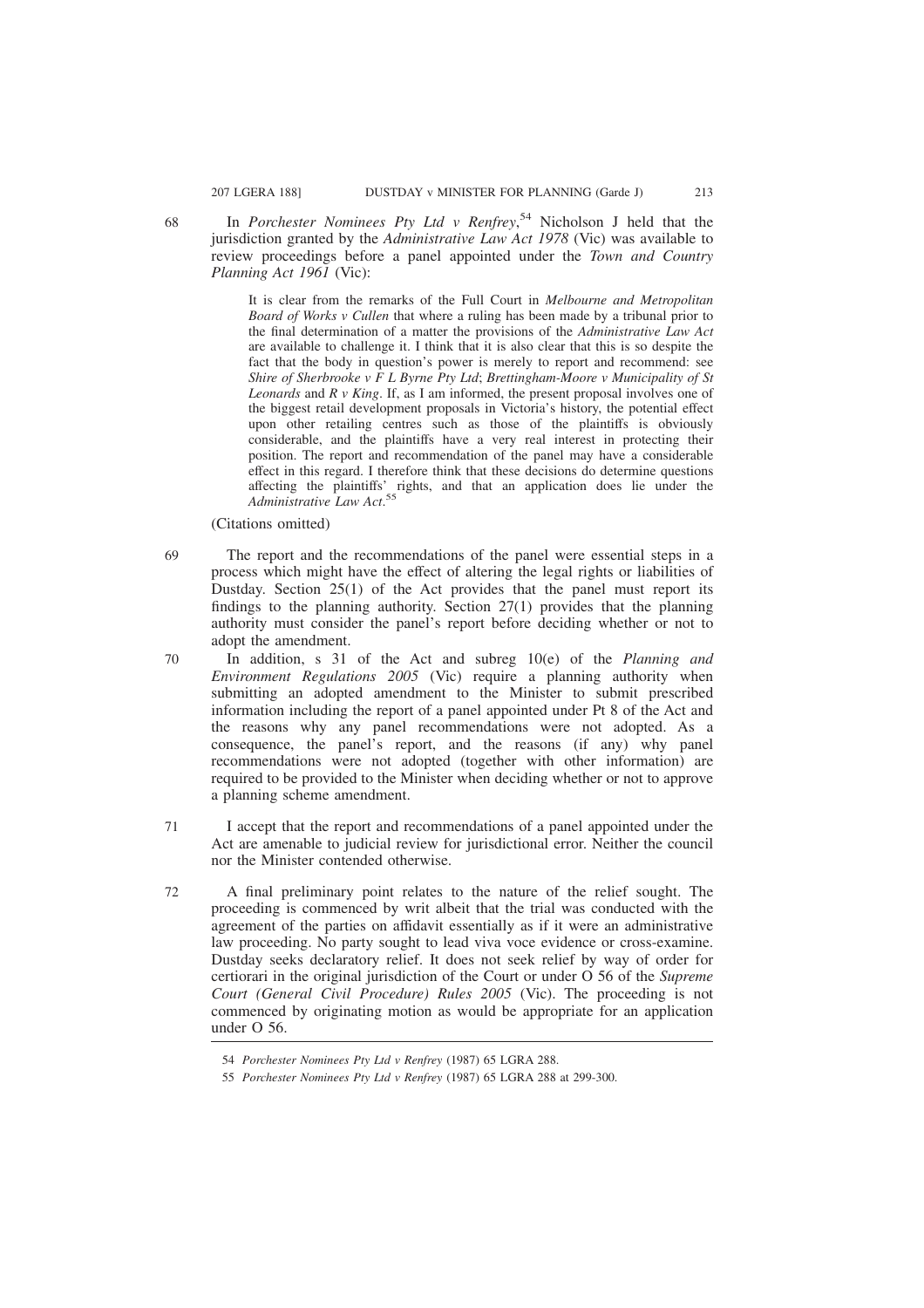In reply, junior counsel for Dustday relied on the decision of the High Court in *Minister for Immigration and Multicultural Affairs v Bhardwaj*, <sup>56</sup> where Gaudron and Gummow JJ said:

> In our view, logic and legal principle both direct the conclusion that the approach of the Supreme Court of Canada is correct. As already pointed out, a decision involving jurisdictional error has no legal foundation and is properly to be regarded, in law, as no decision at all. Once that is accepted, it follows that, if the duty of the decision-maker is to make a decision with respect to a person's rights but, because of jurisdictional error, he or she proceeds to make what is, in law, no decision at all, then, in law, the duty to make a decision remains unperformed. Thus, not only is there no legal impediment under the general law to a decision-maker making such a decision but, as a matter of strict legal principle, he or she is required to do so. And that is so, regardless of s 33(1) of the *Acts Interpretation Act*. 57

I accept Dustday's submission that a decision involving jurisdictional error has no legal foundation, and is properly to be regarded as no decision at all. The Court may declare the decision to be invalid and of no legal effect, just as it can grant an order in the nature of certiorari quashing the decision. Neither the council nor the Minister contended otherwise. Indeed, the parties were in agreement as to the form of declaratory relief which the Court should grant in the event that Dustday was successful.<sup>58</sup> 74

## **Are the panel report and recommendations invalid and of no effect by reason of jurisdictional error?**

75

Dustday's amended statement of claim alleged that the report and recommendations of the panel are affected by legal error. The particulars given of the legal error are in substance:<sup>59</sup>

- (a) The panel correctly accepted the submission that s  $12(2)(c)$  of the Act, as in force at the time of the panel hearing and at the time the panel reported
- 56 *Minister for Immigration and Multicultural Affairs v Bhardwaj* (2002) 209 CLR 597.
- 57 *Minister for Immigration and Multicultural Affairs v Bhardwaj* (2002) 209 CLR 597 at [53]. 58
	- A. A declaration that Recommendation 17 in the report of the Panel on Amendment C207 to the Melbourne Planning Scheme dated 21 January 2014 was invalid.
	- B. A declaration that the resolution of the Council on 27 May 2014 in respect of Amendment C207 to the Melbourne Planning Scheme at [sic] was invalid to the extent that the Council thereby resolved to:
		- (a) adopt Amendment C207 in a form that included:
			- (i) the Victorian Producers Co-operative Company Ltd No 5 Wool Store at 85-105 Sutton Street, North Melbourne (the Wool Store) in the Schedule to cl 43.01 of the Melbourne Planning Scheme;
			- (ii) a shaded area, showing the location of the Wool Store; annotated "H01118" on part of Planning Scheme Map 4HO;
			- (iii) the Wool Store in the Heritage Places Inventory February 2013, referred to in the Schedule to cl 81 of the Melbourne Planning Scheme;
			- (iv) a statement of significance for the Wool Store.
		- (b) submit Amendment C207 to the Minister having resolved to adopt Amendment C207 in a form that included those matters.

59 Amended Statement of Claim dated 10 December 2014 [19].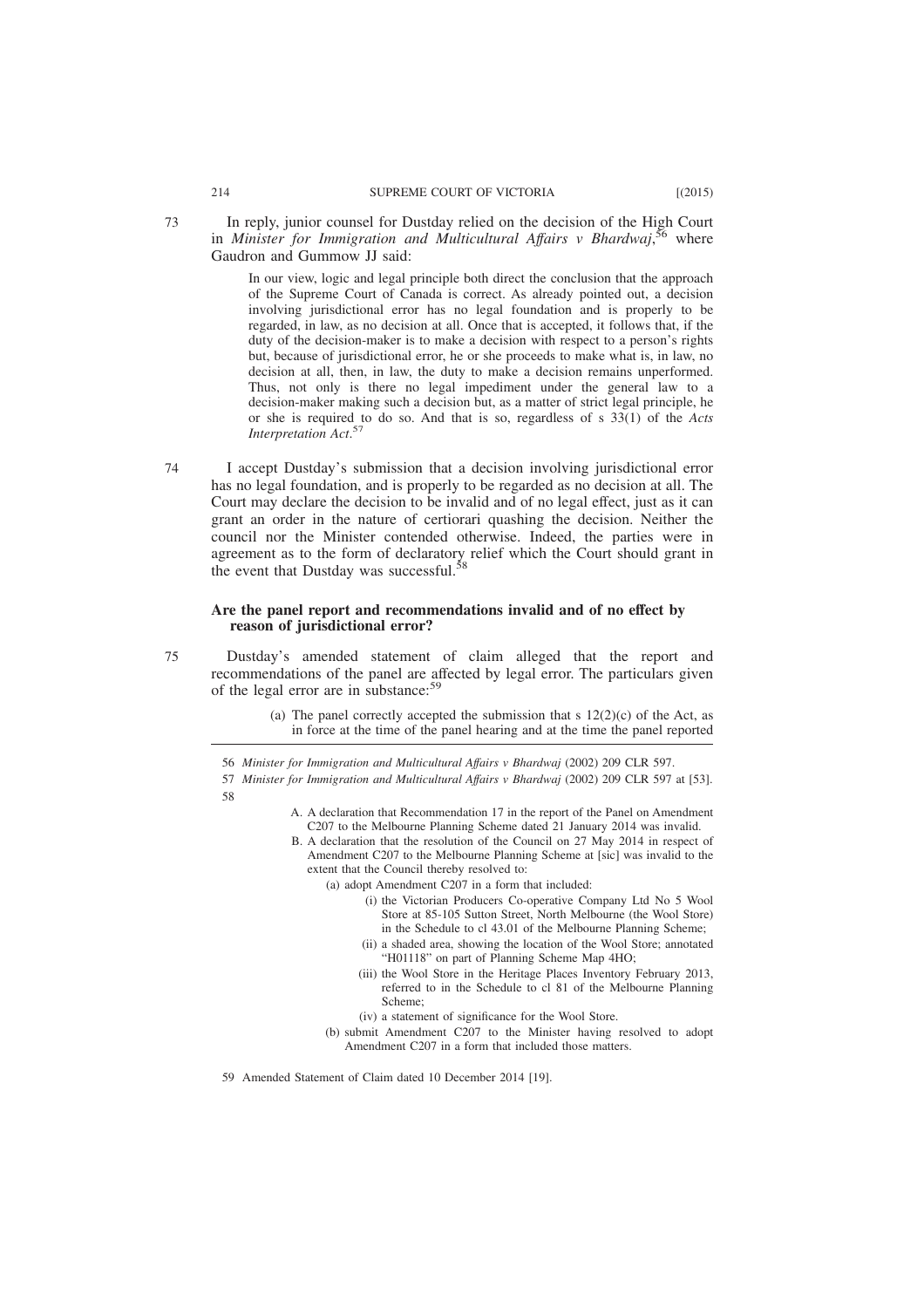its findings and made its recommendation, required planning authorities, in preparing a planning scheme amendment, to take into account social effects and economic effects.

- (b) But the panel failed to consider the social and economic effects flowing from imposing a Heritage Overlay on the building, when the evidence showed that it was in very poor condition.
- (c) The panel held that the condition of a place could only be relevant if the condition meant that the place would inevitably be demolished.
- (d) The panel thereby misdirected itself as to the nature of its task.
- (e) Alternatively, the panel:
	- (i) made a finding for which there was no evidence.
	- (ii) acted unreasonably or irrationally.
- Dustday's outline of submissions addressed two propositions which embodied the panel's errors:<sup>60</sup> 76
	- (1) The first is that the panel made an error of law causing it to identify a wrong issue or to ask itself a wrong question, which error affected the exercise of its powers.
	- (2) The second is that it failed to lawfully consider social and economic effects, because it failed to consider a key matter arising from the subject matter, and it thereby acted unreasonably.<sup>61</sup>
- It is convenient to adopt the same framework and address the following questions: 77
	- (1) Did the panel err in law by identifying a wrong issue or asking itself a wrong question thereby affecting the exercise of its powers?
	- (2) Did the panel fail to consider social and economic effects, because it failed to consider a key matter arising from the subject matter, and thereby acted unreasonably?
- Dustday did not press any submission that the council had erred in adopting Amendment C207 apart from accepting the recommendations.<sup>62</sup> 78
- Dustday did not suggest that there was any denial of procedural fairness or natural justice, or that what was done or said by the panel was in contravention of the Act in any way other than the suggested errors set out above. Nor was it said that any particular finding of fact reached by the panel was manifestly unreasonable, or unreasonable in the *Wednesbury* sense.<sup>63</sup> Other than the two errors,<sup>64</sup> it was not contended that any finding of fact made by the panel was not open to it on the evidence presented by the parties to the panel. Finally, apart from the two errors,<sup>65</sup> it was not suggested that anything the panel had found was irrational, or that there was no discernible pathway of reasoning underlying any of its findings. 79
- 80

The effective contradictor in this proceeding was the council. In its amended defence, it denied the allegations of legal error. Its contentions included that:

- 61 Relying on *Minister for Immigration and Citizenship v Li* (2013) 249 CLR 332 at [68], [72].
- 62 See Outline [36]-[40]; Transcript p 49 ln 11-28.
- 63 *Associated Provincial Picture Houses Ltd v Wednesbury Corporation* [1948] 1 KB 223. This was a central issue in *East Melbourne Group Inc v Minister for Planning* (2008) 23 VR 605; 166 LGERA 1.
- 64 See [76] above.
- 65 See [76] above.

<sup>60</sup> Outline of plaintiff's submissions dated 24 November 2014 (Outline) [35].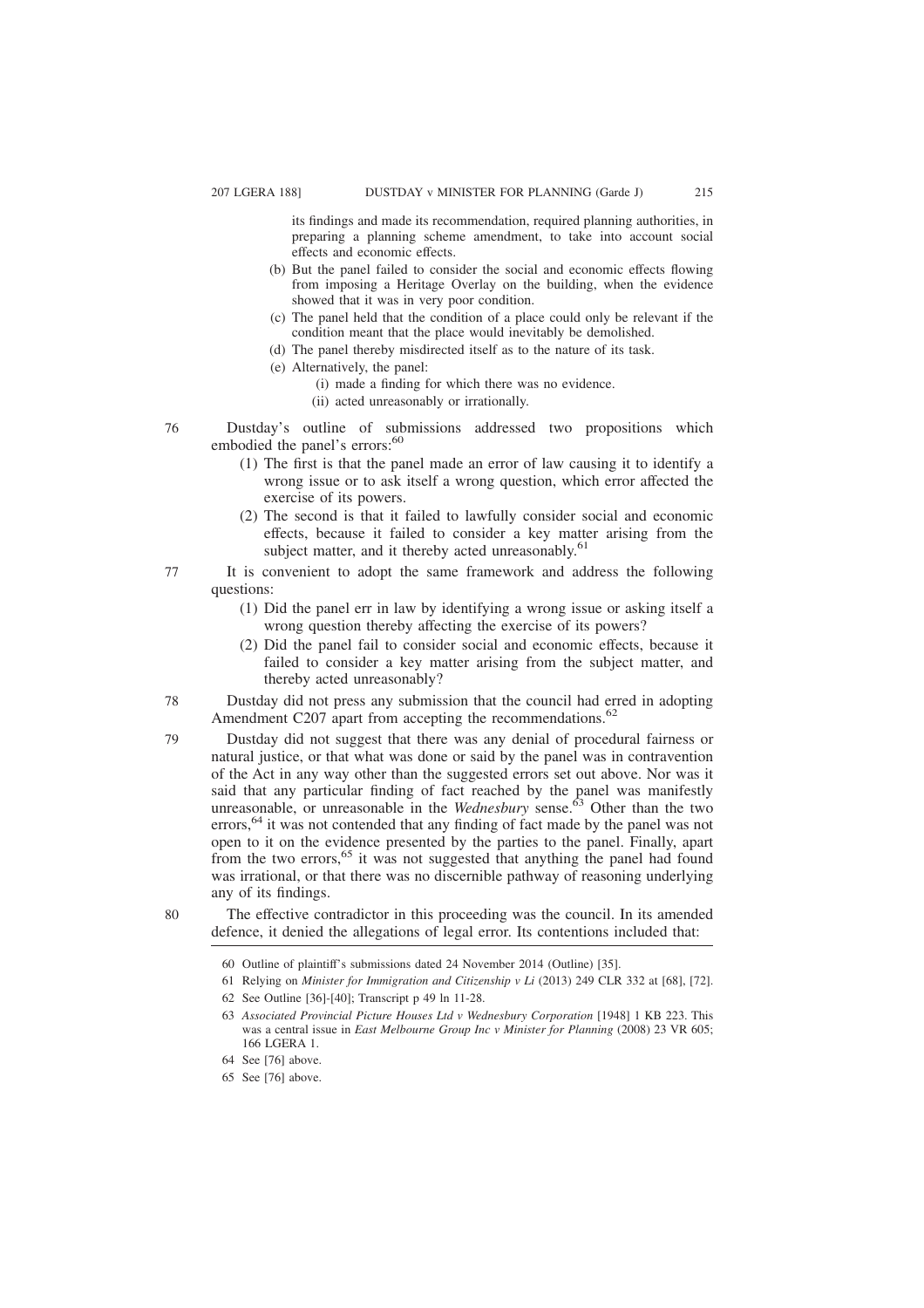#### 216 SUPREME COURT OF VICTORIA [(2015)

- (1) the panel was not required under s  $12(2)(c)$  of the Act to take into account the social and economic effects of Amendment C207;
- (2) in any event, the panel did consider the social and economic effects flowing from the imposition of a heritage overlay on the building;
- (3) the panel's task was to consider the submissions referred to it. It did not misdirect itself as to the nature of its task;
- (4) the panel's findings were open on the evidence and other material before it; and
- (5) the panel did not act unreasonably or irrationally.
- The Minister did not admit the main allegations made by Dustday, and stood neutral abiding by the result of the proceeding. 81

# **Did the panel identify a wrong issue or ask itself a wrong question?**

- Senior counsel for Dustday submitted that the panel misdirected itself when it concluded that the condition of the building was not relevant to its consideration because demolition was not "an inevitable outcome" or because the case for demolition was not "irrefutable" or "unassailable". Senior counsel contended that the panel imposed arbitrary restrictions such as these on the manner in which the building's condition could be relevant to its task causing it to misdirect itself and ask the wrong questions in a manner that affected the recommendations. This constituted a jurisdictional error.<sup>66</sup> 82
- Senior counsel did not contend that the panel was bound to give any particular weight to the condition of a building. Rather, the panel's error was to confine its consideration of the likelihood of demolition by reference to an arbitrary standard finding no foothold in the Act or planning scheme. The panel was not satisfied that demolition was "inevitable", and refused to weigh in the balance the condition of the building.<sup>67</sup> 83
- Senior counsel for the council resisted the characterisation that the panel had made, what he termed, legal holdings at all. The panel was not charged with the responsibility to make legal holdings. The panel was comprised by experts who were not lawyers. It would be strange indeed if Parliament were taken to have intended that a panel in those circumstances should be required or entitled to make legal holdings. What the panel had done was to express opinions to support the findings that it made. The panel was not empowered to definitively rule on the law. It was empowered to express opinions. 84

The duties of a panel appointed under the Act are defined and described in Pts 3 and 8 of the Act. The main duties of panels may be summarised:<sup>68</sup>

- (1) to consider all submissions referred to it;
- (2) to give a reasonable opportunity to be heard to the proponent, submitters, the planning authority, the responsible authority or municipal council concerned, any person who asked the planning authority to prepare the amendment, and any person whom the Minister or the planning authority directs the panel to hear;

<sup>66</sup> Outline [9]-[10], [32]-[33].

<sup>67</sup> Outline [34].

<sup>68</sup> *Planning and Environment Act 1987* (Vic) ss 23-25; 160-168. Section 24(d) extended the panel's duty to give a reasonable opportunity to be heard to any person who had asked the planning authority to prepare the amendment, and was introduced by s 74 of the *Planning and Environment Amendment (General) Act 2013* (Vic).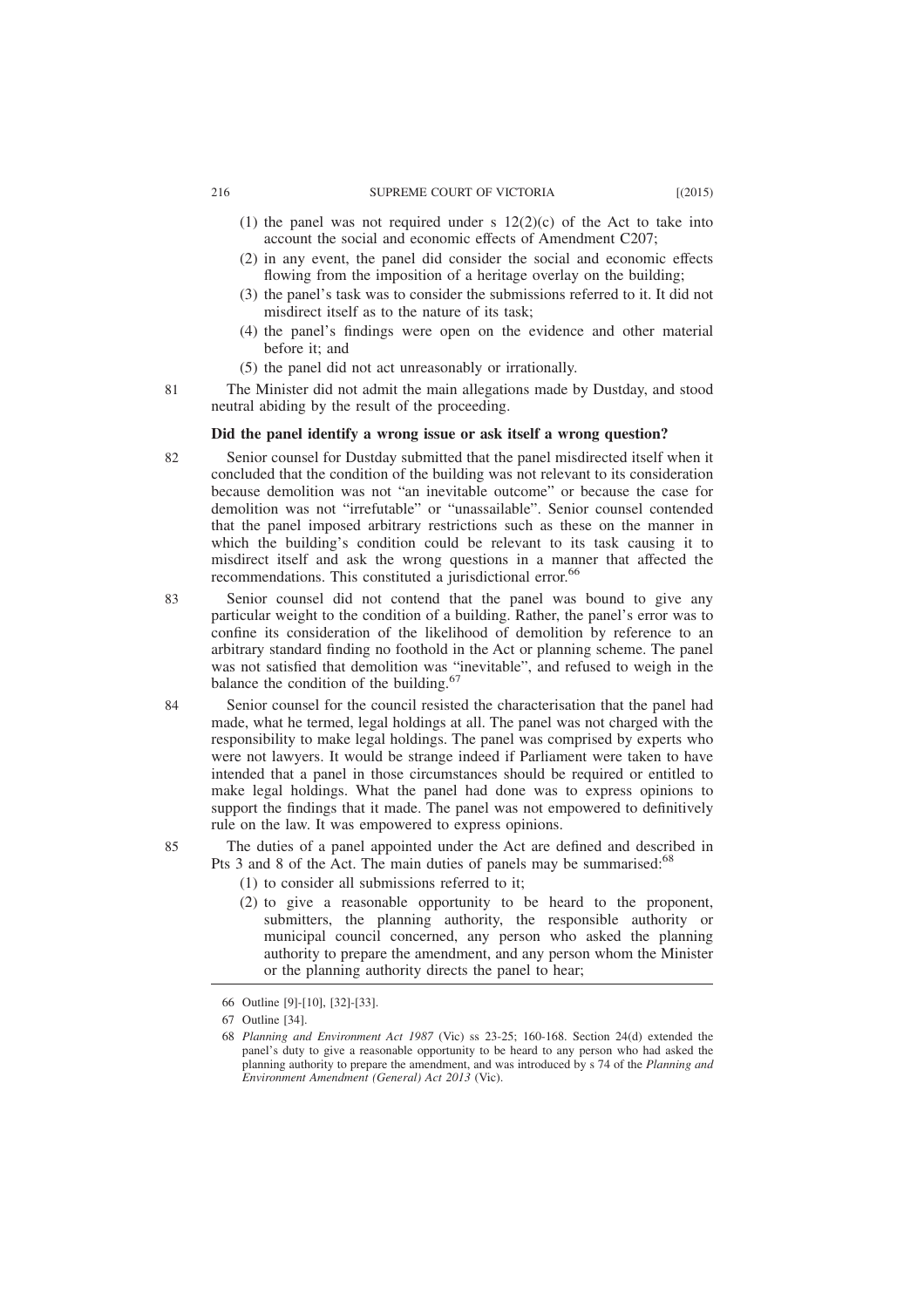- (3) to conduct public hearings unless a person making a submission objects and the panel is satisfied that the submission is of a confidential nature;
- (4) to act according to equity and good conscience without regard to technicalities or legal forms;
- (5) to comply with the rules of natural justice;
- (6) to regulate its own proceedings;
- (7) to take into account any matter it thinks relevant in making its report and recommendations;
- (8) to report its findings to the planning authority; and
- (9) to make any recommendation it thinks fit.

Parts 3 and 8 of the Act give a panel a wide discretion as to how it approaches its primary duties of considering submissions, conducting a public hearing, reporting its findings and making recommendations. While all referred submissions stand to be considered, and relevant matters addressed, there are no specific tests found in the Act as to how a panel is to evaluate the extensive range of matters likely to arise such as planning, social, economic, environmental, scientific, aesthetic, architectural, historic and cultural matters. There are no legal tests or thresholds contained in the Act which govern the findings that a panel may make. There is no form which a panel is legally required to adopt in its report and recommendations. These are all matters which the legislature has left to the panel. The Act gives a panel the broadest parameters and leaves it to the panel to determine what is required for it to be persuaded to make, or not to make, a particular recommendation. Apart from the legislative direction to consider all submissions referred to it, the contents of the report and the recommendations are matters within the domain of the panel.

Parliament has left a wide degree of latitude to the expert panel to make findings, express opinions and make recommendations in the panel report. It is up to the panel members to make findings, express opinions and give advice as to the submissions referred to them, and so assist the planning authority and the Minister to decide on the merits of submissions and ultimately the planning scheme amendment itself. The members of the panel are not resolving legal claims or disputes – they are simply giving advice based on their expertise and their assessment of submissions. That advice may or may not be accepted by the planning authority or the Minister.

While in the case of many tribunals and administrative decision-makers, guidance may be found in the subject matter, scope and purpose of the enabling enactment, the Act directs a panel to consider all submissions referred and states that a panel may take into account "any matter it thinks relevant in making its report and recommendations".<sup>69</sup> Given the numerous and diverse submissions that may follow the public exhibition of an amendment, the subject matter that can be addressed in panel reports may be very wide ranging.

It was open to the panel to give such weight to the competing considerations of heritage, social and economic effects as they affect the building and the land in such manner as it saw fit. Given that the building had heritage significance, it was open to the panel to adopt the position that it would only give weight in its report to the dilapidation of the building "where demolition was an inevitable outcome", or where the case for demolition was "irrefutable" or other like findings. It was open to the panel to adopt the position that in such

87

88

89

<sup>69</sup> See *Planning and Environment Act 1987* (Vic) ss 25(2) and 168.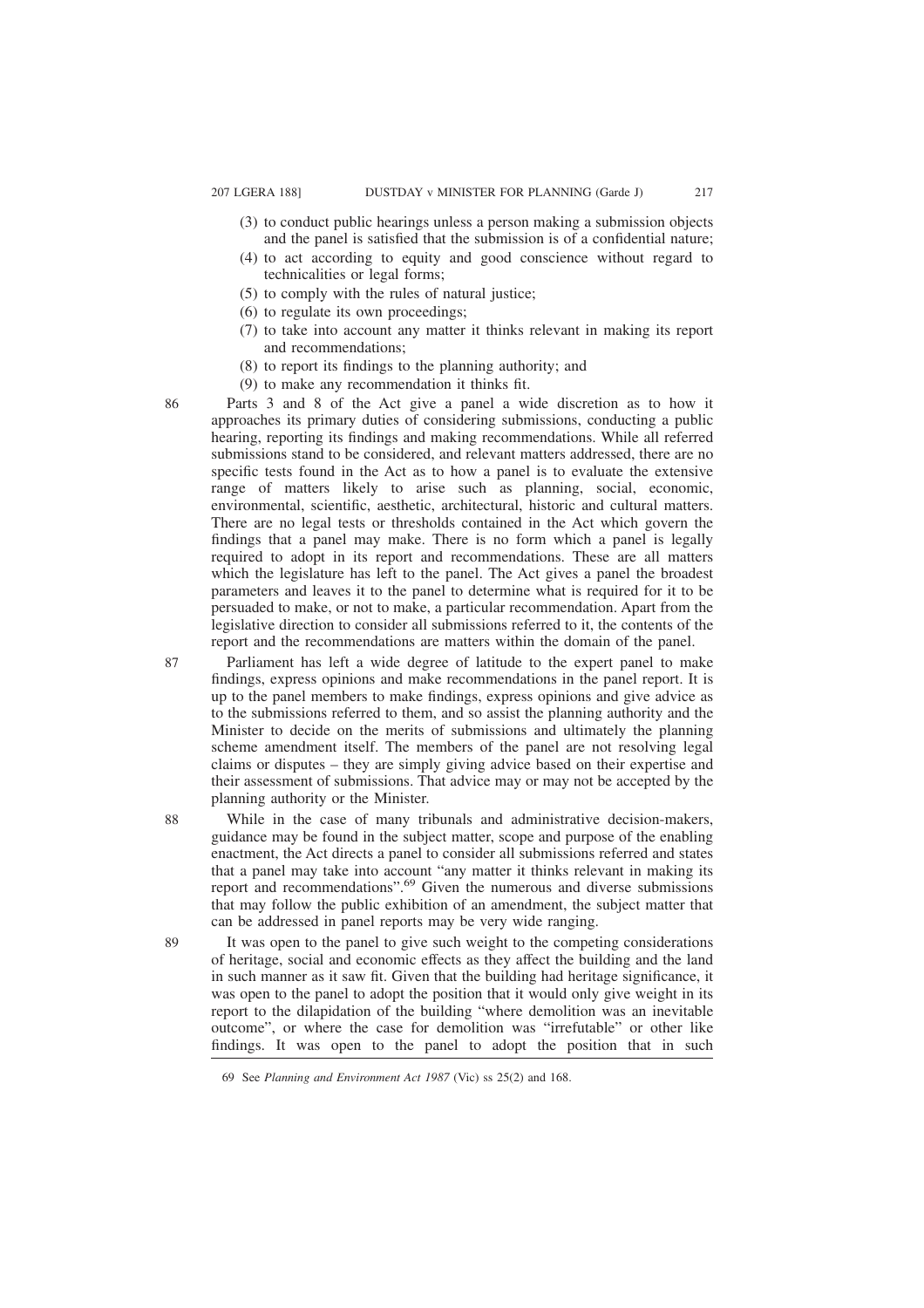circumstances, the community-wide costs and benefits of the demolition versus conservation outcomes would have to be clearly identified. There is no error of law in so doing.

 $90$ 

In relation to a submission by counsel for the council about a theoretical case where "it might be found that it would be a waste of community resources to go to the permit stage to consider the whether [sic] demolition should be allowed", the panel responded that "the case for demolition would have to be unassailable".<sup>70</sup> Even where the necessary renovations of a building, under consideration for listing, are so extensive that the original fabric of the building would be lost, and the form and nature of the heritage place no longer able to be appreciated, the panel considered that the certainty threshold would be a very high one before it would recommend against listing the building on the Heritage Overlay.

The opinions and views of the panel expressed in terms of the objectives of planning in Victoria show the weight the panel gave to the conservation and enhancement of buildings of historical interest<sup>71</sup> as against the development options which would arise if the land were cleared of building. This is plainly a matter for the panel to determine. There is no legal standard in the Act which directs panels as to what they are required to find before making a recommendation, or conversely as to what a submitter opposed to an amendment must prove so that a panel must make an adverse recommendation concerning an amendment. The merits of the panel's opinions and views are not a matter for the Court. 91

The boundaries of judicial review of administrative decisions are clearly and concisely stated by Brennan J in *Attorney-General (NSW) v Quin*<sup>72</sup> when he said:

The duty and jurisdiction of the court to review administrative action do not go beyond the declaration and enforcing of the law which determines the limits and governs the exercise of the repository's power. … The merits of administrative action, to the extent that they can be distinguished from legality, are for the repository of the relevant power and, subject to political control, for the repository alone.<sup>7</sup>

The relevant principles relating to the review of the decisions of administrative tribunals have been examined by courts on many occasions. In a seminal passage in *Minister for Aboriginal Affairs v Peko Wallsend Ltd*, 74 Mason J said:

> The limited role of a court reviewing the exercise of an administrative discretion must constantly be borne in mind. It is not the function of the court to substitute its own decision for that of the administrator by exercising a discretion which the legislature has vested in the administrator. Its role is to set limits on the exercise of that discretion, and a decision made within those boundaries cannot be impugned.

> It follows that, in the absence of any statutory indication of the weight to be given to various considerations, it is generally for the decision-maker and not the

92

<sup>70</sup> Panel report 26.

<sup>71</sup> *Planning and Environment Act 1987* (Vic) s 4(1)(d).

<sup>72</sup> *Attorney-General (NSW) v Quin* (1990) 170 CLR 1.

<sup>73</sup> *Attorney-General (NSW) v Quin* (1990) 170 CLR 1 at 35-36.

<sup>74</sup> *Minister for Aboriginal Affairs v Peko-Wallsend Ltd* (1986) 162 CLR 24.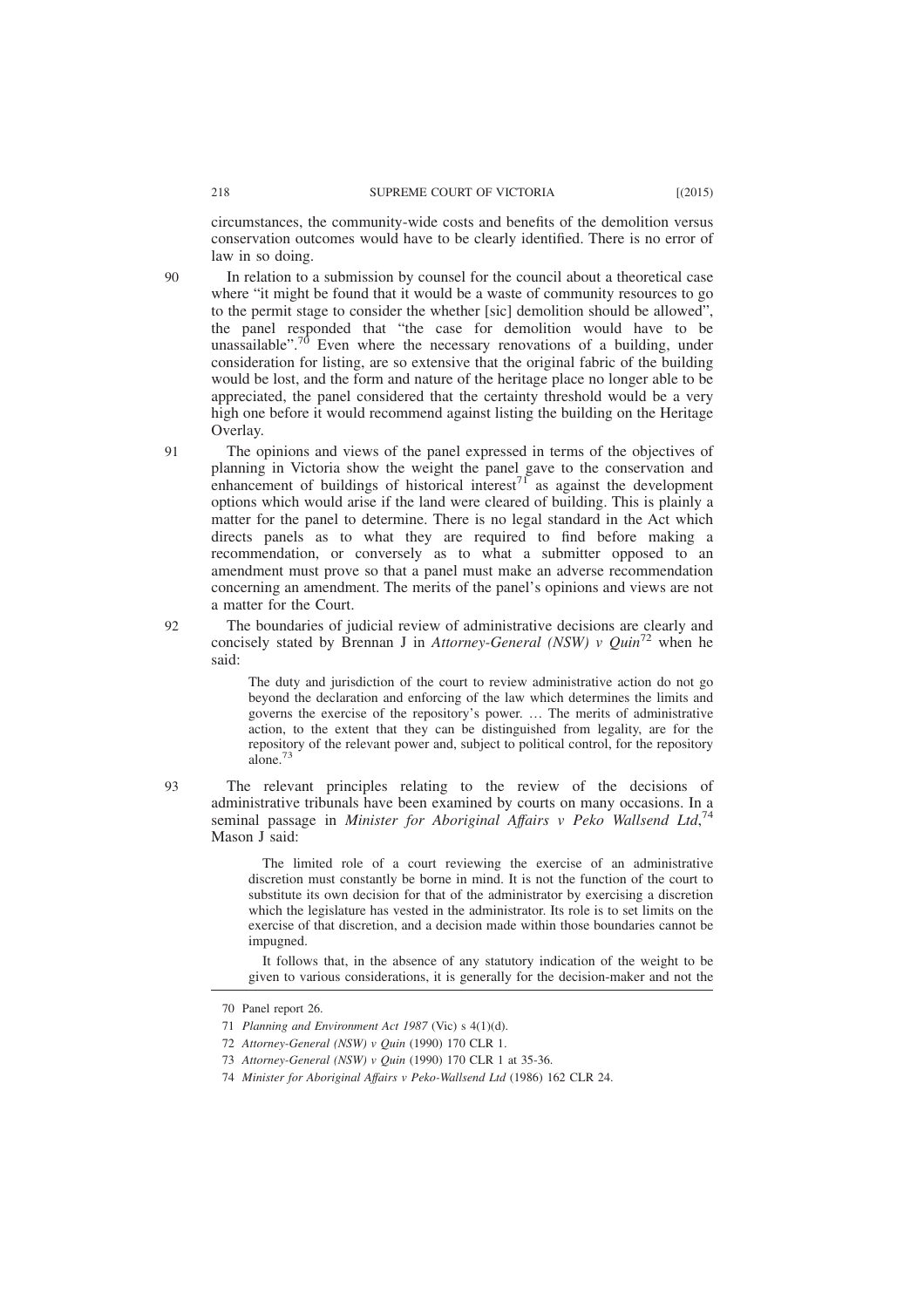court to determine the appropriate weight to be given to the matters which are required to be taken into account in exercising the statutory power. I say "generally" because both principle and authority indicate that in some circumstances a court may set aside an administrative decision which has failed to give adequate weight to a relevant factor of great importance, or has given excessive weight to a relevant factor of no great importance. The preferred ground on which this is done, however, is not the failure to take into account relevant considerations or the taking into account of irrelevant considerations, but that the decision is "manifestly unreasonable". This ground of review was considered by Lord Greene MR in *Wednesbury Corporation*, in which his Lordship said that it would only be made out if it were shown that the decision was so unreasonable that no reasonable person could have come to it.<sup>75</sup>

## (Citations omitted)

# The exercise of a very wide discretion such as that given to panels by the Act was discussed by Dixon CJ in *Klein v Domus Pty Ltd*: 76

This Court has in many and diverse connexions dealt with discretions which are given by legislation to bodies, sometimes judicial, sometimes administrative, without defining the grounds on which the discretion is to be exercised and in a sense this is one such case. We have invariably said that wherever the legislature has given a discretion of that kind you must look at the scope and purpose of the provision and at what is its real object. If it appears that the dominating, actuating reason for the decision is outside the scope of the purpose of the enactment, that vitiates the supposed exercise of the discretion. But within that very general statement of the purpose of the enactment, the real object of the legislature in such cases is to leave scope for the judicial or other officer who is investigating the facts and considering the general purpose of the enactment to give effect to his view of the justice of the case.<sup>7</sup>

The limits of judicial review in the context of a challenge to a planning scheme amendment approved by the Minister are set out by Ashley and Redlich JJA in *East Melbourne Group Inc v Minister for Planning*: 78 95

### Judicial Review

The proceeding sought judicial review of the minister's decision. The scope and purpose of judicial review is to ensure that powers are exercised for the purposes for which they were conferred and in the manner in which they were intended to be exercised. It is the extent of power and the legality of its exercise to which judicial review is directed.

Restraint in review of administrative decisions

Having regard to the way in which the litigation was conducted, both at trial and on appeal, it is necessary for us to consider the material in order to see what reason or reasons the minister gave for her exercise of the discretion to exempt. That said, we are conscious of the need to proceed with caution lest we exceed our supervisory role and trespass into the forbidden field of merits review. It would not suffice if we took the view that a different decision would have been more appropriate or that another minister might have reached a different result. As Brennan J said in *Attorney-General (NSW) v Quin*:

<sup>75</sup> *Minister for Aboriginal Affairs v Peko-Wallsend Ltd* (1986) 162 CLR 24 at 39.

<sup>76</sup> *Klein v Domus Pty Ltd* (1963) 109 CLR 467.

<sup>77</sup> *Klein v Domus Pty Ltd* (1963) 109 CLR 467 at 473.

<sup>78</sup> *East Melbourne Group Inc v Minister for Planning* (2008) 23 VR 605; 166 LGERA 1.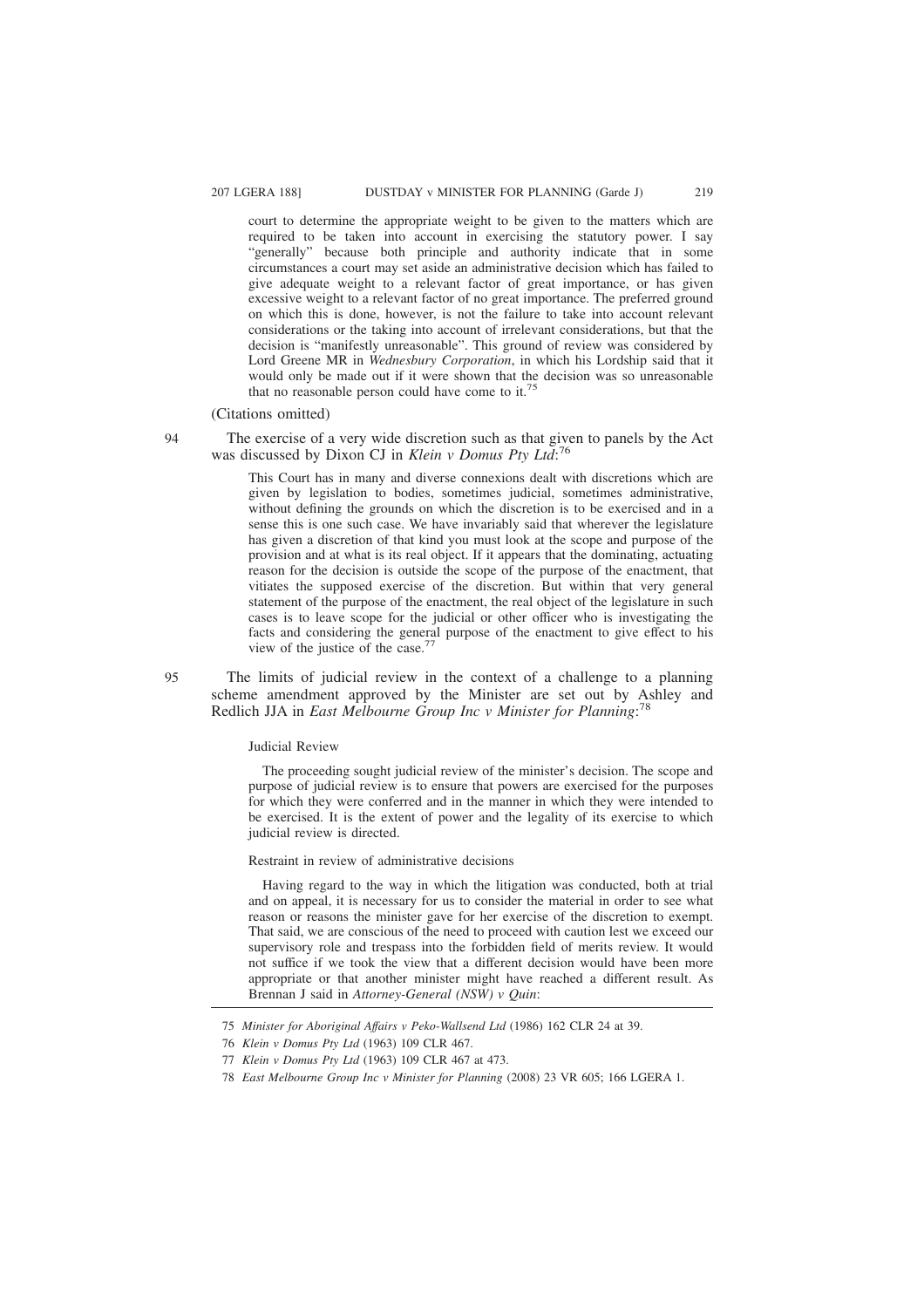… The merits of administrative action, to the extent that they can be distinguished from legality, are for the repository of the relevant power and, subject to political control, for the repository alone.

In *Buck v Bavone*, Gibbs J observed:

However, where the matter of which the [decision-maker] is required to be satisfied is a matter of opinion or policy or taste it may be very difficult to show that it has erred in one of these ways, or that its decision could not reasonably have been reached.

Gleeson CJ and McHugh J, in their joint judgment in *Minister for Immigration and Multicultural Affairs v Eshetu*, referred to the following passage from the judgment of Lord Brightman in *Puhlhofer v Hillingdon London Borough Council*:

… Where the existence or non-existence of a fact is left to the judgment and discretion of a public body and that fact involves a broad spectrum ranging from the obvious to the debatable to the just conceivable, it is the duty of the court to leave the decision of that fact to the public body to whom Parliament has entrusted the decision-making power save in a case where it is obvious that the public body, consciously or unconsciously, are acting perversely.

We recognise that "minor infelicities or trivial lapses in logic in cases where [a decision-maker's] satisfaction as to a factual state provides the jurisdictional foundation for the exercise of power" would not warrant judicial review. As Kirby J stated in *Re Minister for Immigration and Multicultural Affairs*:

The degree of restraint that a court will exercise in circumstances where the fact-finding process is said to have miscarried to a significant degree, so as to amount to jurisdictional error, will to a considerable extent depend upon the nature of the applicable power, the statutory context and the effect of the impugned decision. For instance, where an assessment and evaluation of complex evidence is required by an expert administrative agency, a greater degree of restraint may be called for. Similarly greater caution is appropriate where the subject matter of the decision involves a significant element of governmental policy or allocative determinations, making it more remote from ordinary judicial experience.<sup>79</sup>

(Footnotes omitted)

96

In the same decision, Warren CJ said as to the distinction between merits review and judicial review:

More recently, in *Minister for Immigration and Multicultural Affairs v Eshetu*, Gleeson CJ and McHugh J stressed that merely asserting that a decision was unreasonable is not sufficient to establish an error of law:

… [s]omeone who disagrees strongly with someone else's process of reasoning on an issue of fact may express such disagreement by describing the reasoning as "illogical" or "unreasonable", or even "so unreasonable that no reasonable person could adopt it". If these are merely emphatic ways of saying that the reasoning is wrong, then they may have no particular legal consequence.

The statement confirms the well-established principle that, when reviewing administrative action, the court does not engage in a review of the merits of the decision. The distinction between a review on the merits and a review of the

<sup>79</sup> *East Melbourne Group Inc v Minister for Planning* (2008) 23 VR 605; 166 LGERA 1 at [174]-[178].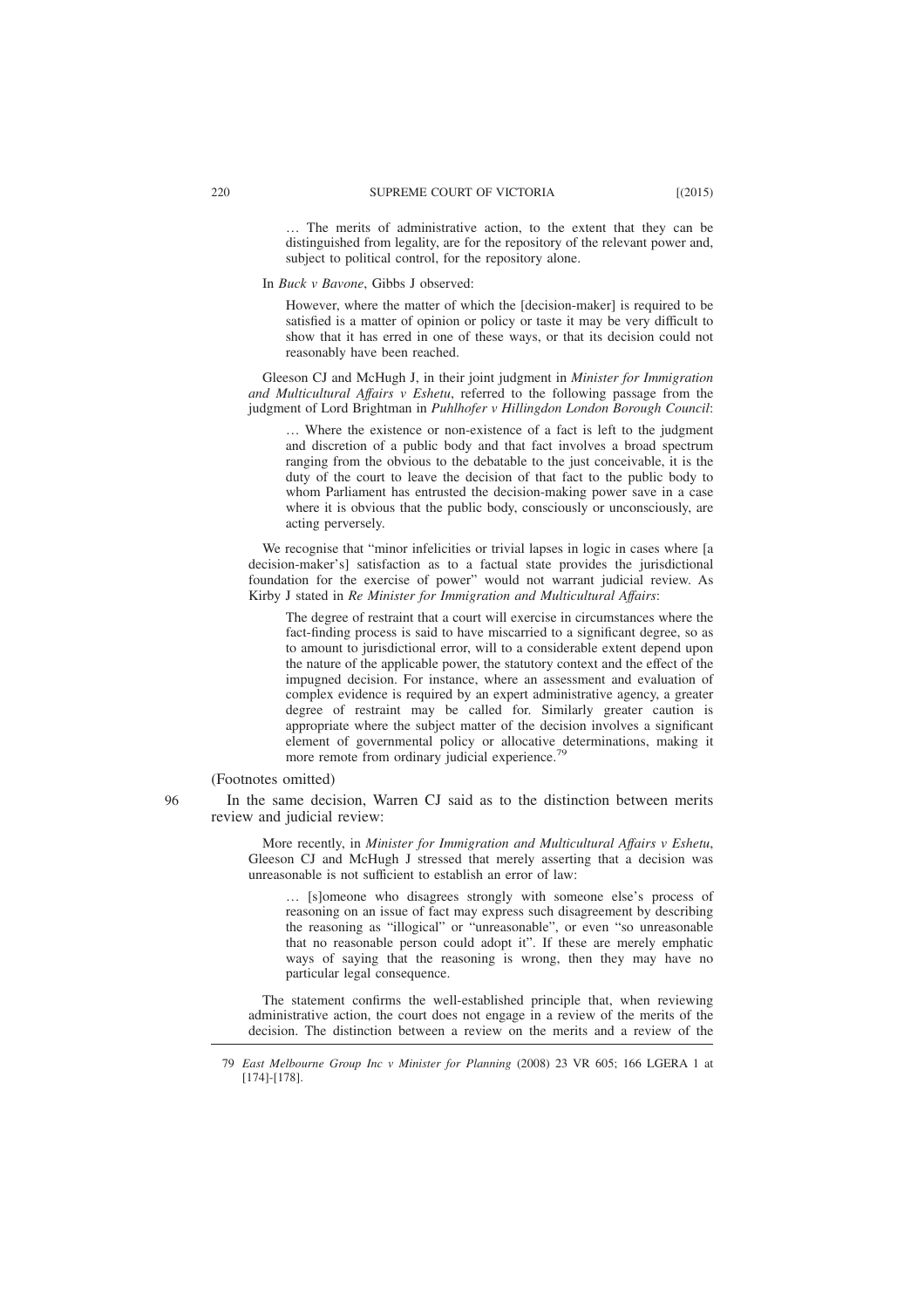legality of a decision is fundamental to administrative law. The power to engage in administrative action resides with the repository of the relevant power. The court's jurisdiction centres on determining whether the decision was taken within power, "the Court has no jurisdiction simply to cure administrative injustice or error". Establishing *Wednesbury* unreasonableness requires a "major step further" than simply establishing an error in reasoning. This is particularly so "where the matter of which the authority is required to be satisfied is a matter of opinion or policy or taste".<sup>80</sup>

# (Footnotes omitted)

The panel's requirement of compelling proof before it would entertain a recommendation that the building not be protected within the Heritage Overlay may be disappointing to Dustday. Opinions may vary across the community as to the relative importance of the preservation of buildings with heritage significance as against economic development without heritage constraints. But the weight to be given by the panel in its report to heritage considerations as against other considerations is a matter for it. It is not for the Court to revisit the merits of the panel's deliberations. The issues are quintessentially for the panel, and in turn the council and the Minister.

It follows that the contention that the panel identified the wrong issue or asked itself a wrong question must fail.

## **Did the panel fail to consider social and economic effects by failing to consider the condition of the building and likelihood of re-use?**

99

100

98

97

The second ground relied on by Dustday is that the panel failed to lawfully consider social and economic effects, because it failed to consider a key matter arising from the subject matter and thereby acted unreasonably. The key matter was said to be the condition of the building and the likelihood that the building would or could be adapted for re-use if it were included in the Heritage Overlay. It is further said that the panel erred when it said that the condition of the building was not relevant to its consideration because the case for demolition was not irrefutable.

Senior counsel for the council highlighted the key findings of the panel where it had regard to the condition of the building. The panel was not persuaded that the nature of the decision-making framework, including the limitations applying to decisions on permits, was such that condition should normally be taken into account at the listing stage. $81$  This was a response by the panel to the argument by Dustday that if the appeal by Boroondara City Council to the Supreme Court concerning the proposed demolition of the heritage building at 1045 Burke Road, Camberwell, were successful, there would be no opportunity for integrated decision-making at the permit stage which balances all relevant planning considerations, and therefore the balancing process must be done at the amendment stage. $82$  In the event, the appeal failed, and the Court of Appeal confirmed that integrated decision-making and the balancing of considerations were to be applied at the permit stage.<sup>83</sup>

<sup>80</sup> *East Melbourne Group Inc v Minister for Planning* (2008) 23 VR 605; 166 LGERA 1 at [111]-[112].

<sup>81</sup> Panel report 26.

<sup>82</sup> Panel report 25.

<sup>83</sup> *Boroondara City Council v 1045 Burke Road Pty Ltd* [2015] VSCA 27 at [30]-[31] (Warren CJ), [58] (Santamaria JA), [88], [90] (Garde AJA).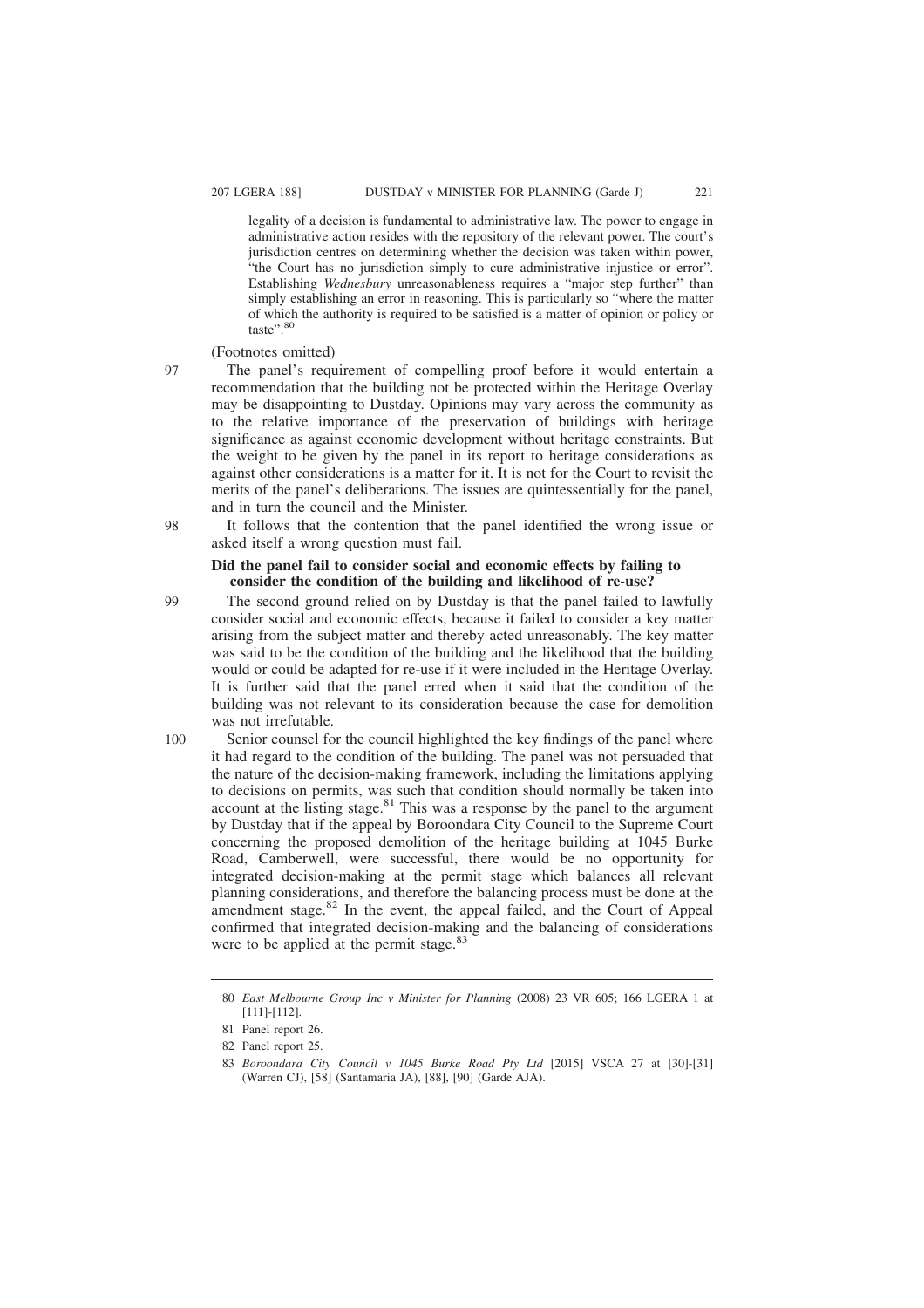- Where planning authorities are directed to consider conservation or heritage matters, or social and economic effects, consideration must inevitably be given as to the stage in the planning process that has been reached, and the nature of the consideration that is to be given to these matters or effects at that stage. The nature and level of information available at the rezoning or amendment stage will often be significantly less than that available at the permit stage. By the time of a permit application, much more detail is likely to be available as to the proposed use and development including development plans, building specifications, site information, expert reports and the like. At the permit application stage, the considerations the responsible authority is required to take into account include the matters listed in s 60 of the Act, the decision and comments of referral authorities and the considerations relevant to the application under the operative planning scheme.
- Given the stages in the planning process, consideration will often need to be given by panels as to the strategic nature of the assessment to be undertaken at the amendment stage as against the more detailed evaluation undertaken at the permit application stage. Where, as here, no use or development plans are available at the amendment stage, the consideration of conservation and heritage matters by a panel is inevitably more circumscribed than that which is possible at the later stage. Assessment of costs associated with restoration and adaptive re-use of a heritage building in poor condition is crucially informed by an understanding of the overall scheme of development, including the nature of the proposed use, and the likely costs and returns. The economics underlying restoration and redevelopment will often be a pivotal component of decision-making concerning buildings with heritage significance. 102
- The panel gave careful consideration to Dustday's evidence as to condition and conversion.<sup>84</sup> It is fair to say that it found Dustday's evidence to be unimpressive, the broad analysis presented unhelpful, and the evidence to the extent of repair lacking in detail. The evidence as to condition was insufficient to persuade the panel that condition should be given any weight in the panel's ultimate decision. As I have said, the panel considered that the high costs and difficulties of re-use of the building had not been successfully converted into public costs weighing against the public benefits of listing. Dustday's case was incomplete in terms of private costs. The panel was not presented with evidence that the rehabilitation costs when added to other costs, and importantly when offset by returns, were exorbitant or unreasonably high compared with those associated with other rebuild development options for the site. Mr Georgeson's cost estimates were important evidence, but he was not called.<sup>85</sup> 103 104

When a panel considers that the information before it is inadequate, insufficient, or incomplete as to a subject matter, and that the same subject matter is better or more comprehensively or more fairly addressed at the later permit application stage of the planning process, this does not mean that the panel is failing to take the subject matter into account at all. The reverse is the case, namely that the subject matter is being taken into account, and that as a result of being taken into account, it considered to be better or more comprehensively or more fairly addressed and decided at the later stage.

<sup>84</sup> Panel report 55-57.

<sup>85</sup> Panel report 56.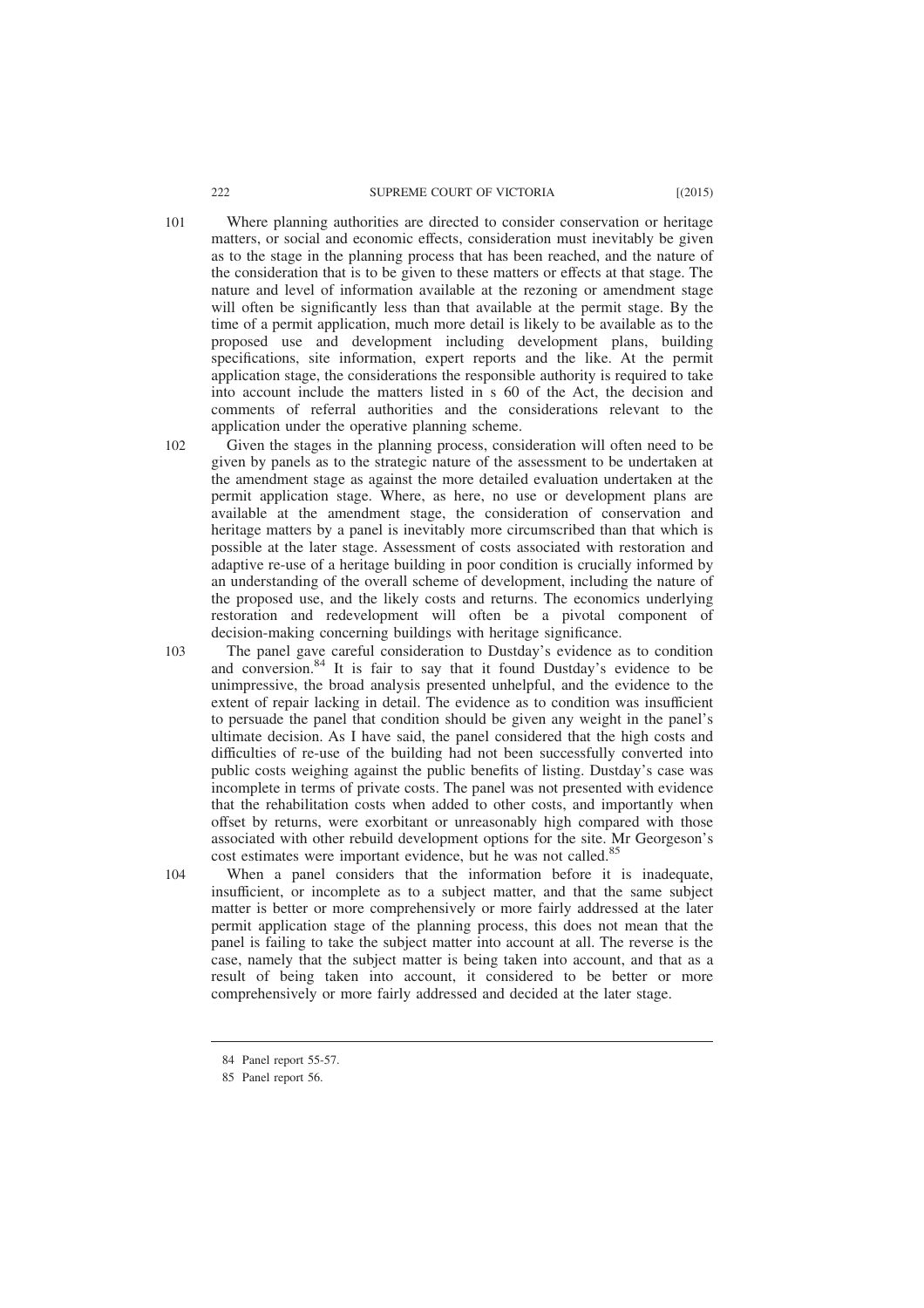Far from failing to consider the condition and conversion of the building, the panel gave comprehensive consideration to these matters. Dustday's evidence and submissions were fully considered as to condition and conversion but they were in the panel's view ultimately found to be wanting. Dustday's real complaint is that the panel was left unpersuaded by its evidence as to the building, its condition and conversion. As I have said, the position of the panel that there should be serious justification and persuasive evidence before a building with heritage significance is permitted to be demolished at the amendment stage is an opinion that is entirely open to the panel to adopt, as was its recommendation to the planning authority and the Minister.

106

- When the panel in its report enquired whether the social and economic effects advanced by Dustday were "relevant"<sup>86</sup> to the panel did not mean that social and economic effects were not being considered at all, or had no place in its deliberations, because it is apparent from the panel's reasons as a whole that they were addressed at length. $87$  Rather it meant that in its opinion the social and economic effects contended for by Dustday were not entitled to any or any significant weight, or were greatly outweighed by the consideration of heritage. In this respect, I agree with the submission that the panel is entitled to some tolerance in the use of language. The panel's reasons must be read fairly and as a whole with a focus on substance. They should not be read "minutely and finely with an eye keenly attuned to the perception of error" particularly when legal terms such as "relevant" or "irrelevant" are found in submissions prepared by senior and junior counsel, and presented to a non-legally qualified panel.<sup>88</sup> Far from failing to take into account social and economic effects, here the evaluation and discussion of social and economic effects by the panel is extensive.<sup>89</sup> The panel would be entitled to a similar tolerance in relation to the expression "presumption against demolition" which was also used by senior counsel appearing before the panel<sup>90</sup> to describe an idea even though as a matter of legal analysis no such presumption exists.
- As I have said, it is not the role of the court to review the merits of the panel's report and recommendations. Merits are a matter for the panel, the council and later the Minister. I am satisfied that the panel gave social and economic effects careful and comprehensive consideration both generally, and in the individual case. Issues of condition and conversion were fully reviewed by the panel in the terms urged in Dustday's submissions and presented in evidence, albeit that the panel's findings and opinions were not supportive of the result desired by Dustday. 107

108

Dustday's arguments must be rejected. Dustday has not shown that the panel has made any legal error by failing to take into account social or economic matters or the condition and potential for conversion and adaptive re-use of the building.

<sup>86</sup> See, for example, panel report 22, 52, 53, 54.

<sup>87</sup> Panel report 17-27, 55-57.

<sup>88</sup> *Minister for Immigration and Ethnic Affairs v Wu Shan Liang* (1996) 185 CLR 259 at 271-272, quoting *Collector of Customs v Pozzolanic Enterprises Pty Ltd* (1993) 43 FCR 280 at 287; *Shock Records Pty Ltd v Jones* [2006] VSCA 180 at [85]; *Hesse Blind Roller Company Pty Ltd v Hamitoski* [2006] VSCA 121 at [3], [19]-[22]; *Church v Echuca Regional Health* (2008) 20 VR 566 at [91]; *ACN 005 565 926 Pty Ltd v Snibson* [2012] VSCA 31 at [81]; *Roncevich v Repatriation Commission* (2005) 222 CLR 115 at [64].

<sup>89</sup> Panel report 17-27, 55-57.

<sup>90</sup> Panel report 24.